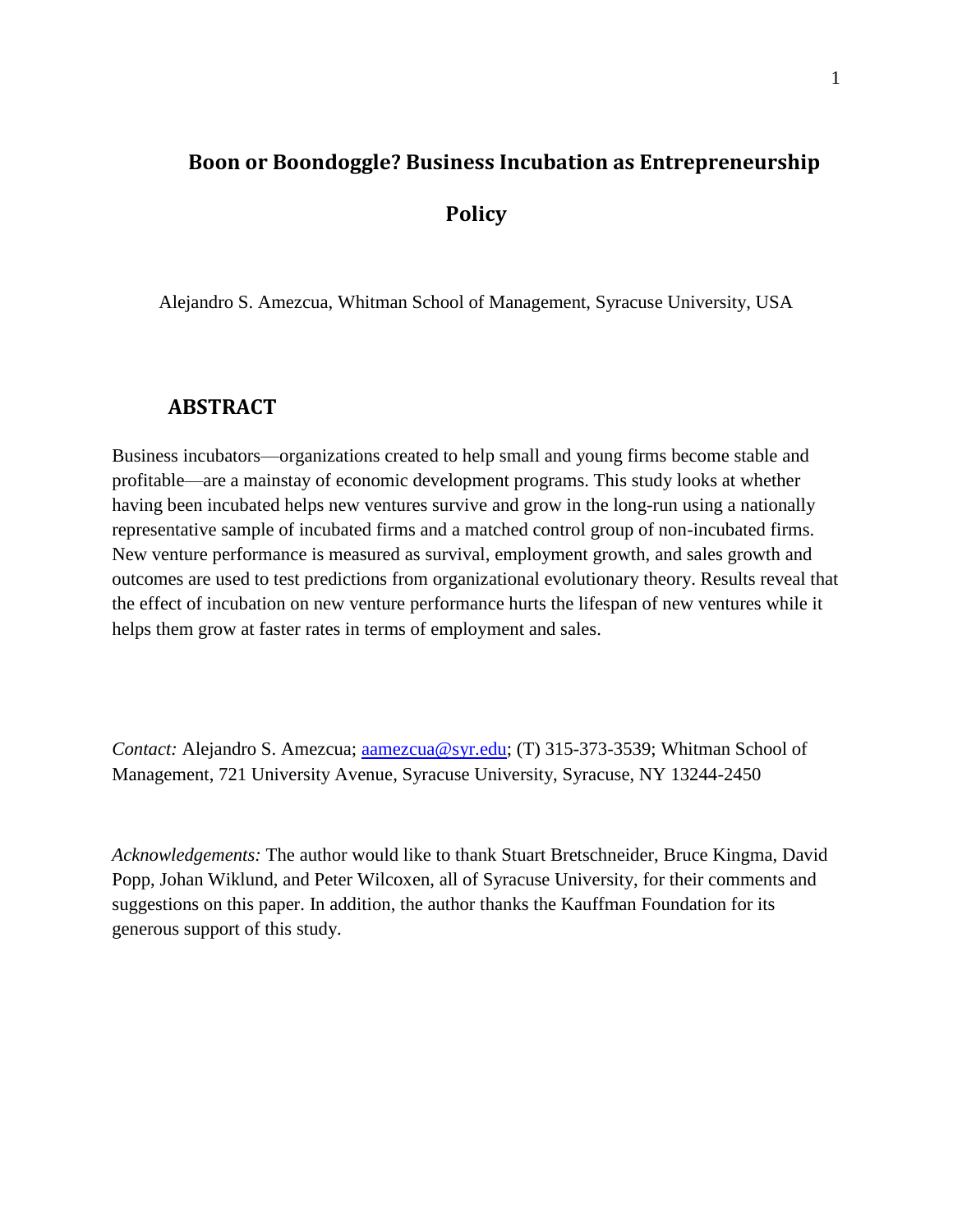The heart of a true business incubation program is the ongoing, personalized, and comprehensive services that are provided to clients. By following best practices, an incubator will customize its mission, clients targeted, services provided, and infrastructure that is required in order to integrate its program into the fabric of the community and the broader economic development goals of the region. A best practice incubator will provide the expertise, networks, tools, and a social capital environment that will dramatically enhance the success of a new entrepreneurial venture. An incubator can become the catalyst for the creation of a business cluster in a community, county, state or region by creating concentrations of interconnected companies, suppliers, service providers and associated institutions.

> —Lou Cooperhouse, Director, Rutgers Food Innovation Center March 17, 2010 hearing of the House Committee on Small Business

For years, policymakers and economic development experts have lauded the scope and reach of business incubators—institutions that provide subsidized space and management support to new ventures. Having grown from 12 in 1980 to approximately 1,400 today, business incubators receive generous financing from government, investors, and universities who believe incubators will increase economic growth by nurturing good business ideas into profitable new ventures. But do they? To date, little systematic knowledge exists about the value of incubation services to a new venture's competitiveness in the external environment.

New businesses could certainly use the help. Over half of new businesses fail in five years (Cressy, 2006), while profits for the typical surviving firm hover around \$39,000 per year (Shane, 2008). Yet despite this lackluster performance, for the last 30 years local governments have shifted their economic development strategy away from retaining and attracting large incumbent firms (Bartik, Boehm, & Schlottmann, 2003) to encouraging individuals to start businesses that can exploit new opportunities and grow quickly (Pages, Freedman, & Von Bargen, 2003). Business incubators are one such strategy and this study investigates whether business incubation helps new ventures survive and thrive in the external marketplace in comparison to unincubated businesses.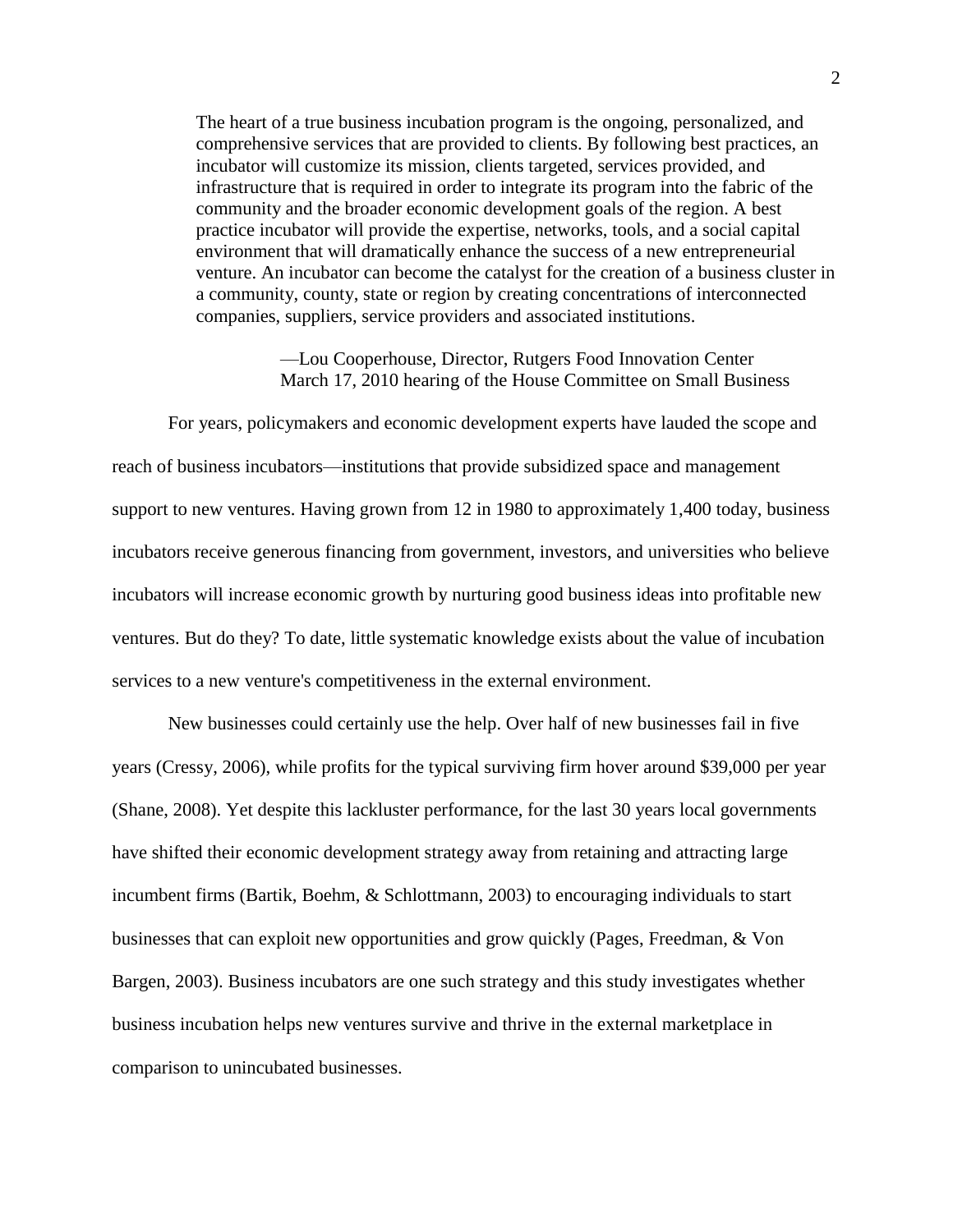This is an important line of empirical inquiry because incubation itself is theoretically questionable. Indeed, the assumed benefits of business incubators contradict the logic of market competition and evolutionary theory (Aldrich, 1999). Aldrich posits that the processes of firm selection and retention occur at two levels—internally within organizations and externally in the environment. While internal selection protects organizations from the pressures of the external environment, it can also stymie their ability to adapt to a competitive external environment. Hence, while incubation might insulate a firm from competitive forces of the external environment and increase its likelihood of short-term survival, incubation could also weaken the firm's ability to compete and survive once it leaves the incubator.

Although the study of incubation dates back to the 1980s, there is scarce quantitative empirical research that evaluates the effects of incubation on new venture performance. DiGregorio and Shane (2003) and Rothaermel and Thursby (2005) are among the few to apply statistical analysis to incubation performance questions. However, both of these studies omit control groups of unincubated new ventures and thus fail to address the important question of the relative advantages or disadvantages of incubation. Given the lack of robust research that examines the effects of incubation on new ventures, this study investigates whether incubated businesses outperform unincubated firms.

The data and design of this study follow the classic quasi-experimental model with a treatment group, matched control group, and longitudinal observations. I conducted analyses at the firm level using propensity score matching to estimate the average treatment effect of incubation in a sample of approximately 35,000 incubated and unincubated businesses. I estimated the average treatment effect in three ways—as sales growth, employment growth, and

3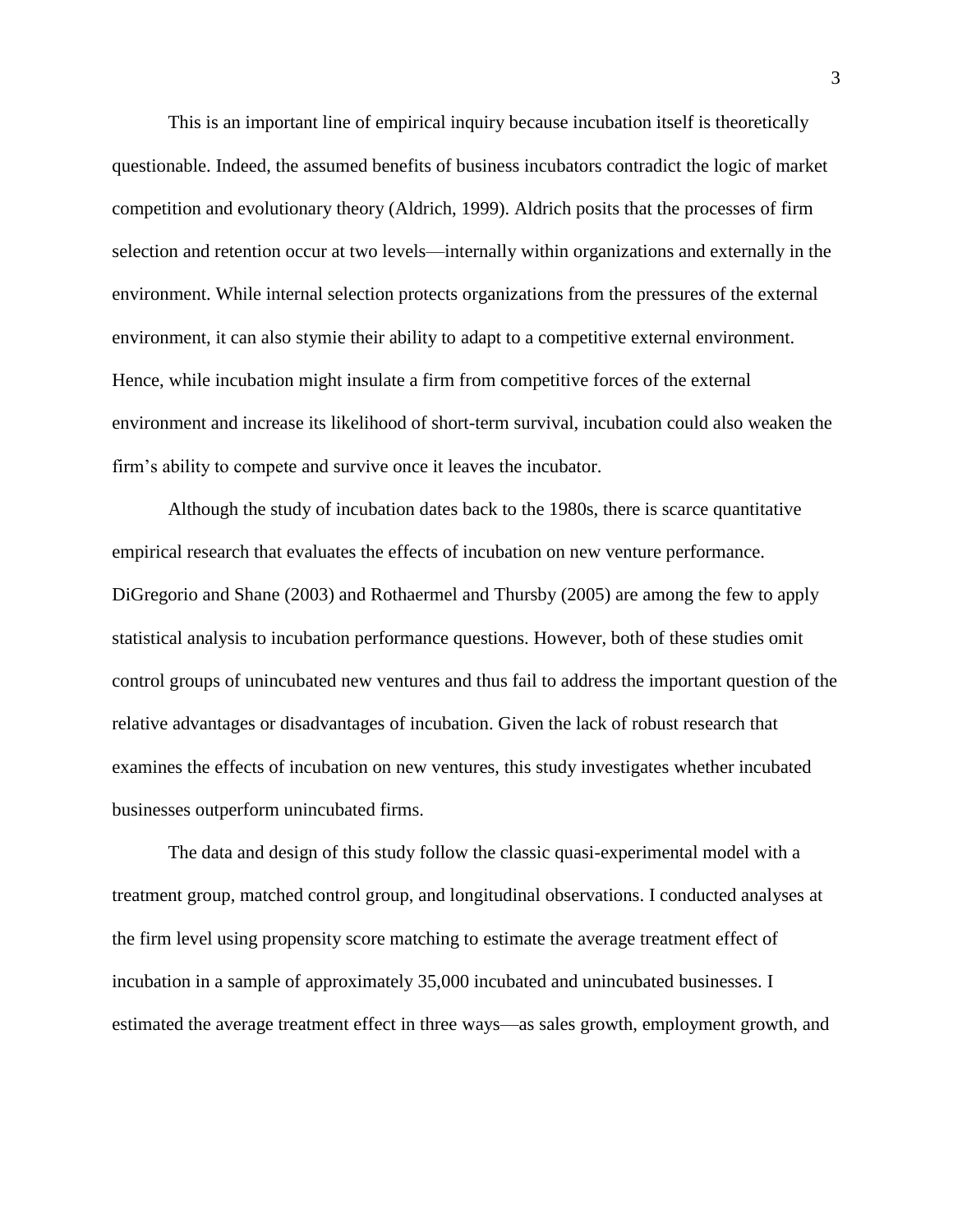survival independently—while controlling for characteristics such as industry, the race and gender of the entrepreneur, and location and time fixed effects.

In the paper that follows, I first draw on the concept of liability of newness to explain how incubators help new ventures diminish risks that lead to failure due to their lack of market experience and legitimacy. This section outlines the logic behind why incubation is believed to help new ventures. I then discuss evolutionary theory to describe the possible long-term effects of incubation on new venture performance. I follow-up with a presentation of the data collected and the estimation techniques employed. I conclude with results of the study, along with limitations and future areas of research.

#### **Business Incubation and the Liability of Newness**

A business incubator is an organization that supports the creation and growth of new businesses by providing subsidized office space, shared administrative services, access to capital and financing, networking opportunities, and assistance with legal, technology transfer, and export procedures (Allen & Weinberg, 1988; Erlewine & Gerl, 2004; Hackett & Dilts, 2004). The fact that 61.5% of new firms close within five years of founding motivates those who create business incubators and those who seek incubation services (Geroski, 1995). Local governments and policymakers support business incubation because they assume incubators can generate employment, innovation, and growth by helping new businesses avoid failure (Erlewine & Gerl, 2004). Likewise, new businesses seek incubation to access knowledge and assistance that will allow them to develop, test, and market new goods and services at a profit.

A key assumption that this study tests is whether business incubators help new firms overcome the liabilities of newness. When new firms enter a market, their survival often hinges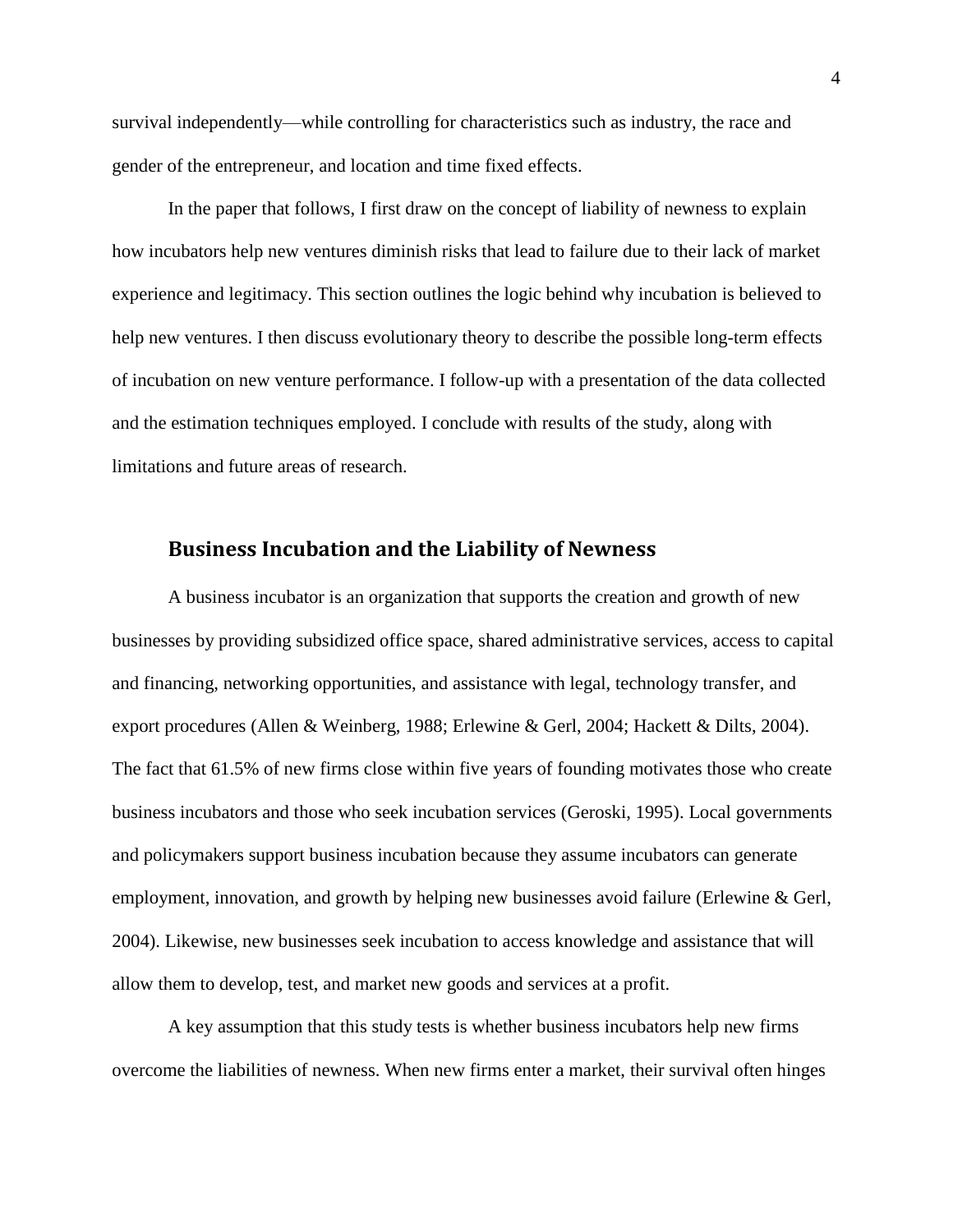on their ability to overcome three forms of novelty: market, production, and management (Shepherd, Douglas, & Shanley, 2000). Being new to a market, to production processes, and to management can hinder a firm's survival and growth until the firm establishes legitimacy, efficiencies, and organizational systems (Shepherd, Douglas et al., 2000) that enable it to maintain a flow of heterogeneous resources necessary for production and exchange (Nelson & Winter, 1982).

Novelty to the market describes the degree to which customers are familiar with a new venture (Shepherd, Douglas et al., 2000). When a firm enters a market, it faces a competitive disadvantage due to its lack of customer loyalty (Porter, 1980) and legitimacy as a viable provider of a valued product or service (Aldrich, 1999). Without a secured customer base and a viable product, new firms also lack the legitimacy necessary to secure financing crucial for establishing and growing operations (Aldrich, 1999). Novelty to the market is difficult to overcome when a firm enters an already established industry and when it attempts to enter a completely new industry (Aldrich, 1999).

Novelty in production reflects the extent to which entrepreneurs are experienced with the technology and manufacturing processes used to deliver a product or service (Shepherd, Douglas, & Shanley, 2000). When entrepreneurs lack experience in the production processes being employed, costs of time and money may increase, especially if these processes rely on new or unproven technologies. Additionally, entrepreneurs may struggle with improving and discovering efficiencies in production processes if they are novel, which can delay the creation of economies of scale (Porter, 1980). Finally, the pressure to overcome novelty in production can create internal conflict in new ventures that leads to failure. This is especially the case in new ventures with dangerously low levels of resources. When innovation teams incur high levels of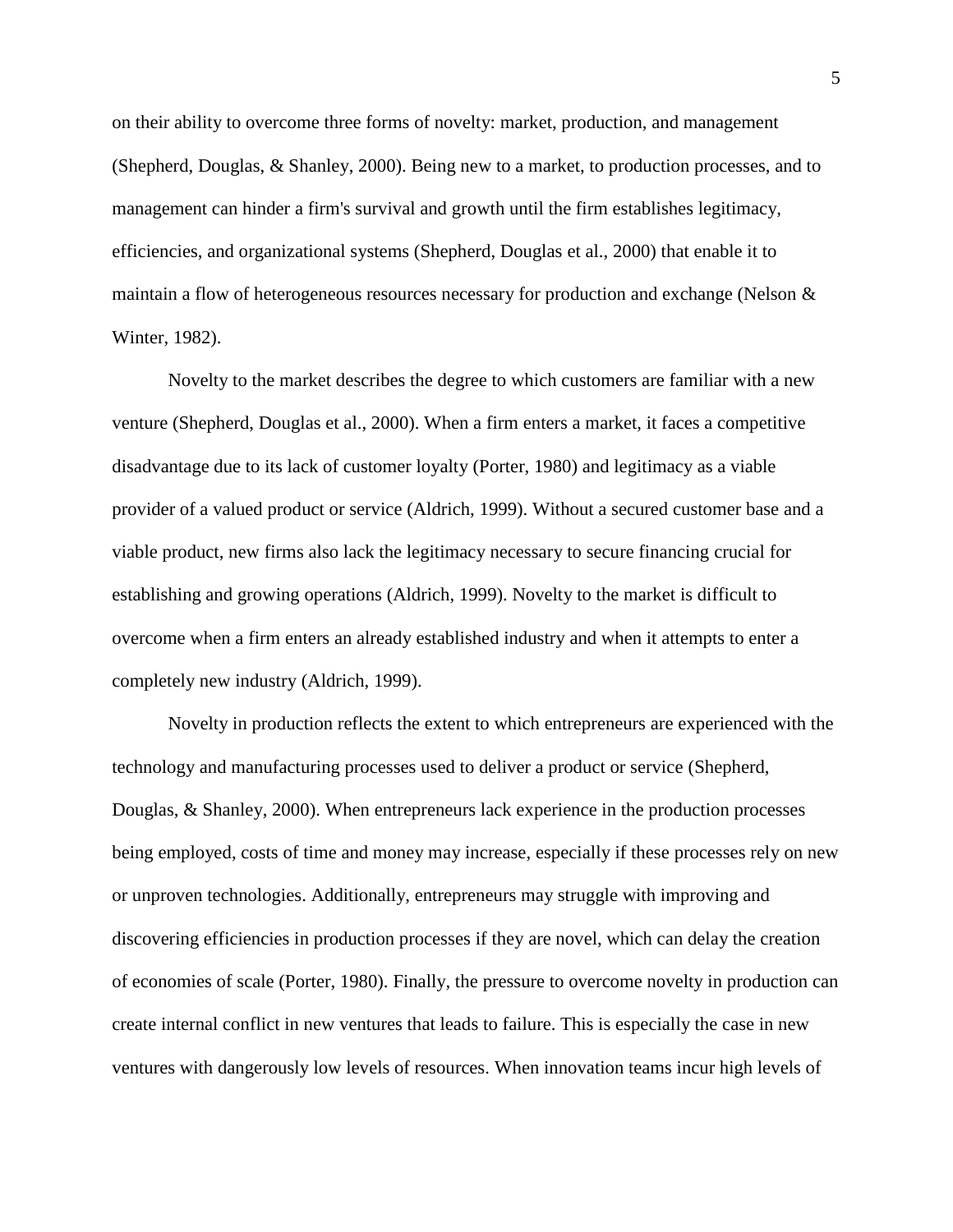conflict, it has been shown that the ability to succeed at innovation dramatically falls (De Dreu, 2006).

Finally, novelty to management hinders new venture survival when the entrepreneur lacks adequate managerial skills, prior working experience with a start-up firm (Fairlie & Robb, 2008), or relevant industry experience (Shepherd, Douglas et al., 2000). Because starting a new venture is risky, involves coping with uncertainties, and requires both generalist and specialized knowledge, new ventures can fail if entrepreneurs lack skills and abilities that can help them organize and manage a business. In fact, studies show that entrepreneurs who invest first in management and organizing activities generally succeed in raising the legitimacy of their business, which aids in securing resources (Delmar & Shane, 2004). Additionally, it is known that venture capitalists pay particular attention to the management experience of potential investment prospects and that they generally choose to invest in entrepreneurs with high levels of management experience (Shepherd, Douglas *et al.*, 2000). Furthermore, entrepreneurs who seek venture capital and are denied investments often attribute their lack of financing to their low quality and quantity of managerial experience (Shepherd, Douglas *et al.*, 2000).

Combined, a new firm's novelty to the market, to production, and to management impede its growth and threaten its survival (Porter, 1980). Because new entrants into a market might be undercapitalized, unknown, and inexperienced, they potentially face strong retaliation and price cutting from incumbents wishing to protect their market share and profits (Porter, 1980). Additionally, new ventures face internal challenges, such as generating production efficiencies and functional administrative processes that can cause them to fail. In order to help reduce these risks of failure, business incubators have emerged to help new ventures offset their lack of financial, technical, and management capacity. By offering free or subsidized space and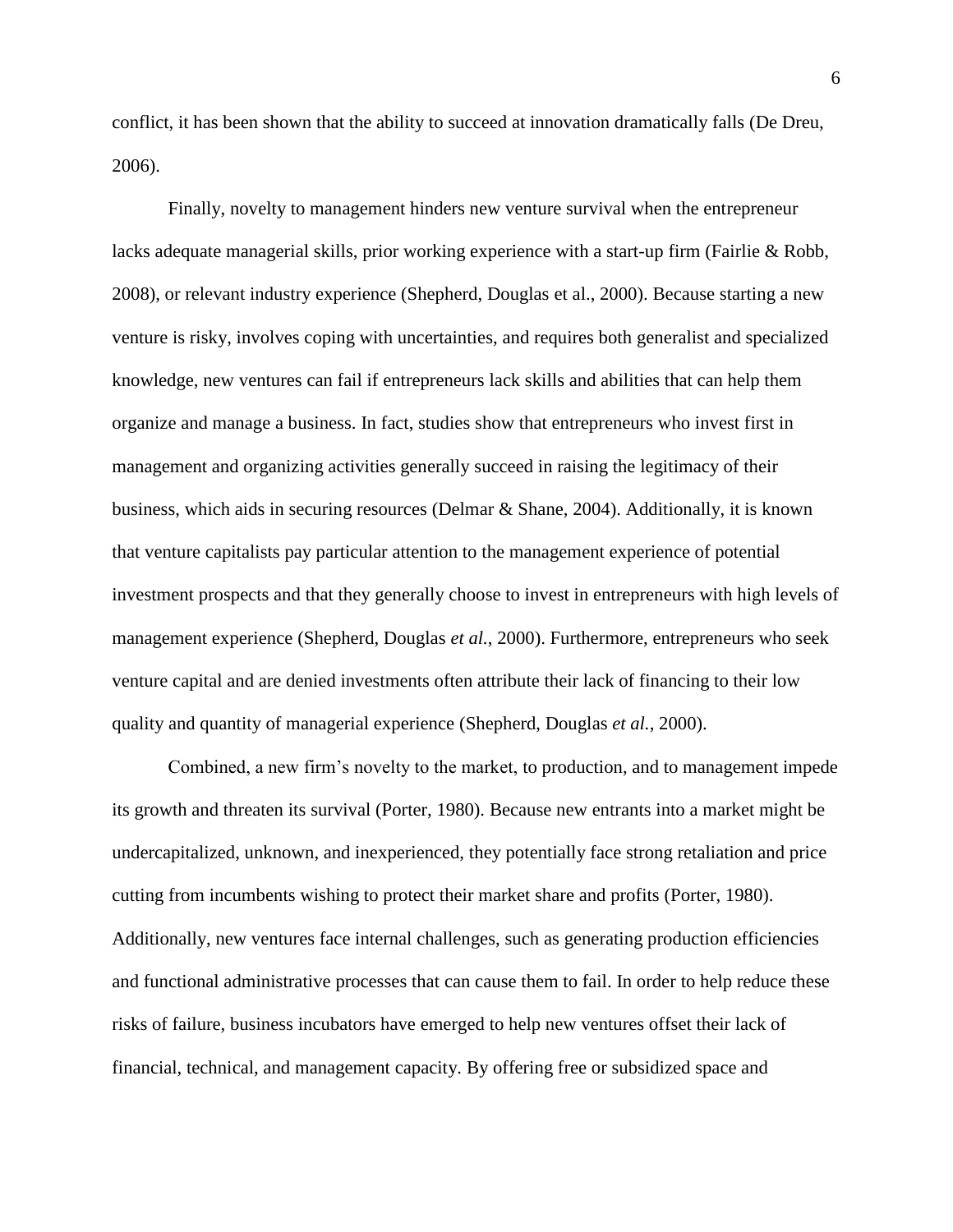management training, business incubators protect new ventures from the full forces of the external competitive environment and reduce barriers to market entry (Porter, 1980). Business incubators believe their services strengthen new ventures so that they can emerge from the incubator and compete successfully in their local economy (Erlewine & Gerl, 2004).

In sum, the services that incubators provide to new ventures essentially seek to lower their liability of newness. Specifically, businesses incubators appear to address most directly a firm's novelty in production and novelty to management. Business incubators often rely on a network of experienced business leaders and management consultants to mentor and train their tenants (Erlewine & Gerl, 2004). These experts exert strong pressure towards conformity with standard business practices and thus help new ventures establish legitimacy (Aldrich, 1999). Therefore, if incubators are truly successful in lowering firms' liability of newness by helping them address their novelty to management and production, one would expect new ventures to have increased survival rates and faster growth while in incubation.

However, incubation could also have a negative effect on firms' outcomes, especially when it comes to survival. Perhaps the experience necessary to overcome the liability of newness in production and management cannot be addressed through training once a business has formed. In such cases, survival and growth may depend more strongly on experience, the industry that the firm entered, or initial assets than on access to low rent and business training. Also, it could be that firms that seek incubation services do so because their owner is less experienced or the venture is highly risky in comparison to similar types of ventures that do not seek incubation support. In such cases, the effects of incubation may not be able to compensate for the effects of risk factors that a new venture is born with. Regardless, incubators and their supporters generally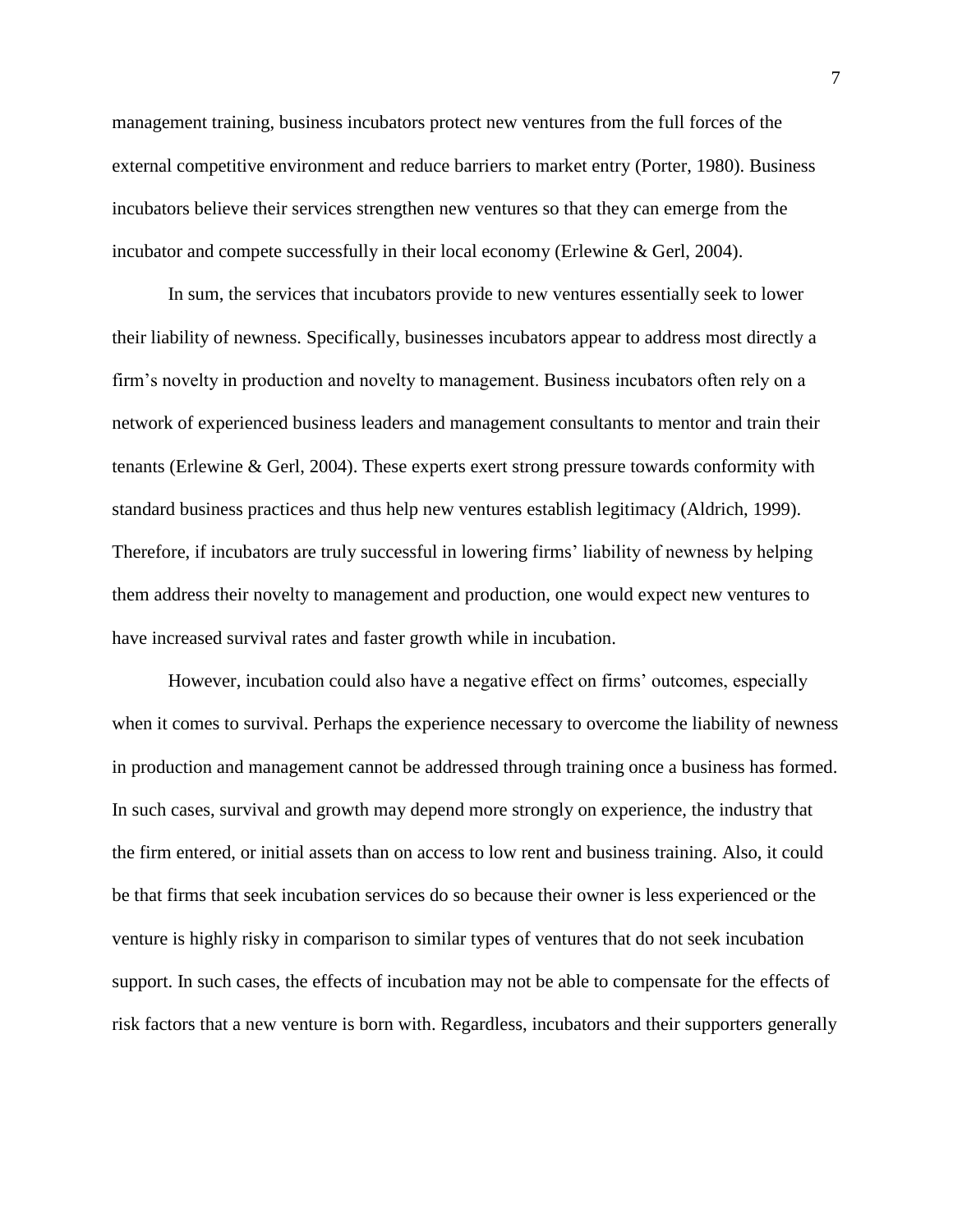assume that incubation helps firms stay in business and grow faster even when taking into consideration the attributes of the owner and the firm.

## **Business Incubation and Organizational Evolutionary Theory**

Unlike many organization and economic theories that ignore the forces that bring firms into being, organizational evolutionary theory seeks to describe the social, economic, and technological forces that give rise to new organizations and that change the nature of those organizations' functions and purpose over time. The perspective of this theory is longitudinal and thus makes its application to assessing the emergence, survival, and growth of new ventures relevant. Evolutionary theory describes four processes—variation, selection, retention, and struggle—to describe how populations of organizations emerge and vanish (Aldrich, 1999). In this study, I am particularly interested in testing assumptions regarding selection and retention of incubated businesses because determining whether incubation helps should entail demonstrating not only higher performance during incubation but higher performance post-incubation as well.

Variation occurs when individuals and organizations change their routines, competencies, or structural form (Aldrich, 1999). Such changes can be intentional and planned or can occur through luck or mistake. For example, when organizations invest in R&D they may create new production methods that improve on standard practices. This type of intentional variation contrasts with variations created blindly such as when organizations in moments of crisis resort to improvisation to mitigate losses. Improvisation in such a case may lead to discovery of new routines that improve on past organizational processes (Aldrich, 1999).

Not all created variations prove themselves useful to organizations, just as not all types of organizations prove themselves useful to the external environment (Hannan & Freeman, 1977).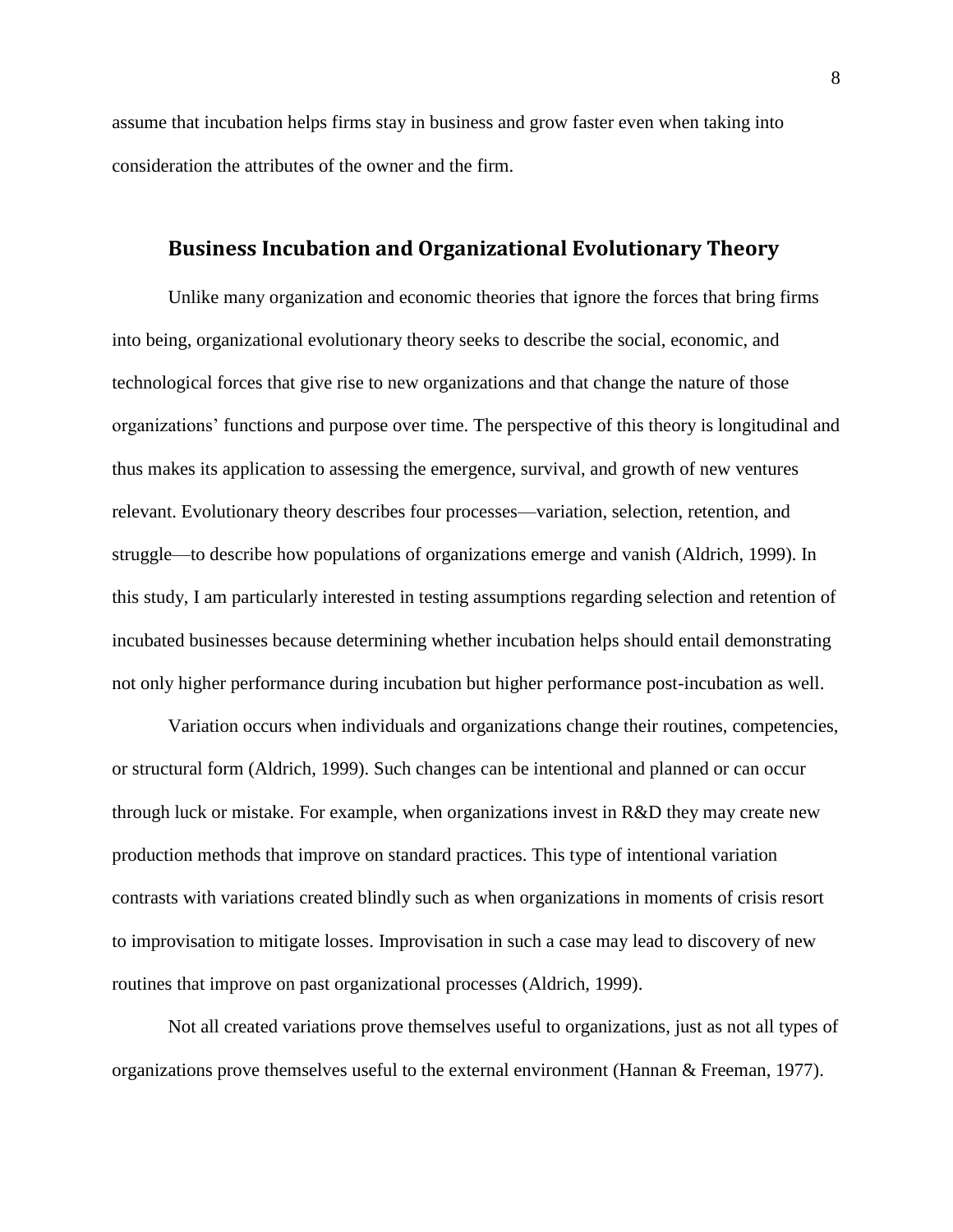Thus, the utility of a variation to an organization depends highly on selection processes that grant certain variations legitimacy and resources for adoption. However, the selection process is theorized to be context dependent (Levinthal & March, 1993; Nelson & Winter, 1982). Because organizations exist in open environments, their preferences are influenced by the information and expertise that they gather from their surroundings (Nelson & Winter, 1982). Furthermore, organizations learn to cope with complex and multiple potential problems by simplifying their learning and accumulating knowledge inventories to respond to unpredictable and complex problems (Levinthal & March, 1993). Thus, what organizations learn from their environment and how they process this information for future reference is cyclical and bounded within the confines of physical space. Furthermore, once organizations learn to thrive in their limited and simplified context, they are prone to failure when that context changes (Levinthal & March, 1993).

Hence, selection in the context of incubation occurs in three sequential stages. First, incubators and prospective tenants must select one another. In evolutionary theory, the relationship between an incubator and a tenant is supposed to be symbiotic—the two parties exist for distinct purposes but their interdependence is mutually beneficial (Aldrich, 1999). Incubators depend on good tenants to demonstrate success and tenants receive not only survival-enhancing services but legitimacy in the external environment.

In the second stage of selection, incubators offer advice and help tenants select routines, competencies, and structures to improve their performance and odds of survival. However, selection assistance at this second stage may weaken the tenant in the long-run because it is making choices about its routines, competencies, and structure in an environment not fully congruent with the harsher and more competitive context that exists outside the incubator. Thus,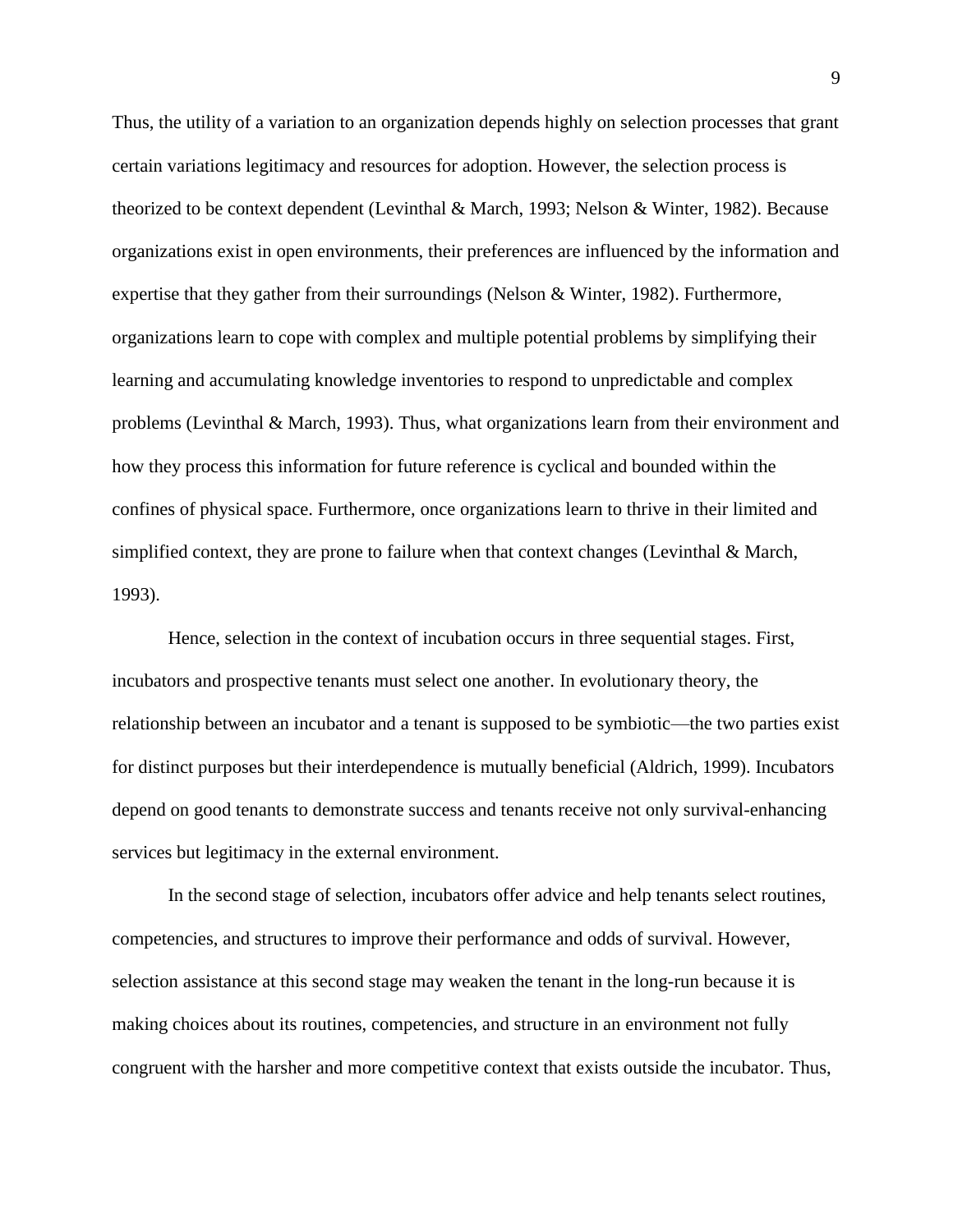while incubation may help firms survive in the long-run especially if the positive effects of incubation overcompensate for the innate weaknesses of a new firm, incubation could also have a negative effect once the firm is prepared to exist outside of the incubator environment.

In fact, evolutionary theory asserts that when organizations are "somewhat protected from their environments" they run the risk of permanent failure by developing competency traps that inhibit their ability to adapt to an externally competitive context (Aldrich, 1999). Thus, while incubation may help tenants overcome liabilities of newness, it can also impede new ventures from achieving complete independence if incubators lead tenants to select routines, competencies, and structures that are not viable outside the incubator. For example, the early advantages given to incubated businesses might lead entrepreneurs to believe that running a successful company is easier than it really it is when no assistance is being provided. Therefore, entrepreneurs may give less attention to addressing problems that the incubator by the nature of its services reduces.

The third stage of selection occurs outside the safe confines of the incubator and the process of organizational retention described in evolutionary theory determines its outcome. According to evolutionary theory, retention occurs when organizations are allowed to capture value from their selected variations (Aldrich, 1999). When environments retain organizations and allow them to secure resources and enact transactions with other individuals and organizations, the process of evolution has effectively made a choice in preserving, duplicating, and reproducing a specific set of routines, competencies, and organizational structures. The retained organizations—those that survive and hopefully grow—are the ones which have acquired a set of routines, competencies, and organizational structure that allows them to outcompete other organizations in the struggle for scarce financial and human resources, among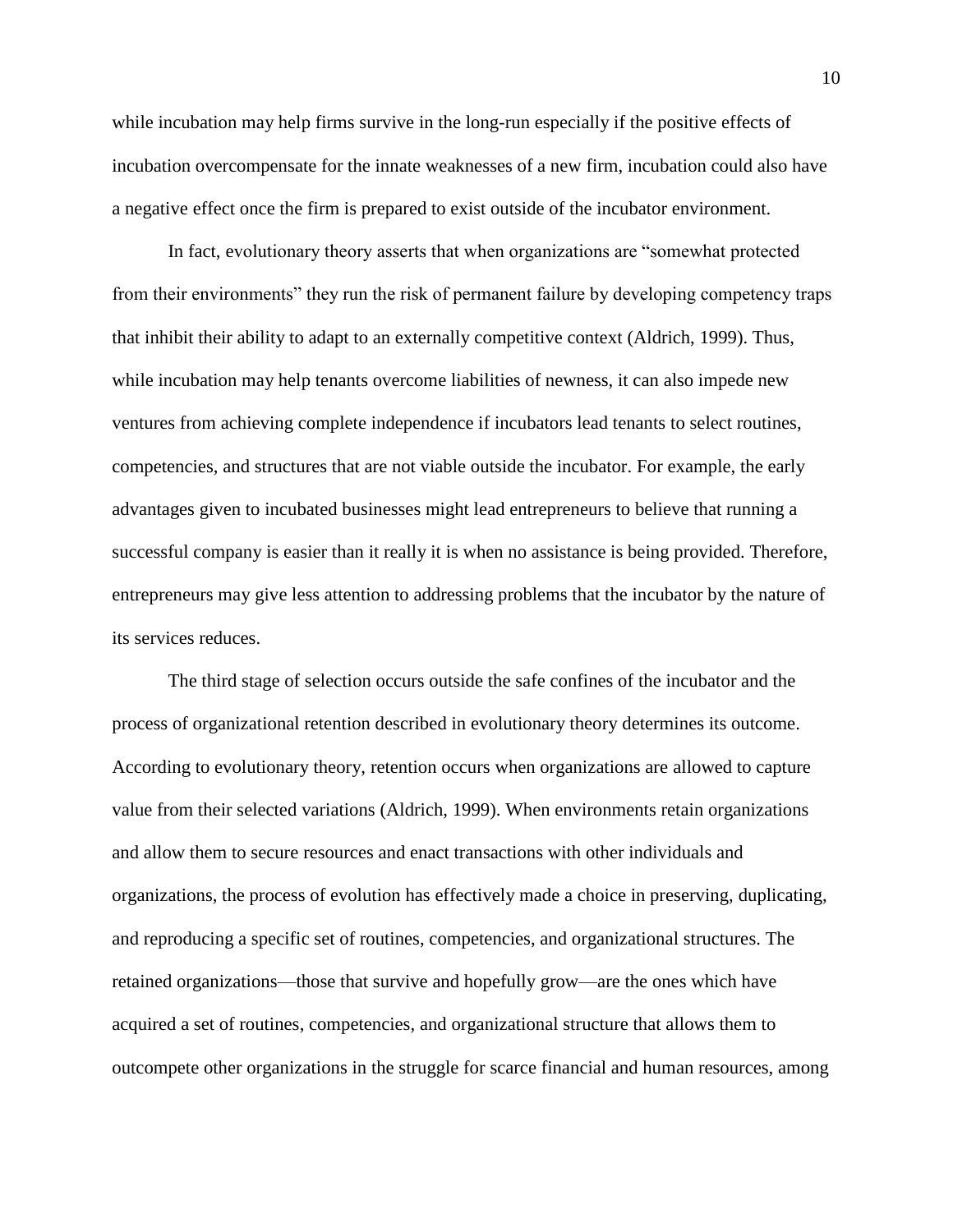others (Aldrich, 1999). The implication of this third stage of selection is that retained organizations are those that figured out how to operate efficiently and legitimately within a competitive environment for scarce resources.

Thus, evolutionary theory says, tenants will fail if there is a strong misalignment between the routines, competencies, and processes they develop in the incubator and those that unincubated ventures develop on their own. This happens because incubators and their tenants face different selection and retention pressures for their own survival than stand-alone businesses do. While incubators and tenants share the same competitive environment, they survive and thrive under different norms. Incubators, especially those in universities and nonprofit settings, do not compete in a for-profit context where organizational competencies for survival differ. Incubators survive partly due to their effectiveness in leveraging legitimacy with donors and policymakers who subsidize their operations, unlike for-profit firms which need to leverage marketing and production processes to sell goods and services. Thus, business mentorship of tenants by counselors who might not be deeply involved in running a for-profit business may lead incubated firms to worst results.

Therefore, if incubation is truly a valuable service that enhances the survival and performance of new ventures, tenants post-incubation should not only survive but they should demonstrate higher overall performance than their unincubated counterparts. If incubated businesses survive at higher rates and demonstrate overall higher performance post-incubation than their unincubated peers, the finding would essentially demonstrate that incubated businesses have developed a superior set of routines, competencies, and structures that allow them to win in the competition for limited resources.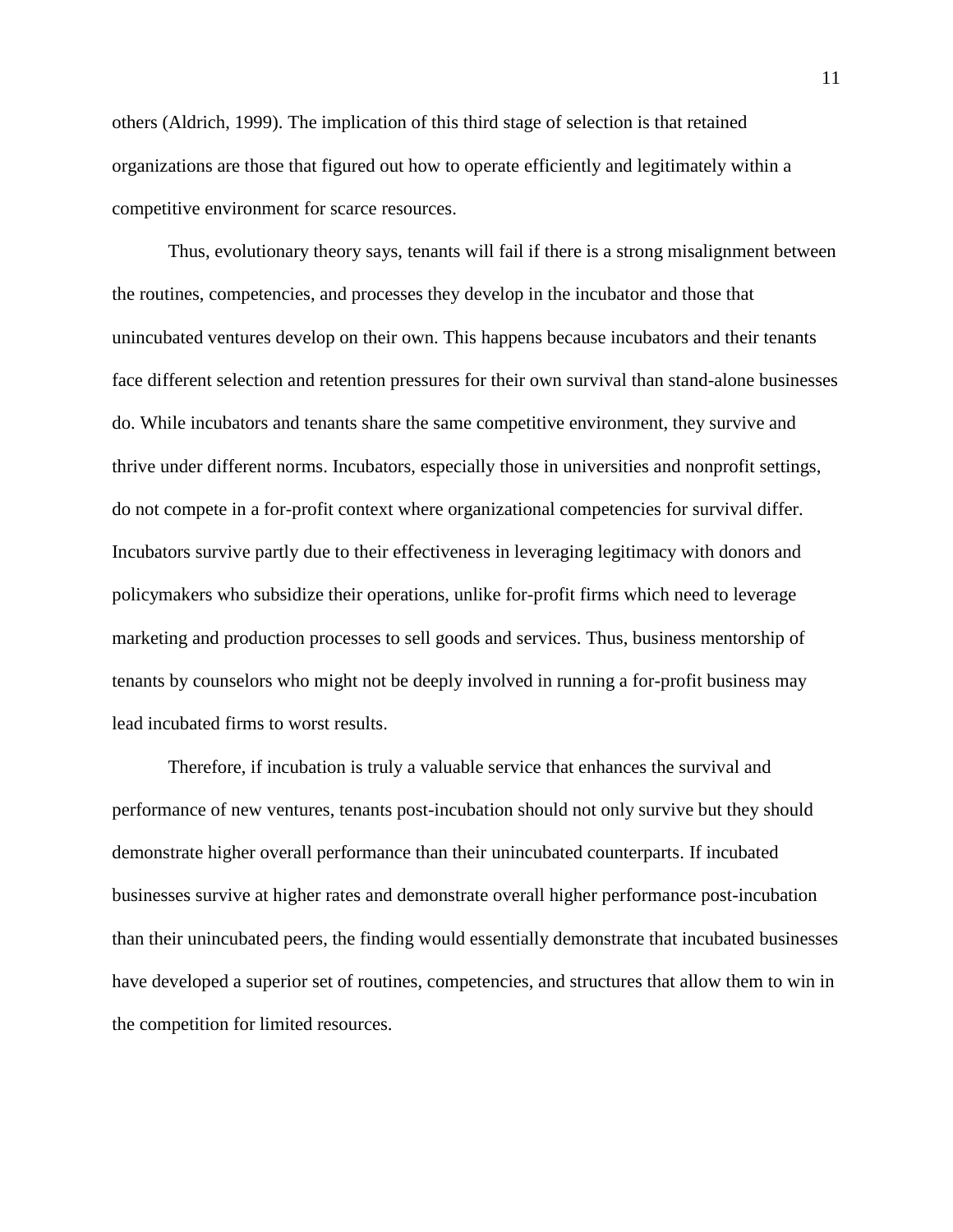#### **Data and measures**

To test the above hypotheses, I assembled and merged three datasets: a panel of the majority of business incubators operating in the U.S. between 1990 and 2008 and two panels of firm-level data from the National Establishment Time-Series Database (NETS) provided by Walls & Associates (Walls, 2009). Since incubators exist to help new businesses, I defined the unit of analysis as new businesses founded after 1989 and less than 5 years old at the time of incubation.

#### **Business incubator data**

 $\overline{a}$ 

The panel of business incubator data consists of 944 business incubators, which have operated in 1,121 locations. I used several online archival methods to confirm all known addresses of each incubator, along with its legal status, founding year, dissolution year if applicable, and affiliation with an institution of higher education<sup>1</sup>.

I created the most inclusive and exhaustive possible census of business incubators by collecting membership rosters of the National Business Incubation Association, 23 state associations of business incubators, and economic development resource lists from 50 state governments. Because the majority of business incubators incorporate as nonprofit organizations, I also conducted a search for incubators using the master file database of the National Center for Charitable Statistics (NCCS), a clearinghouse of data on the U.S. nonprofit sector. In addition, I cross-referenced one national roster from the University of Central Florida Business Incubation Program for the year 2007.

 $<sup>1</sup>$  In special circumstances, where online research methods did not succeed in confirming all variables of</sup> interest for each incubator, I resorted to a short e-mail survey to acquire missing data, which garnered a 45% response rate.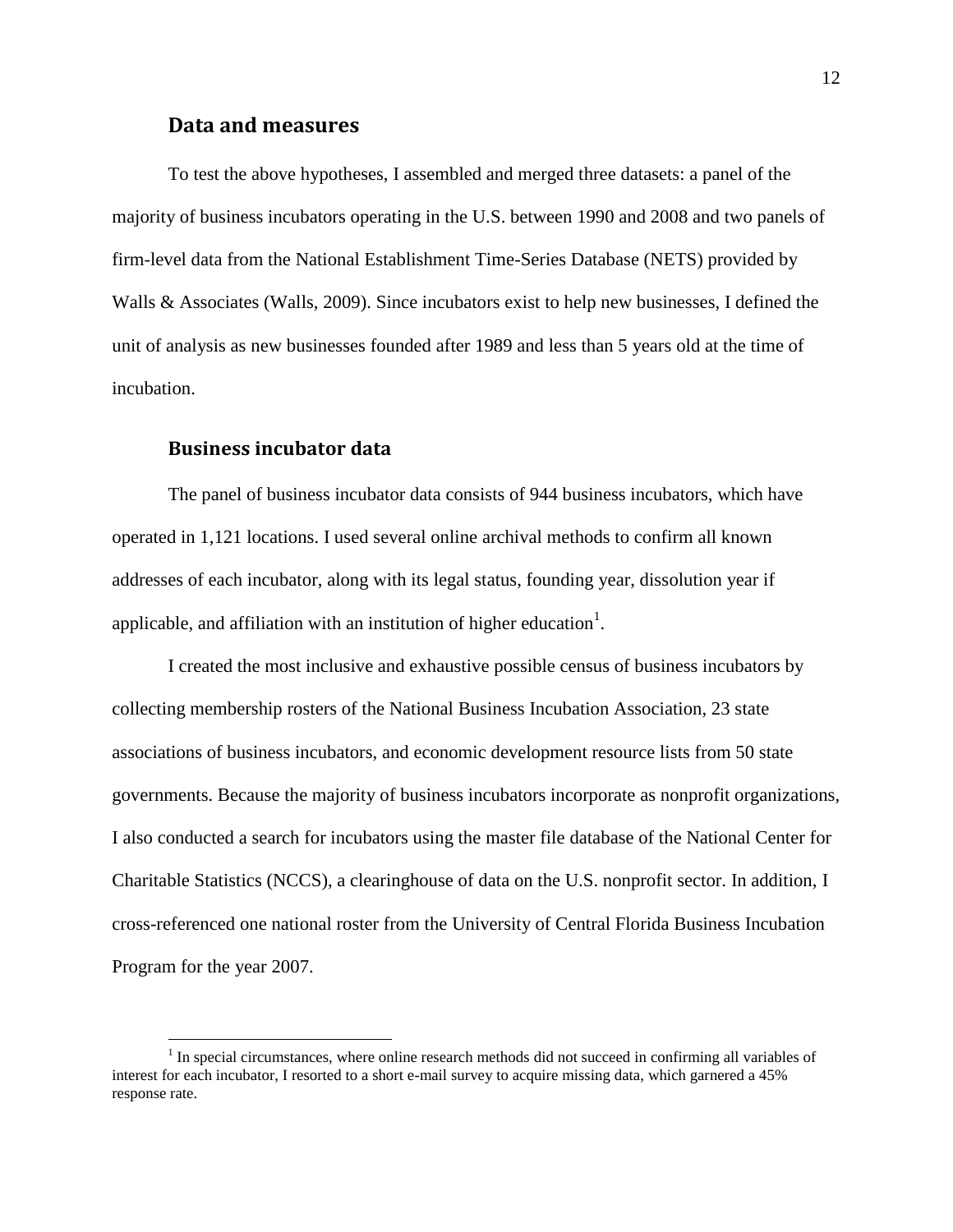To avoid overrepresentation of successful and younger incubators an additional search for incubators having closed since incorporation and those recently formed was conducted by Walls & Associates using the NETS. Because approximately 30% of the organizations in the master list contained the term "incubator" in their name, a search was done using the term's root ―incubat.‖ The search identified an additional 130 business incubators, many of which had ceased operations.

#### **Tenant firm data**

Because data on failed incubated businesses is more difficult to find than data on successful incubated businesses (Hackett & Dilts, 2004), I extracted a sample of all incubated businesses from the NETS using address matching techniques. The NETS is a longitudinal dataset of over 36.5 million business establishments built from annual snapshots of Dun & Bradstreet (D&B) data (Walls, 2009). The NETS includes key geographic, descriptive, and performance data for businesses, such as every known address for a firm, the year in which a business moved into or out of a particular address, industry codes, founding year, and annual sales and employment figures (Walls, 2009).

D&B defines business establishments as a "business or industrial unit at a single physical location that produces or distributes goods or performs services" (Neumark, Zhang, & Wall, 2005). This characteristic of the NETS database was crucial to conducting an address-based query to extract a population of likely incubated businesses. By matching the known physical addresses of the business incubator population with all current and former physical addresses of the 36.5 million businesses in the NETS, a data extract of approximately 38,000 likely incubated businesses was pulled.

## **Culling of tenant data**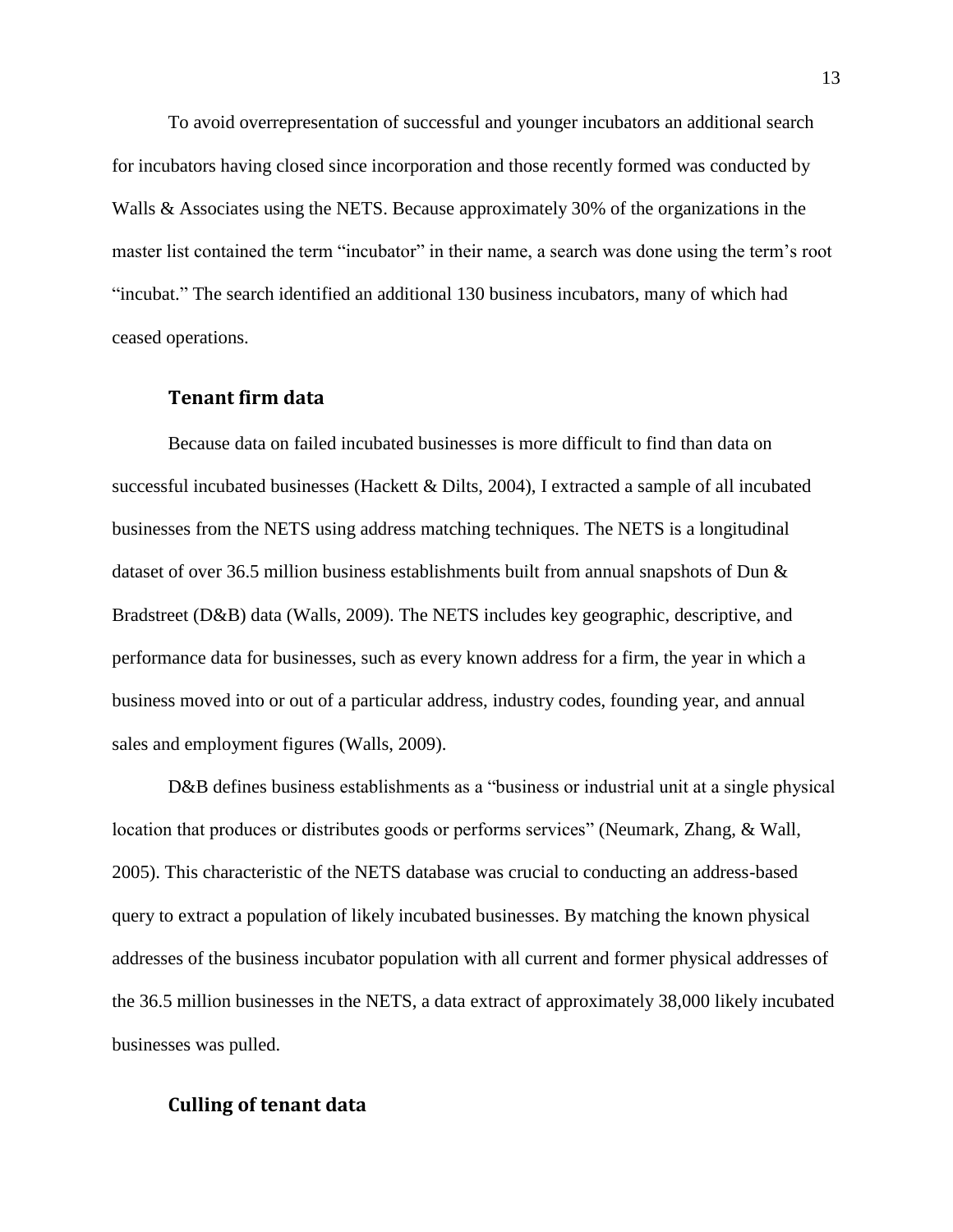To finalize the incubator tenant population, several culling steps were required. First, firms founded prior to 1990 were eliminated because NETS does not provide annual performance data before that date. Then all businesses sharing an incubator's address but incorporated as nonprofits or falling under SIC codes for government were dropped. Because this study focuses only on the incubation of new and young businesses, I also dropped all firms that were over 5 years old at the time that their associated incubator was born. Firms with an initial employment of over 100 and those determined to be large corporations were also dropped<sup>2</sup>. Finally, all firms that were started at an incubator's address after that incubator had ceased operations were eliminated. These culling steps reduced the initial sample of 38,000 potentially incubated businesses to approximately 19,000.

To assess the accuracy of the address matching process in identifying all former and current tenants of business incubators, a data audit was conducted. A random sample of 65 incubators and their matched tenants (1,200 firms) was pulled from the remaining dataset. I then surveyed the 65 incubators via e-mail, asking their managers to report which of the listed firms were current or former tenants. The survey generated a 49% response rate and revealed that 78% of the listed firms were current or former tenants<sup>3</sup>.

 $\overline{a}$ 

<sup>&</sup>lt;sup>2</sup> Based on the definition of incubation and the entrepreneurship literature, I limit my sample to those firms deemed to be young and small-medium enterprises at the time of incubation. Thus, a young firm implies that the firm is under the age of 5 at the time it gets incubated. In addition, a small-medium enterprise restriction is used to exclude large public corporations from the analysis. For example, many incubators co-exist in business parks and commercial centers where multinational corporations also exist. I dropped out of the sample all firms which were clearly large corporations operating on their own but happening to share the same building and/or physical address as a business incubator.

 $3$  It should be noted that, through further investigation, I uncovered inaccuracies in the responses from incubators. In some cases, respondents did not recall accurately former clients, especially if the incubator was larger and older and the respondent was new to the incubator's staff. In other cases, responses were misleading. In one case, a respondent reported that several listed businesses were not clients of the incubator but upon calling one of the clients directly, I discovered that the firm was still operating within the incubator. In other cases, I found out through research using the Internet Archive that several businesses that were reported to not have been tenants of an incubator were actually listed as tenants on an incubator's website in prior years. Due to the errors in reporting, I suspect the accuracy of my matching strategy is actually higher than 78%.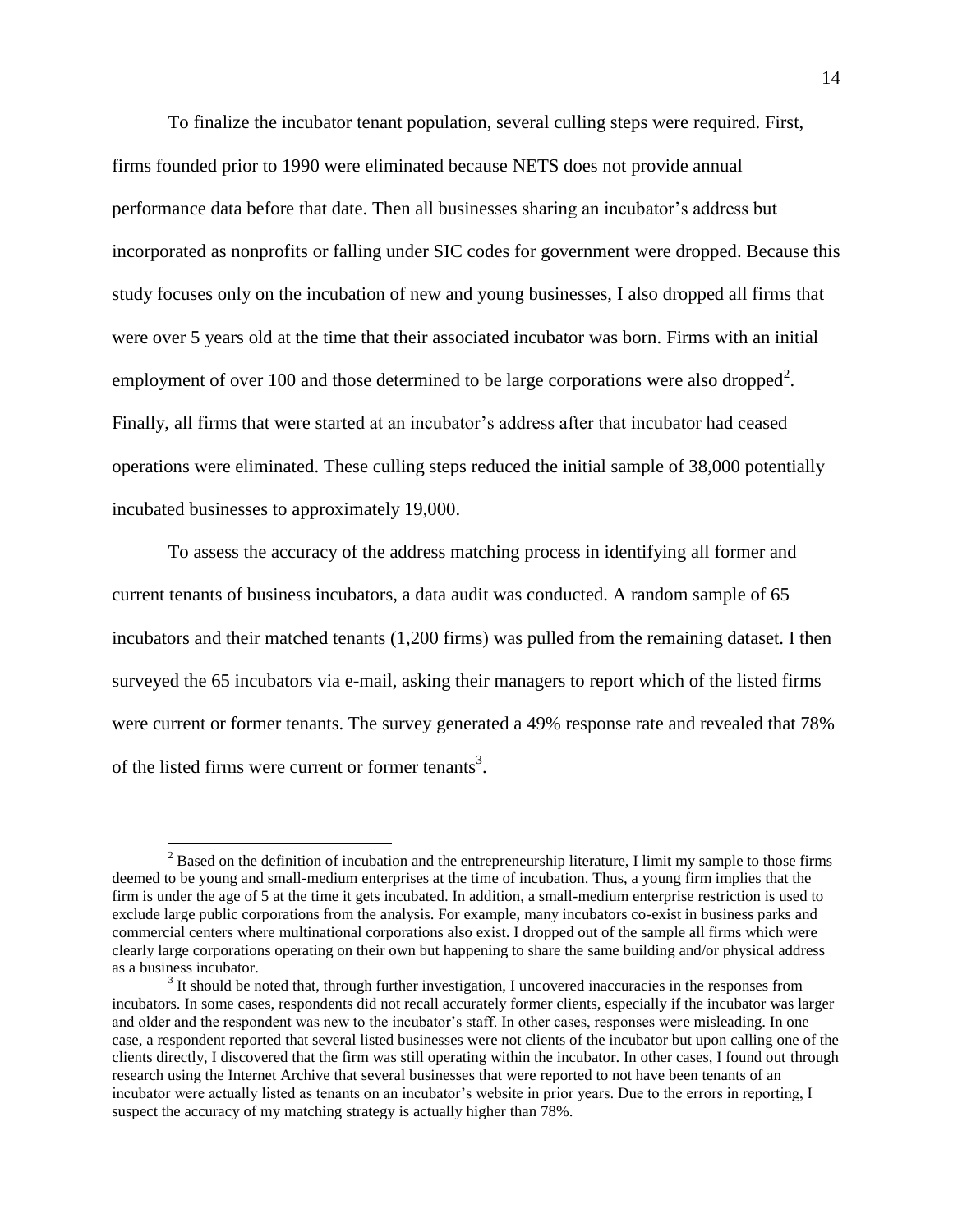#### **Unincubated control group**

This study relies heavily on quasi-experimental methods for estimating the average treatment effect (Rosenbaum, 2002). These methods are designed to avoid the problem of selection bias (Rosenbaum, 2002). Because it is impossible to observe simultaneously the outcome of the same firm under incubation and without incubation, matching techniques were necessary to identify a valid control group that allows for outcome comparison between incubated businesses and unincubated firms (Caliendo & Kopeinig, 2008). A valid matching method is especially necessary when random assignment into treatment and control groups is not feasible. A key assumption made when using these methods is that matching treated and untreated units on observables results in equivalent distributions of observed covariates among both groups (Rosenbaum, 2002).

Therefore, the design and extraction of an unincubated group of firms from the NETS required two steps. Because I did not have unlimited access to the full universe of the NETS database in order to extract multiple samples under different assumptions of relevant observed covariates that could predict incubation, I needed to design a general first-stage matching process that would create a database reflecting the full universe of unincubated businesses contained within the NETS. Candidates for matching were firms that were not incorporated as nonprofits and which never resided in one of the 1,121 addresses were incubators had existed.

In the first stage, each incubated business was matched to approximately seven unincubated firms based on founding year, county, industry, and the gender of the entrepreneur. Due to the high dimensionality of some of the observed covariates (i.e. founding year, county codes, and industry) (Caliendo & Kopeinig, 2008), an exact one to one matching technique was ruled out because it would have resulted in many unmatched cases. Hence, I created 420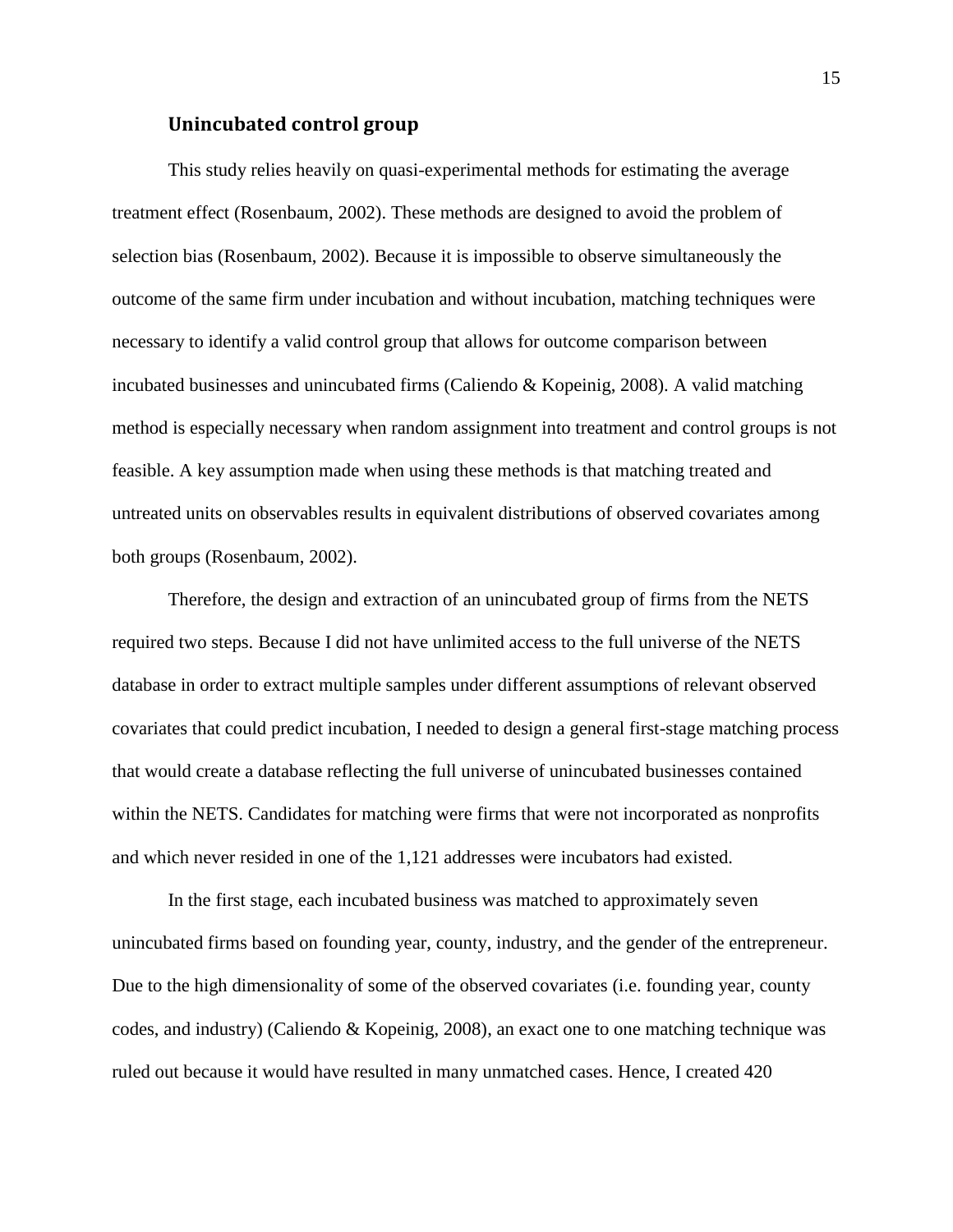matching strata that represented the general founding years, county codes, industry, and entrepreneur's gender of the approximately 19,000 incubated businesses. These 420 strata reflected seven general geography codes, five ranges of founding years, six industry groups, and two gender categories. For each incubated business that fell into one of the 420 strata, seven randomly matched firms without replacement were pulled out of the NETS. This dataset represented the universe of unincubated firms within the NETS, which were similar to the incubated businesses in terms of geography, founding year, industry, and gender of the entrepreneur.

Because not all matches for each incubated business were equivalent in terms of the four matching criteria, I conducted a second matching step that further refined the matching by selecting the three unincubated firms for each incubated businesses that were most alike. In order to cull the three closest matches, I used a propensity score, defined as the probability of receiving treatment given observed covariates (Rosenbaum, 2002). The use of a propensity score to create a matched dataset helps overcome the problem of dimensionality within observed covariates that makes exact one to one matching difficult (Caliendo & Kopeinig,  $2008)^4$ . Also, the propensity score acts as a balancing score that adjusts the distribution of observed covariates between treated and control groups. Propensity score matching helps reduce bias in observational studies when nonrandom assignment to treatment is not possible. The validity of propensity score matching rests on the assumption that matching treated and untreated units with similar probabilities of receiving treatment allows for direct comparison of outcomes. In other words, if one can estimate a model for determining treatment using observed traits of treated and untreated cases, then one can create valid comparison groups without randomization (Rosenbaum, 2002).

 $\overline{a}$ 

<sup>&</sup>lt;sup>4</sup>Note that propensity score matching was deemed to risky to conduct by Walls & Associates since they had not implemented this method before.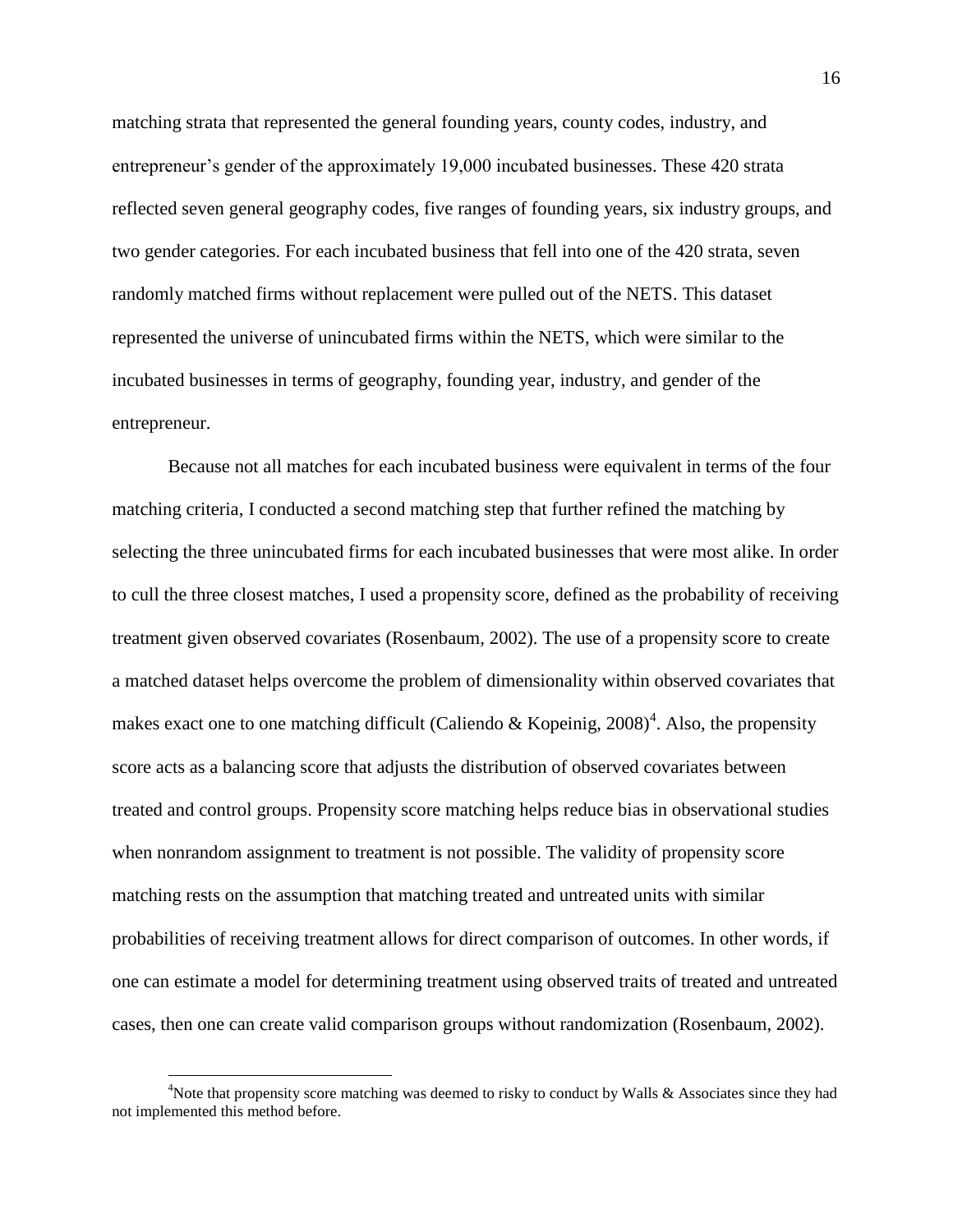Thus in the second stage of matching, I calculated a propensity score for each incubated and unincubated business in my dataset that took into account 50 state dummy variables, 1,048 county dummy variables, founding year, nine industry dummy variables, and two dummy variables for gender and racial identity of the entrepreneur. Based on the calculated propensity scores, each incubated business was matched to its three nearest unincubated neighbors with continuous replacement.

In order to determine that incubated and unincubated businesses shared similar likelihoods of incubation, I compared the density and distribution of their scores using a propensity score histogram (see Figure 1). Based on the low levels of overlap for propensity scores higher than 0.5, I decided to drop those cases from the analysis.

Furthermore, I also conducted two tests to determine whether matching based on propensity scores had generated similar distributions of matching covariates for treated and untreated cases. Table 1 presents the mean values of the observed matching variables prior to matching and post-matching, a t-test for their equality, and a percentage for the standardized bias due to their differences. After matching if the t-test for equality of means is rejected and the standardized bias is over 5% for any matching variable, there is reason for concern that the propensity score matching process yielded poor results (Caliendo & Kopeinig, 2008), which is not the case with any of the matching variables employed in the study.

## **Descriptive Statistics**

Table 2 presents descriptive statistics on incubated firms and their non-incubated peers after matching and trimming of observations. Looking first at matching variables, the typical founding year for both groups is 2000. At 0.5%, minority owned firms make up a miniscule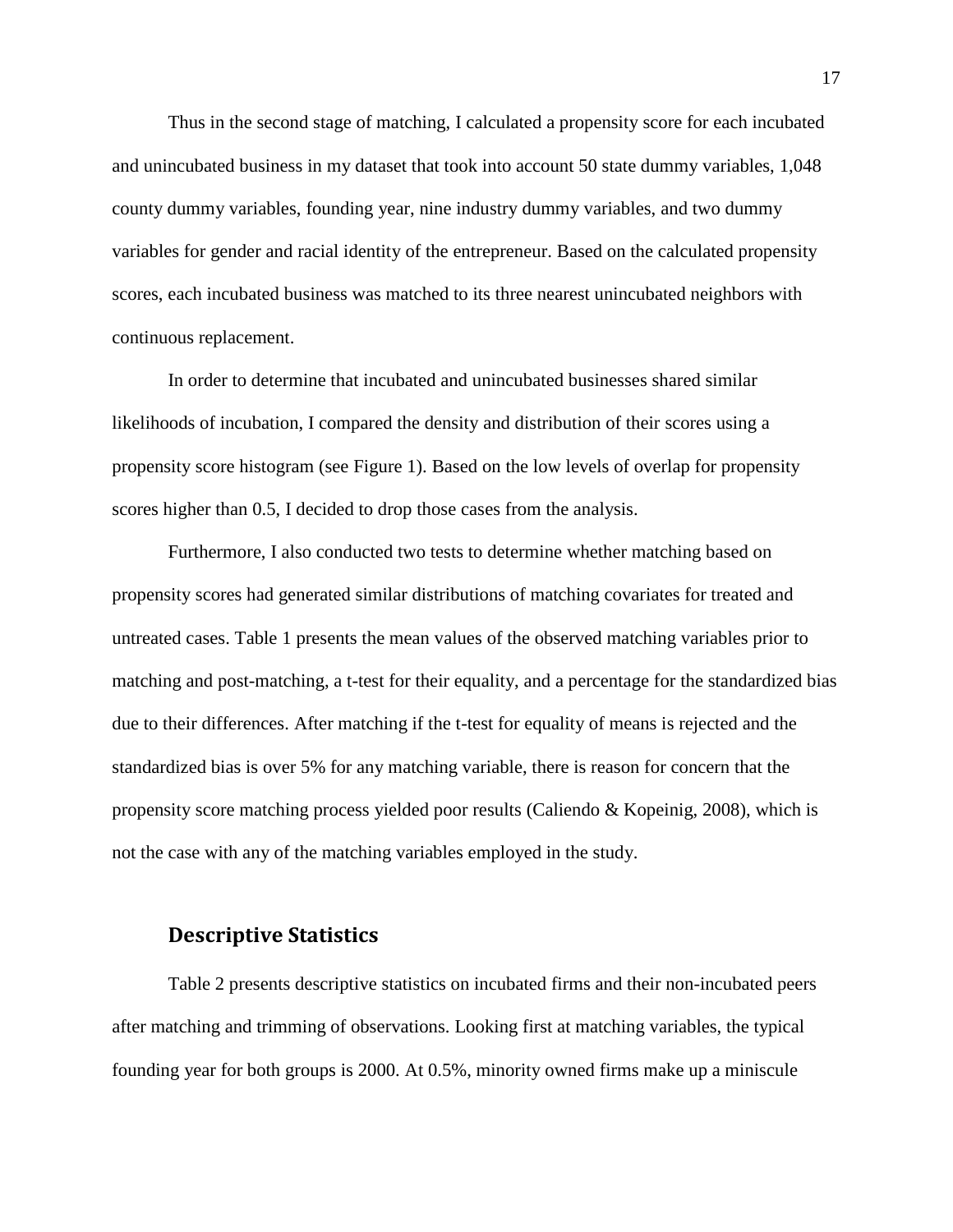percentage of all incubated firms, while women owned firms make up 6.1% of incubated firms. Looking at industry classifications, incubated firms overwhelmingly compete in the services sector. 59% of incubated firms fall in this sector, while the next highest group of incubated firms, 11%, competes in the finance and insurance industry. These figures reflect the general trend of entrepreneurs starting businesses in the professional and personal services sector (Shane, 2008).

In terms of age and survival trends, the average incubated firm stays in business for a total of 5 years and 42% of incubated firms close by the time they are 3.63 years old. This percentage of closure for incubated firms is better than general estimates of firm failure that predict that 50% of new firms will fail within 2.5 years (Cressy, 2006).

Graduation rates are a key benchmark for business incubators. They reflect the ability of incubators to help their tenants achieve economic stability and overcome the liability of newness so that they can compete independently in the external environment. However, based on the data collected, incubators are failing in this respect. Only 4% of the sample or 655 incubated firms, managed to exit their incubator, over an 18-year period, having spent an average of 3.84 years in the incubator. Therefore, among the 18,426 incubated firms in the study, 7,543 of them closed while in incubation, 193 of them closed after incubation, 464 of the graduates remain in operations, and the remainder, 10,226, continue operating in the incubator. On average, an incubated firm spends 4.5 years in incubation.

Based on these observations, it appears that much of the success that incubators and policymakers claim is overstated. One possible explanation for my lower number of total incubated firms is that my census still left out many former and current incubators. In addition, the NETS only gathers information on businesses that have applied for a DUNS number. Perhaps the larger tenant figure from the business incubation industry includes a population of self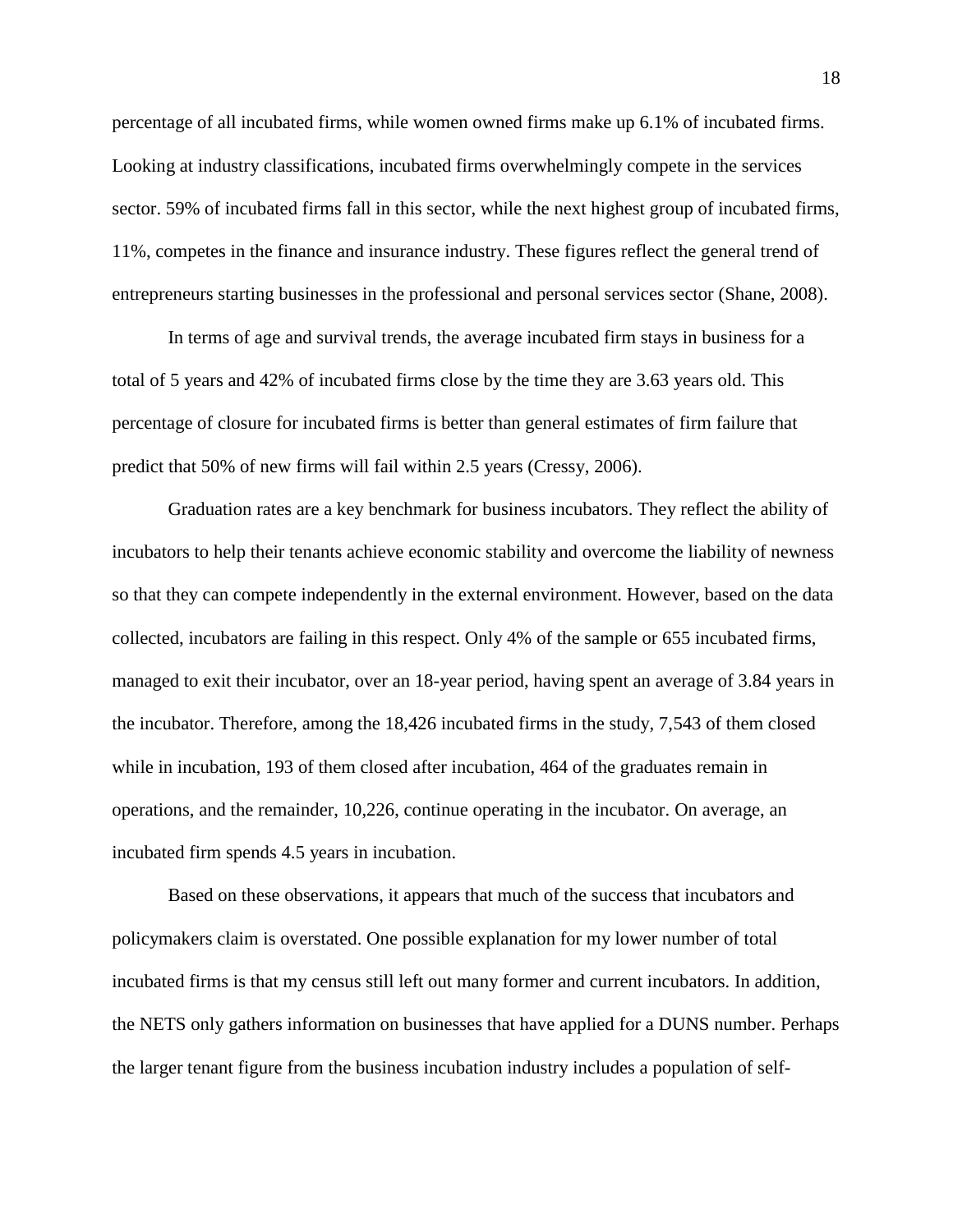employed individuals who have not incorporated and applied for a DUNS number. Despite these potential drawbacks in the data, it still appears that incubators are not fulfilling their goal of preparing new ventures to survive and thrive outside the safety of the incubator.

Comparing sales figures between the incubated and control groups, incubated firms have higher sales. They average \$693,000 in sales their first year in business in comparison to the control group which averages \$437,000 in their first year in business. Overall, average annual sales growth declines in both groups over the long-run. The decline is larger for unincubated firms, which average a 3% decrease in sales annually in comparison to incubated firms, which average a 1.26% decrease in sales annually. This implies that business incubators slow down the rate of demise for their tenants in comparison to the control group.

A comparison of employment figures between both groups reveals similar trends. Incubated firms are larger, with an average of 4.43 employees versus 3.45 employees for the control group. In terms of employment growth over time, incubated firms also outperform their counterparts. Incubated firms increase employment by 3% annually in comparison to the control group, which averages 0.74% annual employment growth.

This review of the descriptive statistics point to the importance in controlling for the initial size of the firms since incubated firms tend to emerge as larger organizations. This larger size may be due to unobserved selection bias where incubators are selecting tenants with more resources initially. The differences in initial size between the two groups offers some evidence of possible lurking unobserved covariates and encourages use of estimation techniques that control for omitted variable bias and tests for the possibility of endogeneity of the treatment variable.

## **Performance Measures**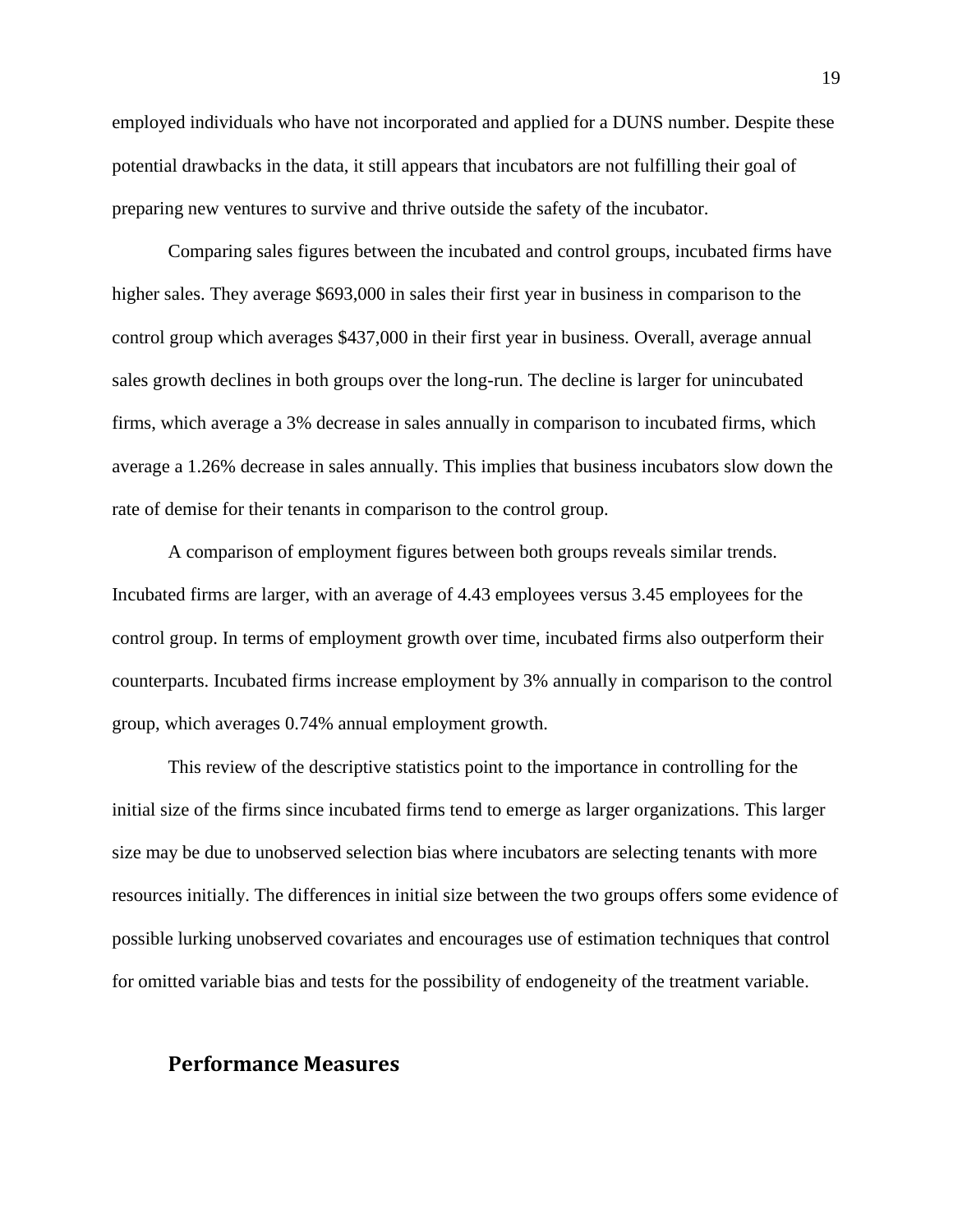I used three performance measures—survival, employment growth, and sales growth which were selected for their theoretical and policy implications. Empirically, we know that new businesses are slow to grow and that firm survival is a stronger measure of firm performance when firms are young (Geroski, 1995). Yet, a strong motivation for why policymakers support entrepreneurship programs is the claim made by business incubators that they speed up the growth process, especially in regards to employment (Hackett & Dilts, 2004). On the other hand, entrepreneurs pay most attention to metrics like sales and revenue growth (Davidsson & Wiklund, 2006).

Following much of the firm growth literature which relies heavily on Gibrat's proportional growth model (Coad, 2007a; Sutton, 1997), I defined growth as the log difference in firm size,  $Growth_{i,t} = log(SIZE_{i,t}) - log(SIZE_{i,t-1})$ . Thus, sales growth is the log difference between annual sales at time *t* and sales at time *t-1*. 5 Similarly, employment figures were first log transformed and then differenced in order to calculate annual employment growth. Firm closure was measured by examining the last year in which a business was active in the NETS. Firm failure is a dummy variable equal to 1 if the last year of activity reported by the NETS is not 2008.

#### **Theorized Explanatory Variables**

*Incubation. Incubation* is a dummy variable that equals one for incubated firms in the years in which they happen to share the same address as an incubator.

*Post-incubation. Post-incubation* is a dummy variable that equals one for formerly incubated firms in the years after which they shared the same address as an incubator.

#### *Standard Control Variables*

 $\overline{a}$ 

 $<sup>5</sup>$  Annual sales figures were first adjusted to 2008 dollars based on the consumer price index before being</sup> log transformed.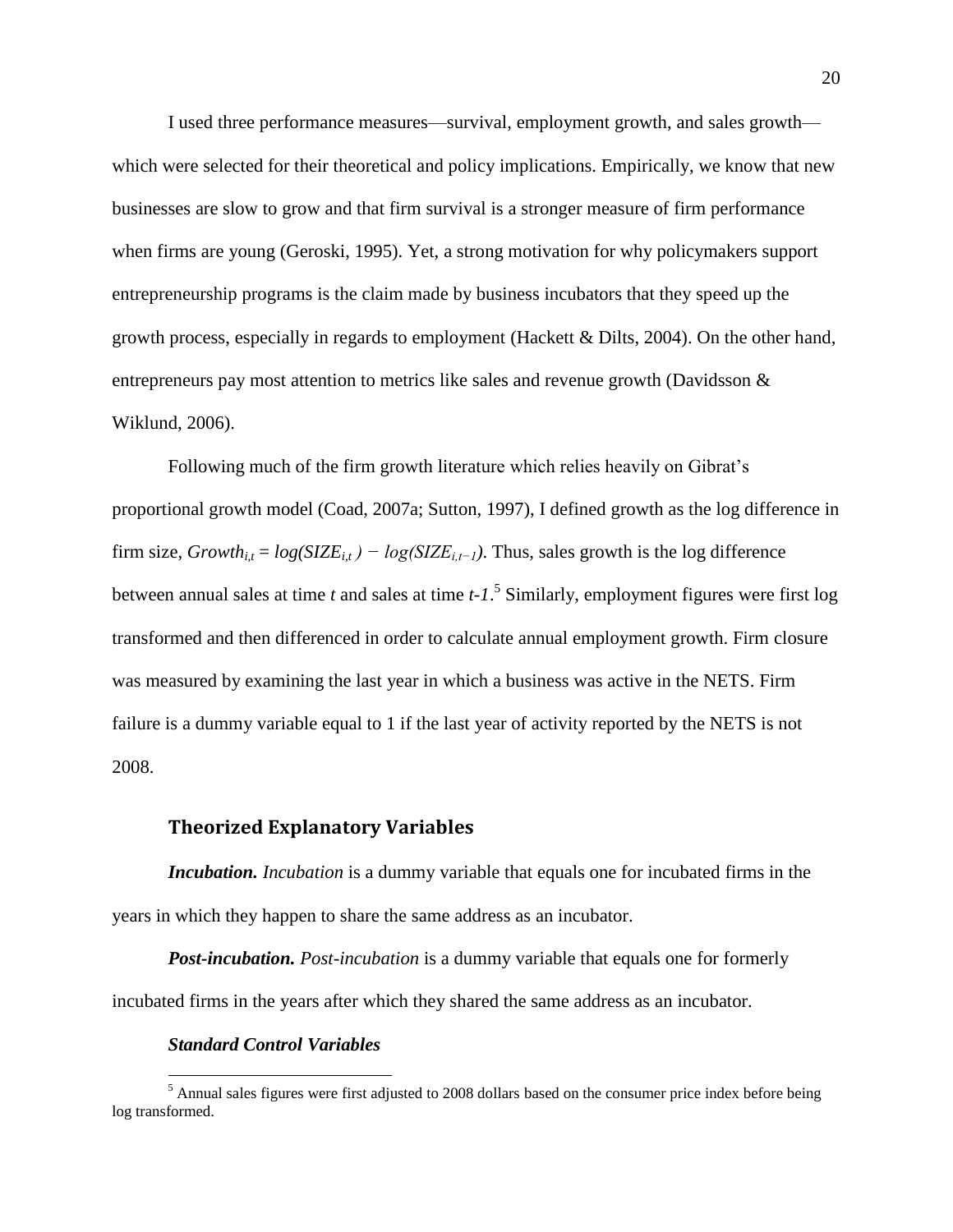I controlled for several firm level effects: firm-size, firm-age, and industry. In addition, in the survival function, I controlled for the gender identity and racial identity of the entrepreneur, which are two traits that have been shown to relate to the performance of new ventures (Fairlie  $\&$ Robb, 2008). Because smaller firms tend to grow faster than larger firms, controlling for firmsize effects is important (Coad, 2007b). Therefore, *sales lag* measures firm size when the dependent variable is *employment growth* and *employment lag* measures firm size when the dependent variable is *sales growth* or *firm survival*. Switching measures of firm size in relation to the dependent variable is necessary to avoid statistical bias due to autocorrelation when a lagged dependent variable is included in the model.

The age of the firm is measured in years. Eight SIC dummy codes were used to control for industry effects: agriculture, construction, manufacturing, transportation, wholesale trade, retail trade, finance, and services. In addition, year dummies were used to control for overall economic trends. Table 2 lists descriptive statistics on all dependent and explanatory variables.

## **Estimation Procedures**

Because I used three control matches for each incubated firm, data for the analysis of survival and growth models were weighted. Incubated firms received a proportional weight of 1 and unincubated firms were given a proportional weight of 0.333.

#### *Survival Analysis*

Survival analysis is commonly used when the time at risk for experiencing an outcome differs among subjects, while needing to control for various treatments and demographic characteristics (Wooldridge, 2002). In this study, firms differ in their time at risk because they are born in different years. I used a parametric model with a log-logistic distribution after testing several distributions for best fit. I chose an accelerated failure time (AFT) model with a log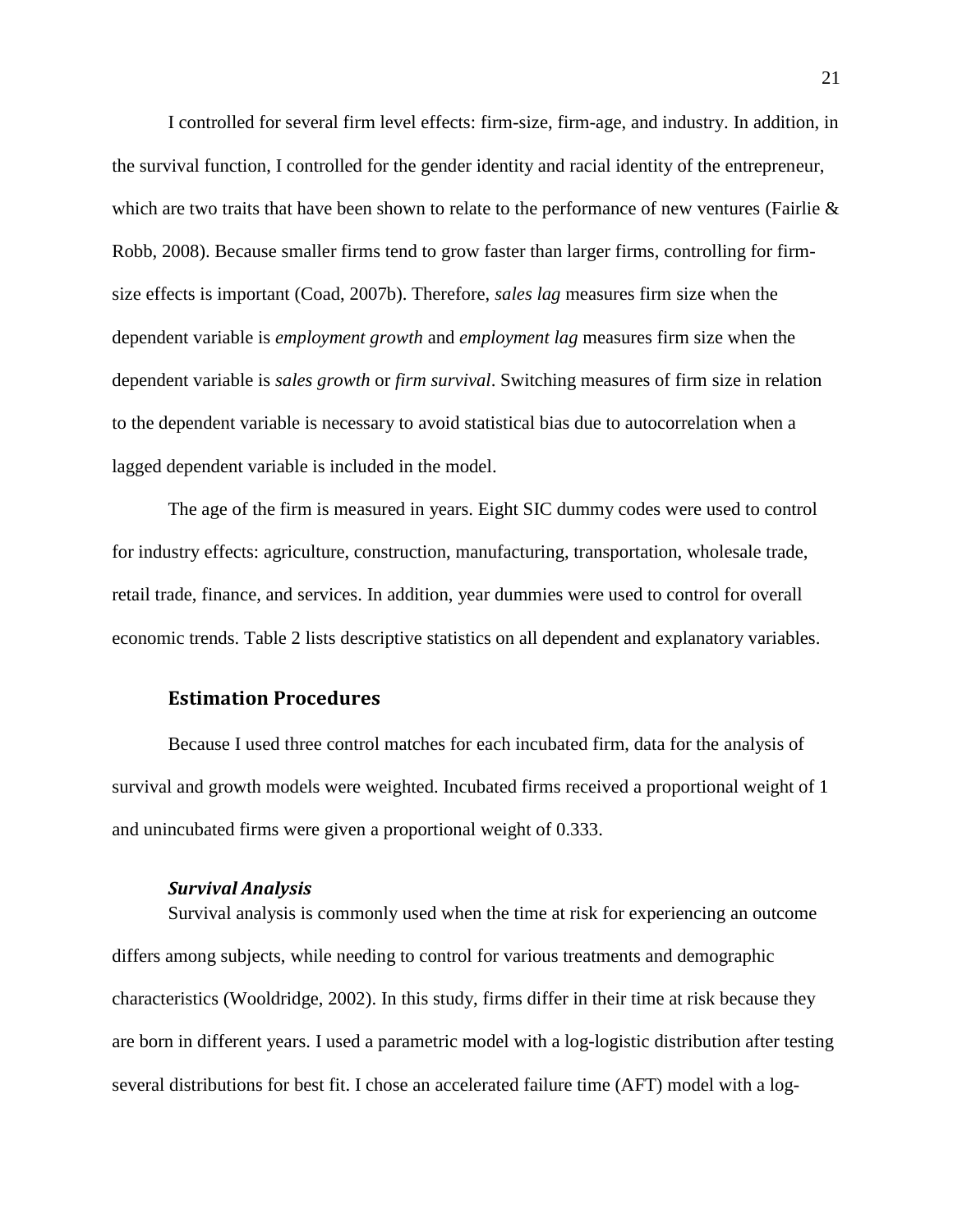logistic distribution because it had the largest log likelihood value and the lowest Akaike Information Criterion value (Cleves, Gould, Gutierrez, & Marchenko, 2008)<sup>6</sup>. I also decided to use a parametric model as opposed to a proportional hazard model because assuming a distribution allows for full use of all observations and makes it possible to account for timevarying covariates (Cleves, Gould *et al.*, 2008). Additionally, to control for unobserved heterogeneity among firms, I modified the survival function to account for frailty (Cleves, Gould *et al.*, 2008).

Frailty models generalize the survival regression model by accounting for the presence of an unobserved multiplicative effect on the hazard function (Gutierrez, 2002, p. 23). The effect of frailty is assumed to have a unit mean and finite variance that is not directly estimated from the data and its purpose is to account for heterogeneity or random effects.

Thus, the AFT unshared-frailty regression model using a log-logistic distribution is given as (Cleves, Gould *et al.*, 2008):

$$
S_{\theta}(t_i|x_i) = [1 + {\exp(-\beta_0 - x_i \beta_x) t_i}]^{1/\gamma} J^{-\theta i}
$$

In this model, the dependent variable is time until firm failure.  $\theta_i$  represents an individual's frailty. When  $\theta_i$  is greater than 1, that individual is considered "more frail for reasons left unexplained" by observed covariates and thus exhibit a higher risk of failure (Gutierrez, 2002). The fact that  $\theta_i$  represents an unobserved multiplicative effect after accounting for observed covariates indicates that it mirrors the cumulative effect of omitted variables (Gutierrez, 2002).

The constant,  $\beta_0$  represents the baseline hazard which, in its exponentiated form, signals whether the risk of failure is increasing if  $e^{\beta 0}$  < 1 or decreasing if  $e^{\beta 0}$  > 1.  $\beta_x$  represents the vector of coefficients that are to be estimated (Cleves, Gould *et al.*, 2008)). 1/γ represents a scale

 $\overline{a}$ 

 $6$  Table 3 presents a comparison of a basic treatment model under different distribution assumptions.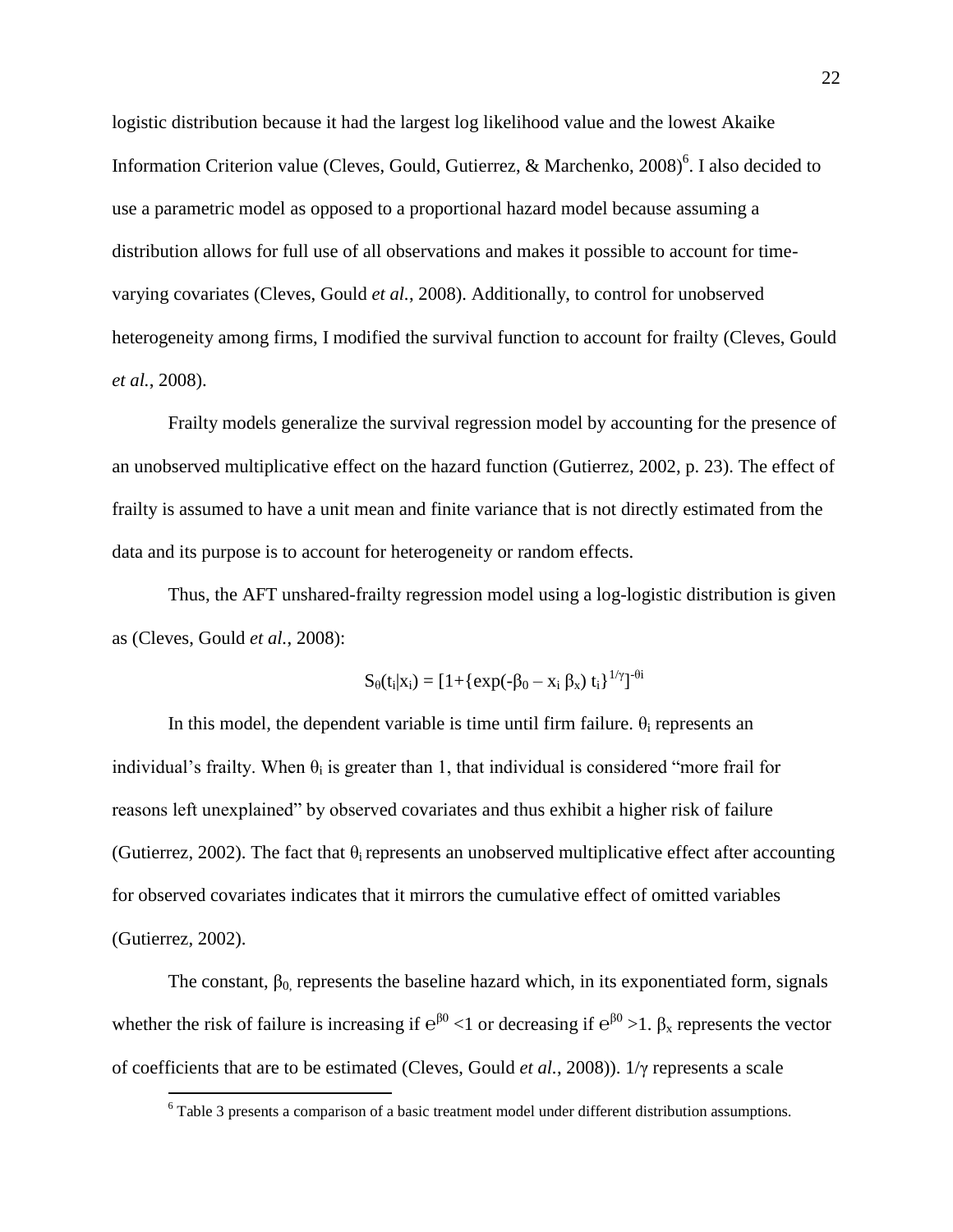parameter with the specified log-logistic distribution. In the above model,  $x_i \beta_x$  represents the following terms, which are similar as in the sales and employment growth models.

 $t_i/\theta_i = \beta_0 + \beta_1$ incubation  $t_i + \beta_2$ post-incubation<sub>i,t</sub> +  $\beta_3$  lag\_size<sub>it</sub> +  $\beta_4$ firm\_age<sub>i,t</sub> +

 $β_5$ women\_owned<sub>i,t</sub> + β<sub>6</sub>minority\_owned<sub>i,t</sub> + β<sub>7-15</sub>industry<sub>i,t</sub> + β<sub>16-65</sub>state dummy<sub>i,t</sub>

#### *Sales and Employment Growth*

Panel data analysis is often used for policy evaluation because it has been shown to reduce statistical bias due to omitted variables and unobserved, time-constant factors that affect the dependent variable and are correlated with explanatory variables (Wooldridge, 2006). However, in the case of dynamic growth models where a future value of growth is partially dependent on a current value of growth, it becomes important to adapt panel methods to address issues of endogeneity, serial autocorrelation, and heteroscedasticity. Additionally, the chosen model must address the potential problem of treatment selection bias. Despite having used a propensity score matching technique to generate equivalent distributions between incubated and unincubated firms, my review of descriptive statistics signals potential bias due to incubation assignment being determined by unobserved covariates.

To address the problem of treatment selection bias, I chose to use a double difference model, which allows for the existence of unobserved heterogeneity being present in the process that leads firms to receive incubation services. As discussed when reviewing descriptive statistics, incubated firms differ in their initial size in comparison to the control group. This indicates that incubated firms likely hold more assets and differ in important unobserved characteristics, such as the entrepreneur's experience, education, and age. A double difference model should diminish the bias of unobserved heterogeneity as long as the unobserved traits that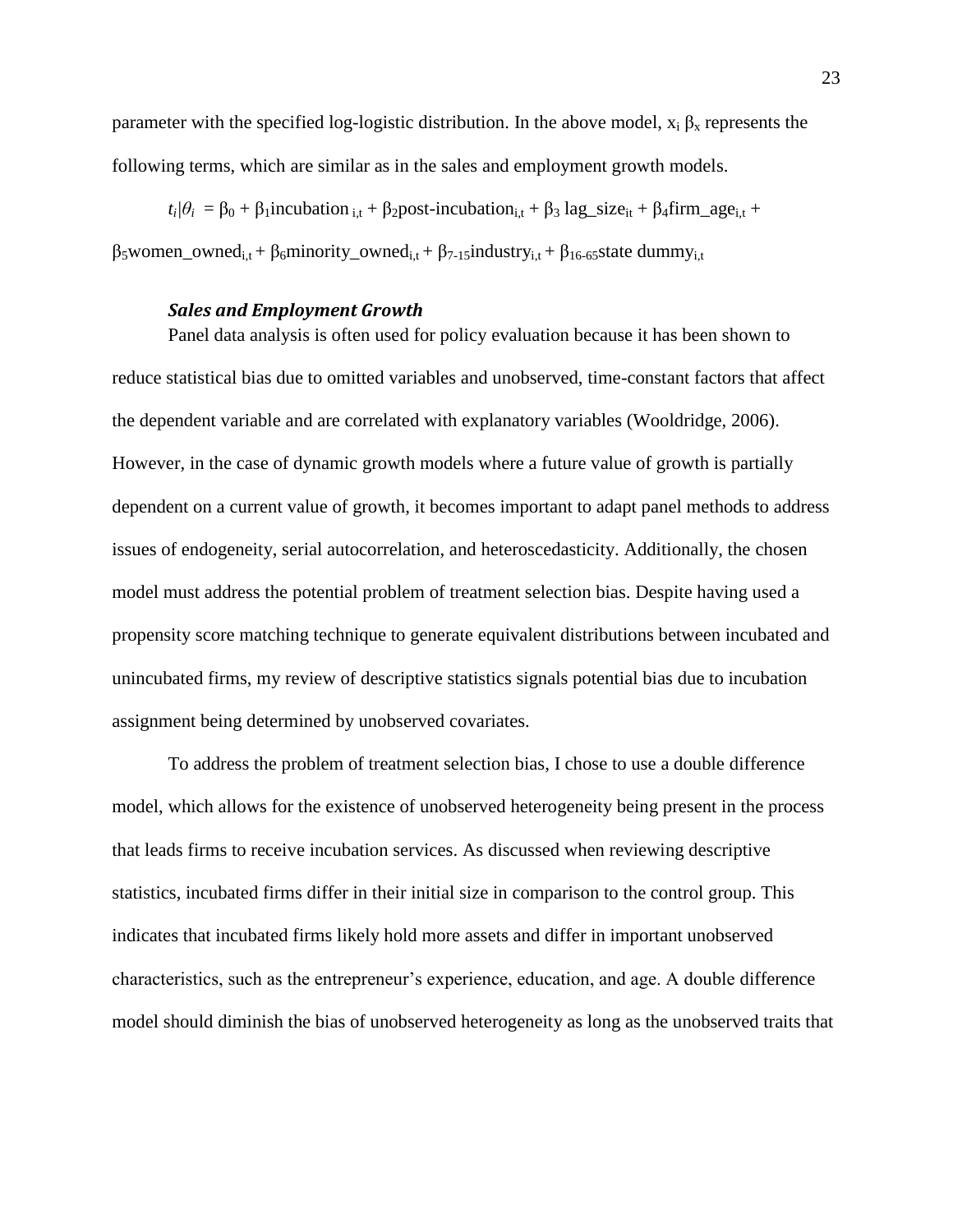lead some firms to incubation are time invariant (Khandker, Koolwal, & Samad, 2009)<sup>7</sup>. Because time invariant differences get differenced away with panel fixed effects or first differences models, their bias can be eliminated.

Additionally, model specification of firm growth models tend to include lagged dependent variables. In order to resolve problems with endogeneity, serial autocorrelation, and heteroscedasticity that are introduced by lagging a dependent variable, I chose to use the Arellano-Bond system GMM estimator in Stata (Roodman, 2006). While a fixed effects or a first-difference estimator can solve the problem of potential selection bias due to unobserved omitted variables that predetermine treatment, these methods do not address autocorrelation and endogeneity due to inclusion of lagged dependent variables (Roodman, 2006).

In cases where one lacks a proper excluded instrument for the lagged dependent variable, an estimator with appropriate internal instruments from within the data can overcome the autocorrelation problem (Roodman, 2006). By using either the levels of growth rate<sub>i,t-1</sub> at t-2 and beyond or  $\Delta$ growth rate<sub>i,t-1</sub> at t-2 and beyond in a GMM framework, it is possible to estimate the double difference equation below, since lags 2 and beyond of growth rate<sub>i,t-1</sub> are orthogonal to  $\Delta \varepsilon_{i,t}$ . To implement the Arellano-Bond system GMM estimator in Stata, I used the user written command xtabond2 for Stata (Roodman, 2006).

The estimated model is the following:

 $\overline{a}$ 

 $\Delta$ growth rate<sub>i,t</sub> =  $\beta_{0i,t} + \gamma_1 \Delta$ growth rate<sub>i,t-1</sub> +  $\beta_2 \Delta$ incubation<sub>i,t</sub> +  $\beta_3 \Delta$ post-incubation<sub>i,t</sub> +  $\beta_4 \Delta$ lag\_size<sub>i,t</sub> +  $\beta_5 \Delta$ firm\_age<sub>i,t</sub> +  $\Delta \varepsilon_{i,t}$ 

<sup>&</sup>lt;sup>7</sup>Note that I did test the treatment variable for endogeneity using the two-stage regression methods described by Wooldridge (2002) with instruments by state that indicated if a state government had enacted a business incubation policy, a small business loans program, and/or a state sponsored venture capital fund. In the first stage results, the F-test statistic for the combined significance of the policy instruments was 11.25 revealing that they sufficiently estimated treatment. Furthermore, in the second stage, the F-test statistics did not reveal the treatment variable to be endogenous. However, the differences between pre-treatment outcome variables, which cannot be used for matching, still signal concerns with potential bias selection problems after matching.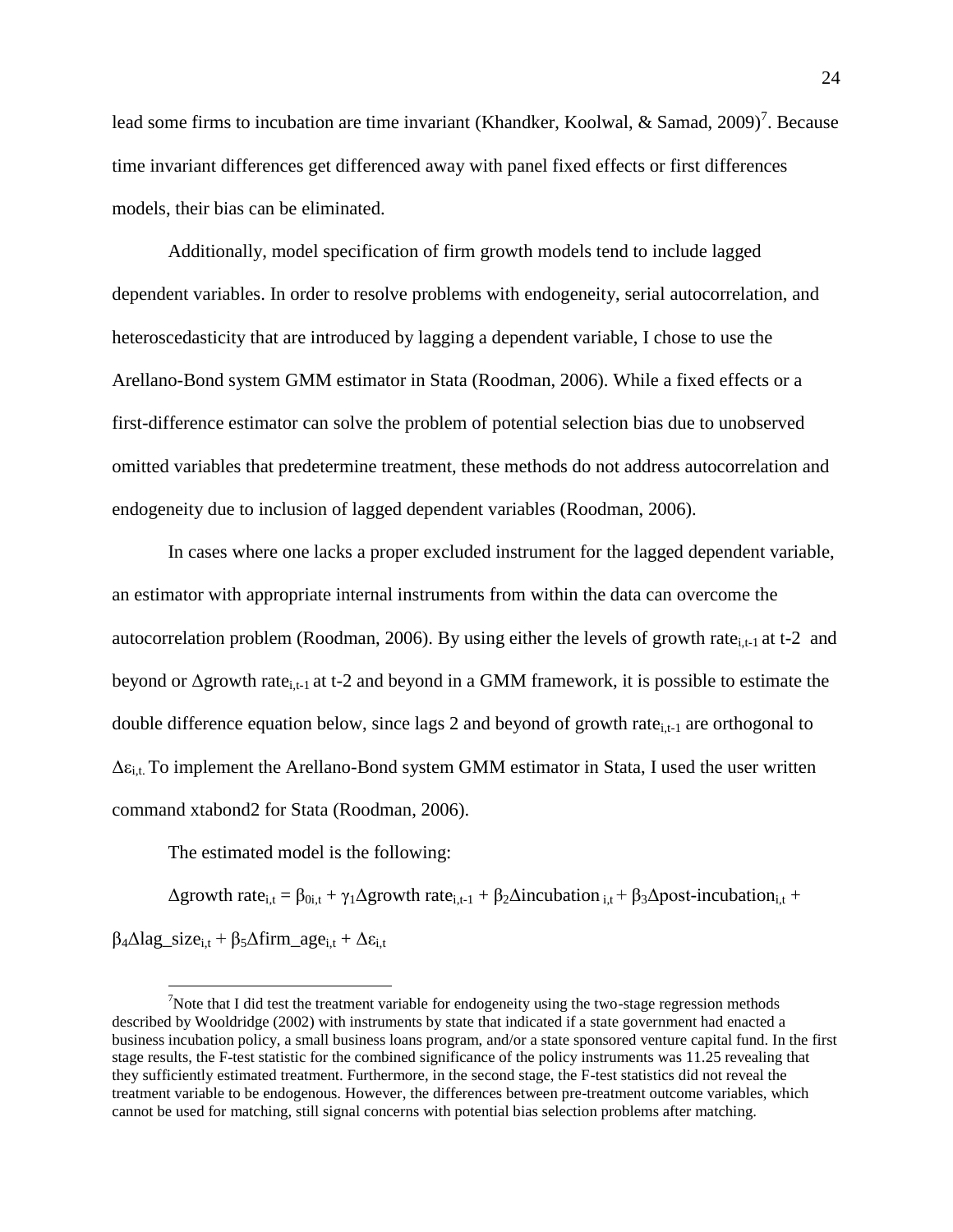## **Hypotheses**

Based on the previously discussed theories of liability of newness and organizational evolution, I tested two hypotheses with the above survival, sales growth, and employment growth models.

> Hypothesis 1: Incubated businesses will outperform their unincubated counterparts, indicating incubation helps overcome the liability of newness.

> Hypothesis 2: Incubated businesses will outperform their unincubated counterparts post-incubation, indicating incubation helps firms adapt to the external environment.

## **Results**

## **Effect of incubation on the hazard of firm failure**

Table 4 presents three separate estimates with exponentiated coefficients of the effect of incubation on the likelihood to fail. Survival 1 results represent the base model without controlling for *incubation* and *post-incubation* status of firms and shows that control variables behave similarly once *incubation* and *post-incubation* status are controlled jointly. Note that in a AFT regression, the estimated coefficient relates proportionate changes in survival time to a unit change in a given covariate (Jenkins, 2005). Thus, when the coefficient is less than 1 and a covariate increases by 1, the effect of the variable is to reduce survival time by 1-  $\beta_x$  percent. Alternatively, when the coefficient is more than 1 and a covariate increases by 1, the effect of the variable is to increase survival time by 1-  $\beta_x$  percent.

Focusing on Survival 2 which accounts for the effect of *incubation* and *post-incubation*, results reveal that when firms enter incubation their expected time to failure decreases by 2%. In other words, incubated firms can be expected to go out of business sooner than their unincubated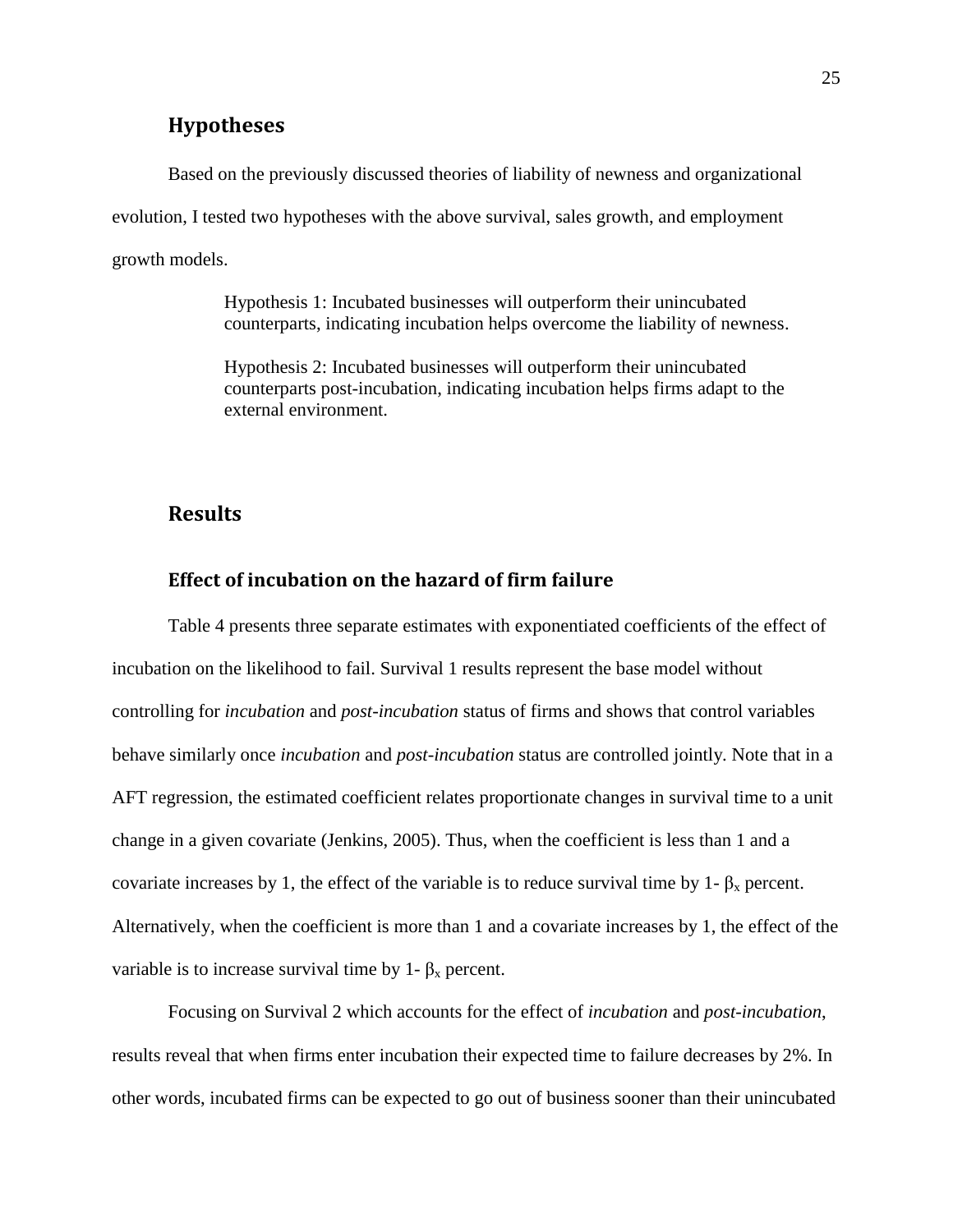counterparts. Thus, based on this measurement, evidence exists refuting hypothesis 1 and reveals that incubation does not help reduce the liability of newness.

Furthermore, based on the significance and the larger effect of the post-incubation variable, the data show that once incubated firms graduate out of an incubator that their expected time to failure decreases further. Incubated firms that leave an incubator fail 10% sooner than their non-incubated counterparts. This finding implies that incubation does not help firms develop a stronger set of routines, competencies, and organizational structures to compete in the external environment. Instead, the protective environment of an incubator appears to inhibit firms from developing the appropriate attributes to succeed in the external environment.<sup>8</sup>

Examining the other control variables, there is nothing surprising about the effects of *employment lag,* a measure of firm size, and *firm age.* Many empirical studies tend to find that the risk of firm failure decreases as firms grow in size and age (Geroski, 1995). The effect of *minority owned* also follows similar trends in the literature (Fairlie & Robb, 2008). A notable effect is that of *women owned*. While past research tends to show that new women owned firms fail sooner than new men owned firms, these results show that women owned incubated firms are less likely to fail than their male owned counterparts.

#### **Effect of incubation on employment growth**

 $\overline{a}$ 

Table 5 presents the estimates of the effect of incubation on employment growth. A global F-test of estimated parameters for each model indicated that at least one of the estimated parameters was linearly associated with employment growth. Furthermore, the p-value for the

<sup>&</sup>lt;sup>8</sup> The Logit results are included in Table 4 as an alternative estimation technique in order to confirm if the survival function results were reasonable. The fact that the coeffiencients for *incubation* and *post-incubation* are greater than 1 mirrors the same interpretation as the results seen in the survival models. Furthermore, this logit estimation technique allowed for direct control of firm-level random effects which diminishes the bias due to unobserved heterogenous effects.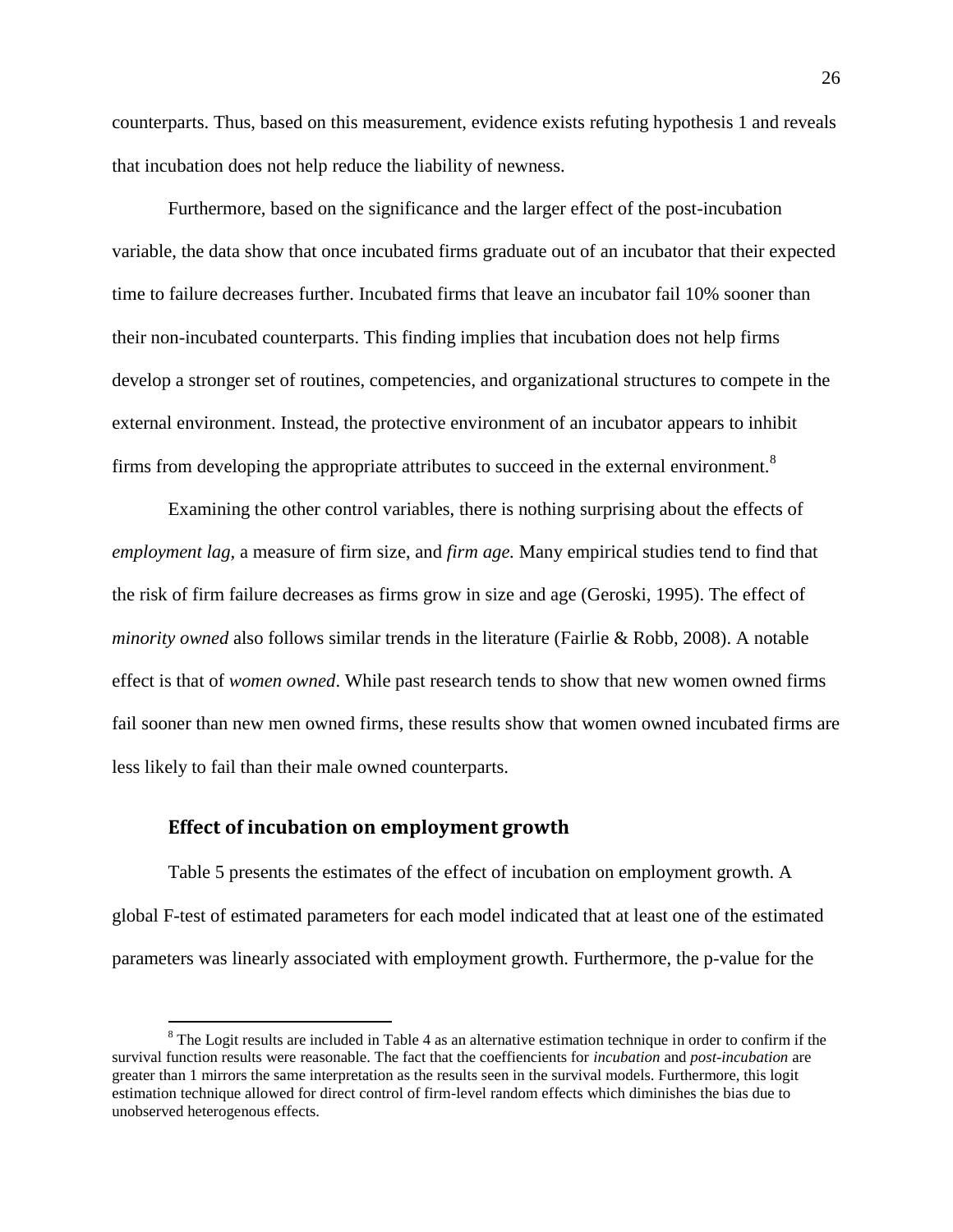AR(2) test statistic indicates that the instruments used in the Arellano-Bond system GMM estimator resolved the problem of autocorrelation, while the p-value for the Hansen statistic indicates that the model is properly identified. In both growth models, an increase of x units in a covariate leads to a proportional increase in percentage points on growth of  $x * \beta_x$ .

In contrast to the survival models, the employment growth model 2 reveals that when firms enter an incubator their overall employment growth increases by 3.5 percentage points. This finding gives support to hypothesis 1 and indicates that incubation helps firms overcome the liability of newness by securing resources that enable them to grow at a faster rate than had they not been incubated.

In addition, the size and statistical significance of the post-incubation variable reveals that once a firm exits an incubator it is poised to grow further. Upon exiting an incubator, firms in this study increased their employment growth rate by 6.7 percentage points. Thus, this finding gives evidence to hypothesis 2 and shows that if we measure performance in terms of employment growth then incubation does enable firms to develop stronger capacities to compete and grow in the external environment.

*Employment growth lag, Sales lag,* and *Firm age* behave as other empirical studies have shown them to perform (Coad, 2007b; Geroski, 1995). *Employment growth lag* is not significant but its negative sign indicates that large growth in the previous year reduces growth in the following year. *Sales lag*, which measures size of the firm, indicates that the larger the firm the lower its future growth change which Gilbrat's proportional growth theory helps explain (Coad, 2007b; Geroski, 1995)<sup>9</sup>. *Firm-age* is not significant, positive but of small size.

 $\overline{a}$ 

 $9$  Gilbrat's proportional growth models assume that future size of firms is independent of current size. Thus, when the coefficient for firm size (i.e. *sales lag*) in the employment growth model is significant and not close to one, it implies that firm growth does depend on size. In cases where the coefficient is less than 1 it signals that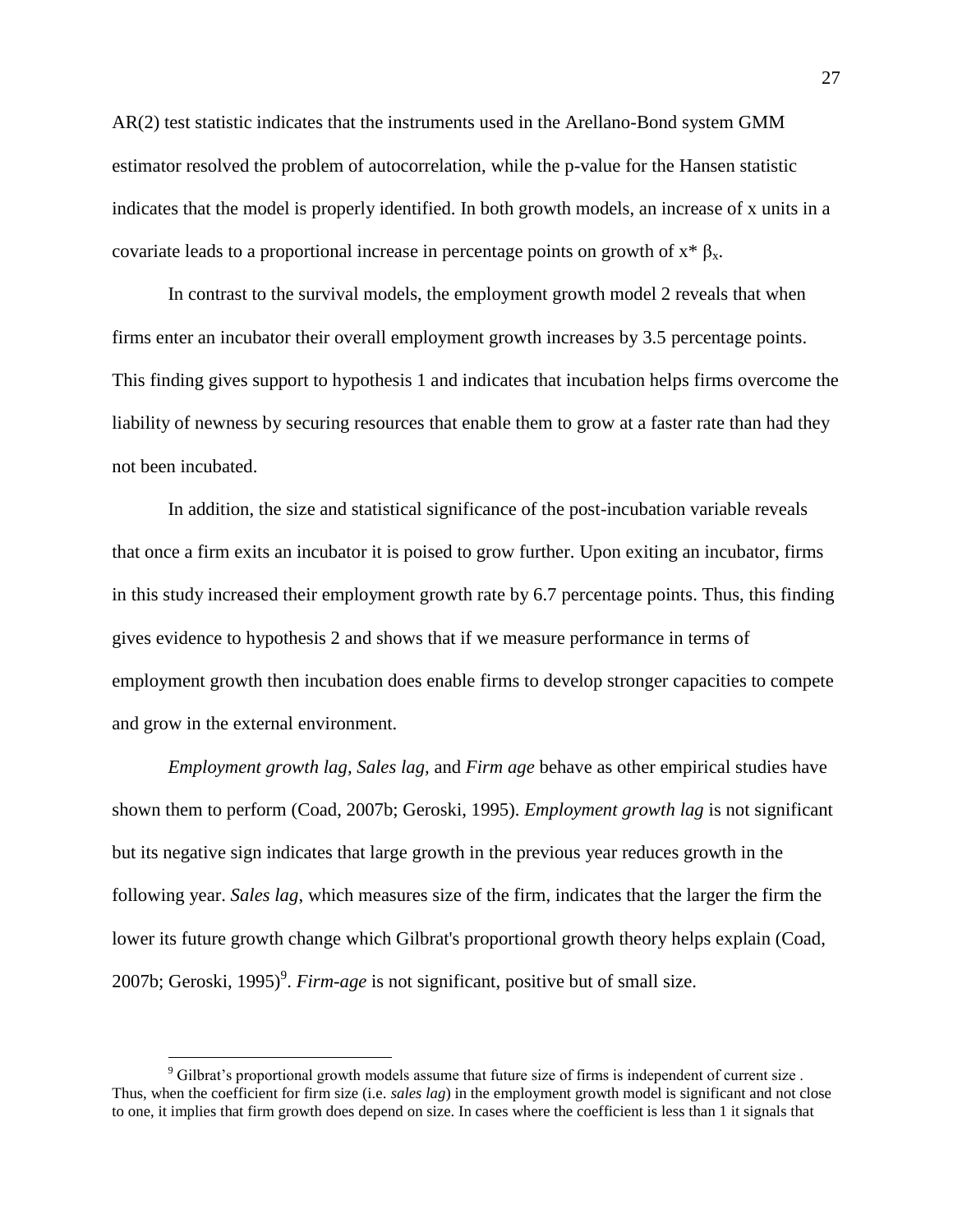#### **Effect of incubation on sales growth**

Table 6 presents the estimates of the effect of *incubation* on *sales growth*. A global F-test of all estimated parameters for each model indicated that at least one of the estimated parameters was linearly associated with *sales growth*. Also, the AR(2) test statistic and the Hansen J statistic indicate that the Arellano-Bond system GMM estimator resolved the problem of autocorrelation and the model is properly identified.

Similar to the employment growth results, the sales growth models reveal that when firms enter an incubator their overall sales growth rate increases by 2.15 percentage points. This finding gives support to hypothesis 1 and indicates that incubation helps firms overcome the liability of newness by securing revenues that enable them to grow at a faster rate than had they not been incubated.

In addition, the size and statistical significance of the post-incubation variable reveals that once a firm exits an incubator that it is poised to grow further. Upon exiting an incubator, firms in this study increased their sales growth rate by almost 5.1 percentage points. Thus, this finding gives evidence to hypothesis 2 and shows that if we measure performance in terms of sales incubation does enable firms to compete for and extract more financial resources from a competitive market.

The behavior of *Sales growth lag, Employment lag,* and *Firm age* reflect similar trends in the literature (Coad, 2007b; Geroski, 1995). *Sales growth lag* is significant and its negative sign indicates that large growth in the previous year reduces growth in the following year. *Employment lag,* a measure of firm size, is significant and indicates that the larger the firm the

smaller firms tend to grow faster than larger counterparts which makes sense given how much more growth a larger firm needs to secure to have the equivalent growth rate of a smaller firm.

 $\overline{a}$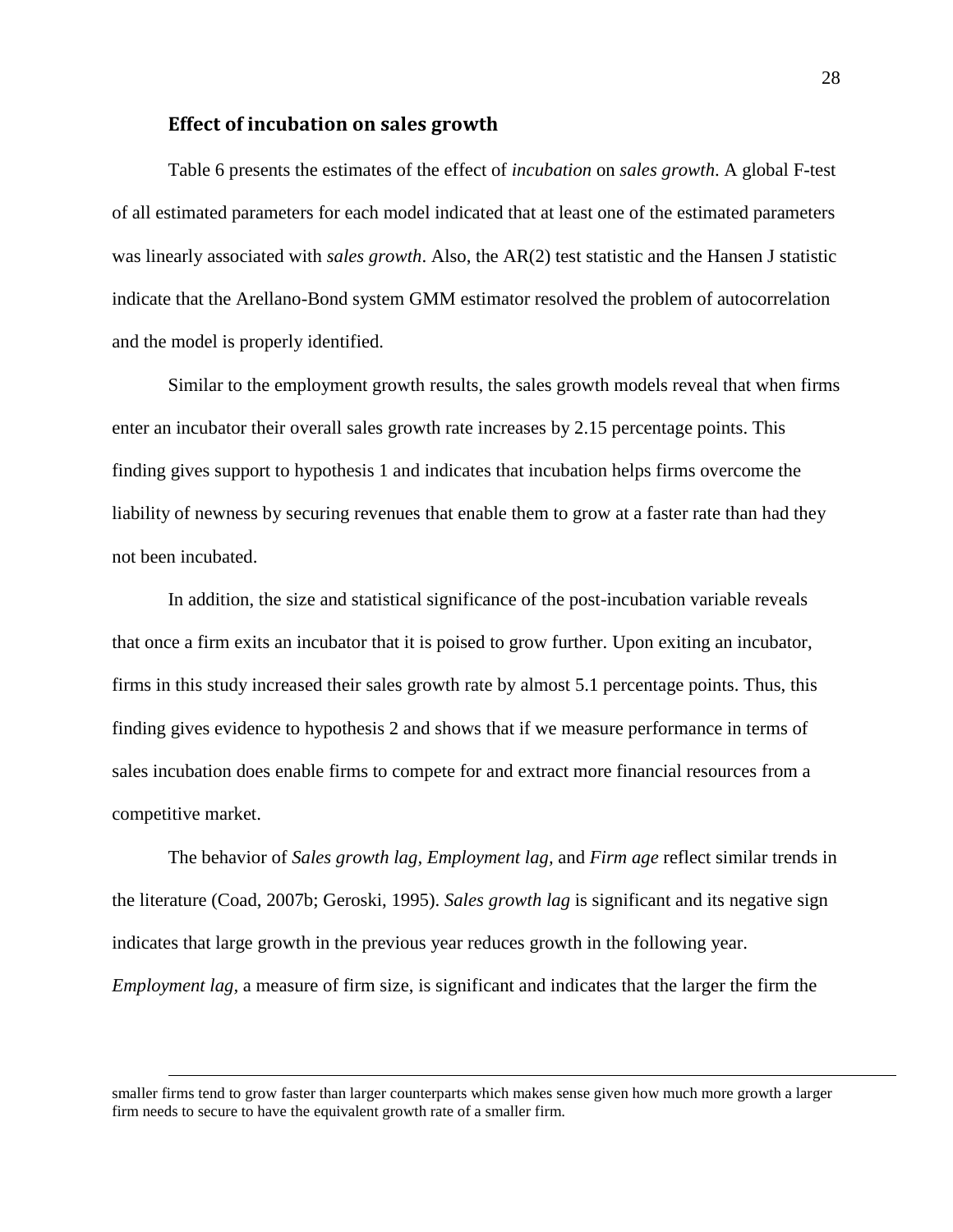lower its future growth change (Geroski, 1995). *Firm age* is not significant, negative but of small size.

## **Assessment of Results**

In general, the findings from the three models measuring the outcomes of incubated firms signal that incubation helps new ventures grow faster in terms of employment and sales. However, what is the overall macro-economic effect of incubation on sales and employment growth given that incubated firms are expected to stay in business for a shorter lifespan?

Table 7 presents predicted trends in survival, annual employment, and annual sales for four distinct groups: the control group, all incubated firms, incubated non-graduate firms, and incubated graduate firms. I assume that firms in each group start with an average of 4 employees and \$250,000 in sales. I base survival probabilities for each group on the annual average predicted survival probability using Model 2 in Table 4. To estimate annual employment, I first predicted annual employment growth for the study's sample using Model 2 in Table 5. I then calculated the average employment growth rate for each distinct group. Thus, average annual employment growth among the group of graduate firms for example, takes into account both the period when those firms were in incubation and the period post-incubation. Finally, I compounded total employment based on the group's estimated average employment growth rate and the corresponding probability of survival. Total sales was calculated similarly.

Comparing, the average incubation effect with the control group's results, it is evident that after 10 years incubation dampens total employment and total sales losses but not firm closures. The surviving incubated businesses have lost 167 jobs in comparison with the control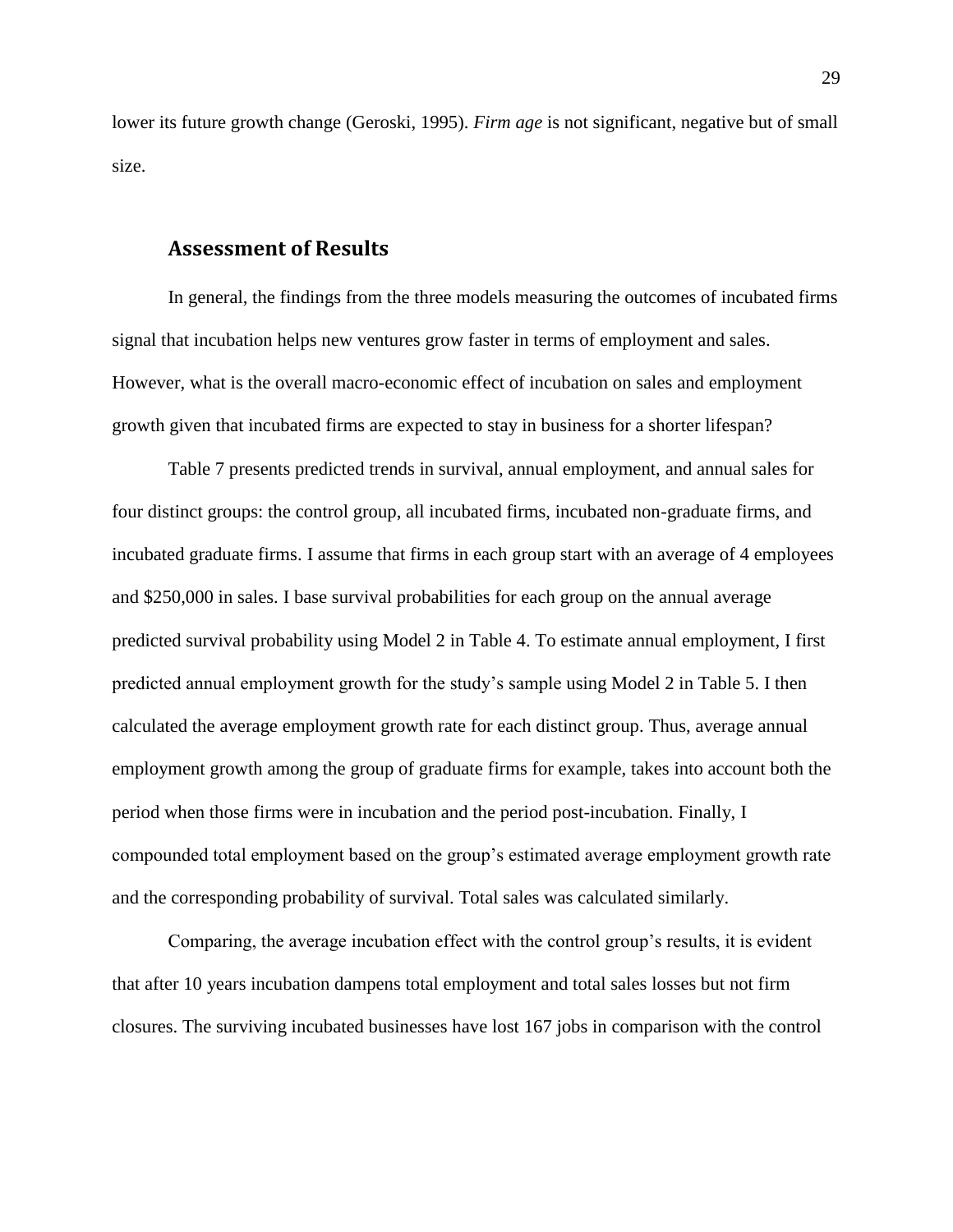group's loss of 186 jobs. In other words, incubation helps incubated businesses save 19 jobs that would otherwise be lost due to the lower rates of employment growth for unincubated firms.

The predictions show that the effect of incubation on overall sales follow a similar trend. The incubated group's loss in sales is \$1.2 million less than the loss in sales for the control group. After 10 years, annual sales among incubated businesses decline by \$14.6 million in comparison with unincubated firms whose sales decline by \$15.8 million. Based on employment and sales performance, incubation generally has a positive economic effect but it does not contribute to net economic gains since overall there are net losses in employment and sales for the incubated group.

Table 7 also reveals that over 10 years the population of incubated firms decreases more in absolute terms compared to the control group. The loss is even higher for the group of firms that graduate from the business incubator. While the employment and sales growth models predicted that incubated firms that graduate from an incubator gain additional percentage points in growth, the survival model predicted that this group would die off sooner than had it remained in incubation. Looking at the average incubation effect for graduates, it is evident that the larger predicted sales and employment growth rates for graduates are not enough to compensate for their increased failure rates due to graduation. The losses in total sales for graduates is larger than the losses in total sales for the non-graduates. More striking are the losses in total employment for the group of graduates. Their loss in employment is even larger than the control group's signaling that incubated firms that graduate from an incubator are worse off than had they never been incubated.

This analysis of predicted trends in survival, employment, and sales reveals that incubation stems a firm's economic loss in terms of employment and sales but that it does not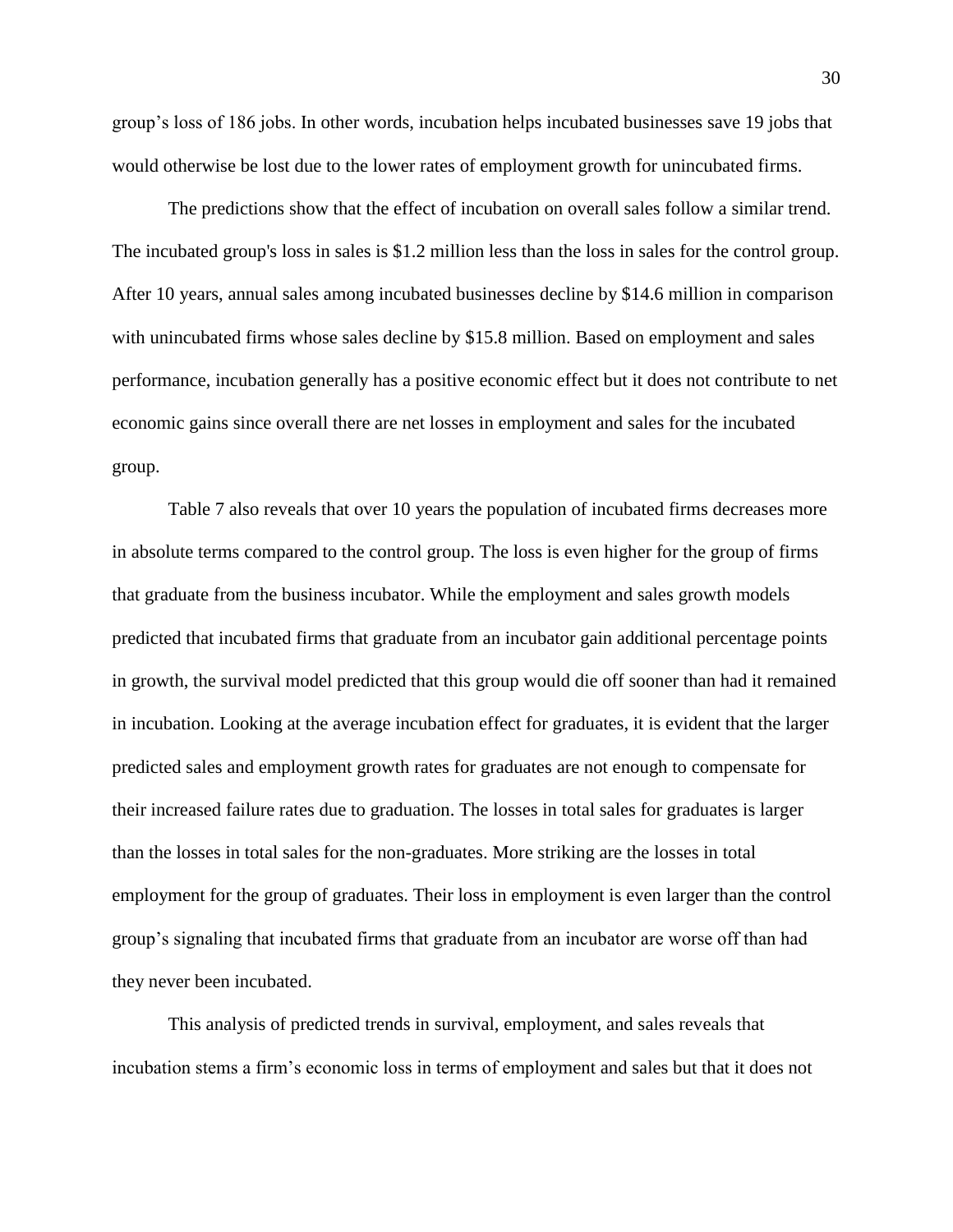contribute positively to economic growth. Firms in incubation are better off than had they not been incubated but they are still more likely to fail and not grow. What could explain these results?

One explanation may lie in the signaling and guidance that incubated firms receive. Once a firm gets incubated, an incubator's close monitoring of the performance and changing competencies of its clients may generate information that leads incubated firms which are least likely to survive in the long-run to dissolve sooner. Therefore, the accelerated failure rates for incubated firms and the effect of this failure on net gains in employment and sales may be due to an incubator's ability to weed out failing businesses in the economy much sooner than the market would. Given that incubation subsidizes operations and management training, the economist Baumol (1993) would label this effect as productive entrepreneurship since incubation leads to savings of resources that would otherwise go to production that is not efficient and rent seeking.

Alternatively, these results may indicate that business incubators are poor judges of future business performance. While surviving incubated firms do grow and growth can be explained by the cost savings of incubation, incubators fail to identify and incubate firms most likely to survive. Among the incubated, incubators are selecting more often firms likely to fail than firms more likely to survive.

A final explanation for these results centers on the predictions of organizational evolutionary theory. Because incubated businesses learn to operate in an environment that is buffered from the full forces of the external environment, they do not learn how to thrive in the more competitive external economy. While incubation helps firms grow, this growth may lead firms to assume wrongly that they are competitive since their growth is tied to subsidies of costs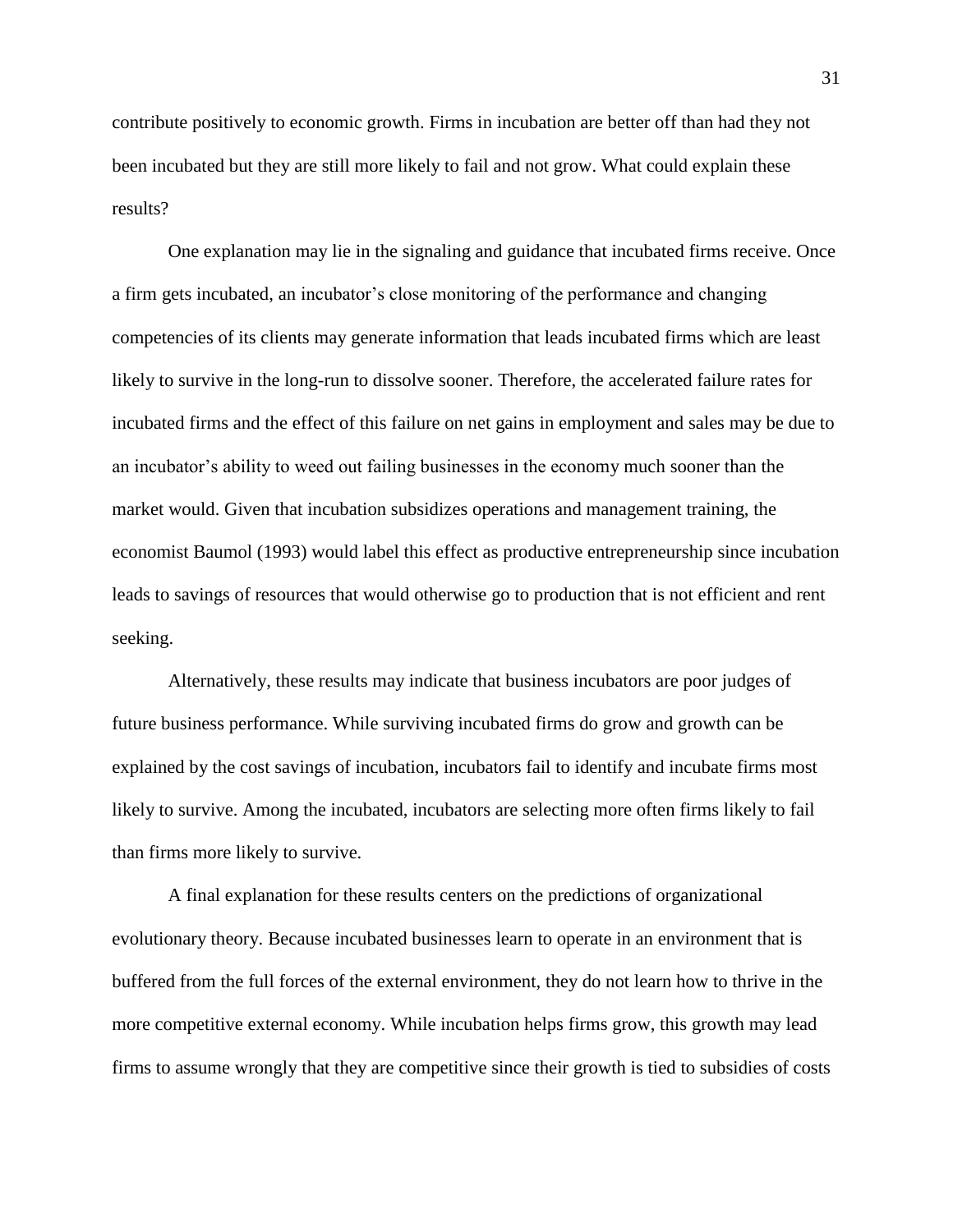and management training. Thus, incubated businesses may develop incongruous competitive behaviors that rely on the help of incubation while ignoring that the market may not accept or tolerate such type of competition in the long-run.

Understanding what drives these nuanced relationships between incubation, economic growth, and firm failure requires further study. Future research should seek to study closely the financial statements of a matched sample of incubated and unincubated firms to determine how changes in costs and employment are correlated with changes in sales and profit. Acquiring such data would require implementation of rigorous survey methods or use of proprietary government databases such as the Integrated Longitudinal Business Database: Data Overview of the Census Bureau's Center for Economic Studies. This kind of research may help determine whether incubated businesses develop competitive behaviors that are unsustainable or if incubators are ignoring important indicators of future success when selecting tenants.

Alternatively, qualitative research on incubated businesses can explore whether incubation actually leads to productive entrepreneurship by accelerating the closure of unproductive businesses. Interviewing failed incubated businesses can help assess the quality of incubation services and identify mistakes that firms make while in incubation that lead to their demise. Additionally, interviewing incubated businesses regardless of failure could help probe whether selection bias exists in this study and generate ideas for how to better control for such a possible threat to validity.

Furthermore, qualitative research could help probe other predictions of evolutionary theory. Incubators often claim that they offer more than just space and that their services are more valuable because they provide important training and expertise in management and business development. Yet, these results indicate that incubated businesses make strategic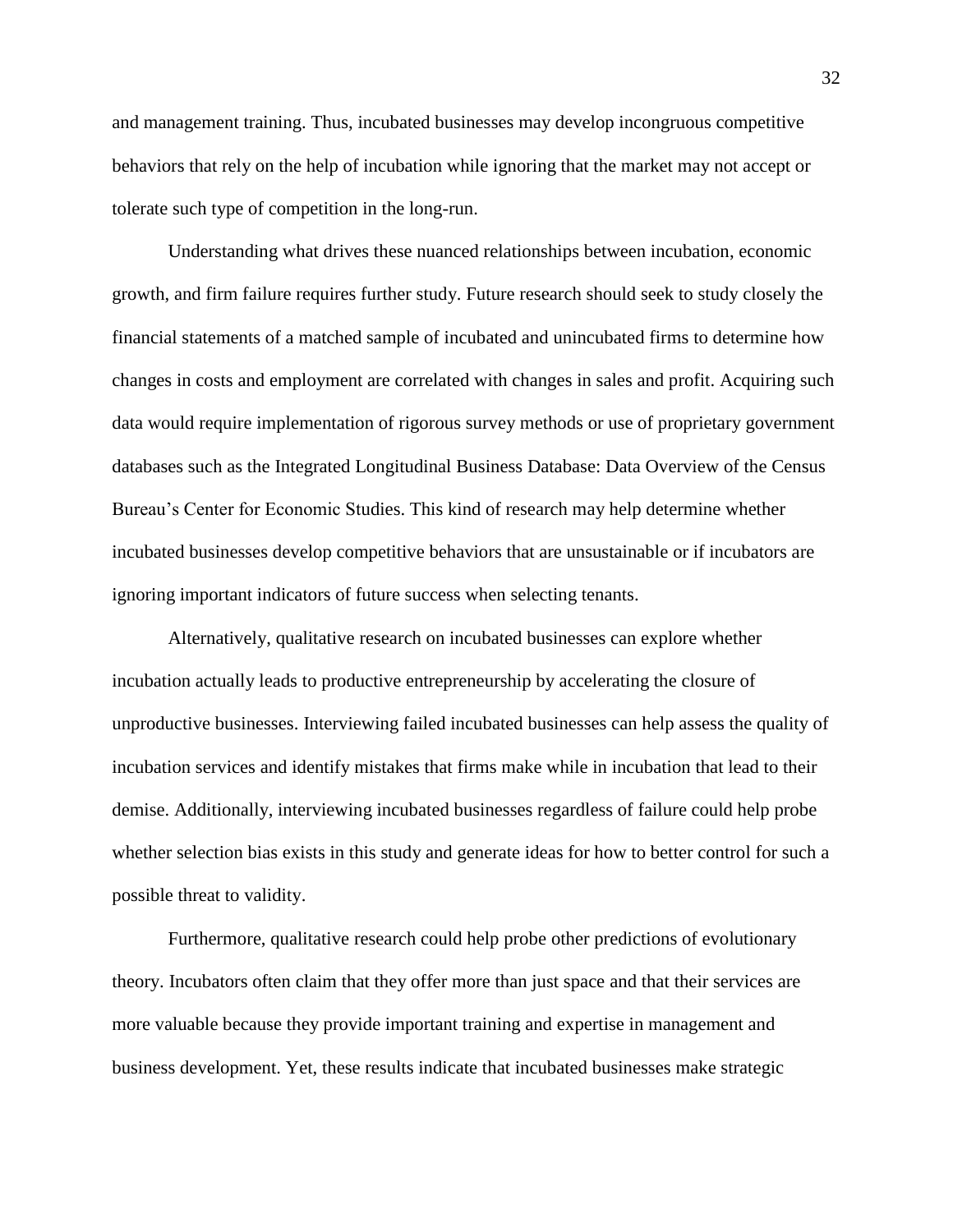mistakes in how they manage resources while in incubation and post-incubation. Perhaps because incubation subsidizes space and lowers the costs of administration through shared administrative services, incubated firms develop inefficiencies in how they manage their staffs to perform all the necessary functions that the business will need to perform once they exit the incubator. A study on how incubated firms respond to the type of counseling and training that incubators deliver may reveal potential problems in how incubated firms view incubation services and how incubators view their tenants.

## **Conclusion**

For years, scholars have sought to know whether incubation has a discernable positive effect in the performance of their clients, while business incubators and policymakers have generally made claims that incubation is an effective service that helps firms survive and grow. This study used some of the best publicly available data, manipulated it using sound assumptions, and estimated the impact of incubation with robust estimation techniques. The findings reveal that the effects of incubation are potentially deleterious to the long-term survival and performance of new ventures. Incubated firms outperform their peers in terms of employment and sales growth but fail sooner. These are important findings for policymakers who support incubation as a strategy to increase employment locally and for entrepreneurs who risk their livelihoods in order to earn a decent living.

However, claims that incubators are highly successful and serve a significant number of businesses are overstated. The comprehensive process used in this study to identify the largest possible sample of incubated firms uncovered a fraction of the number of incubated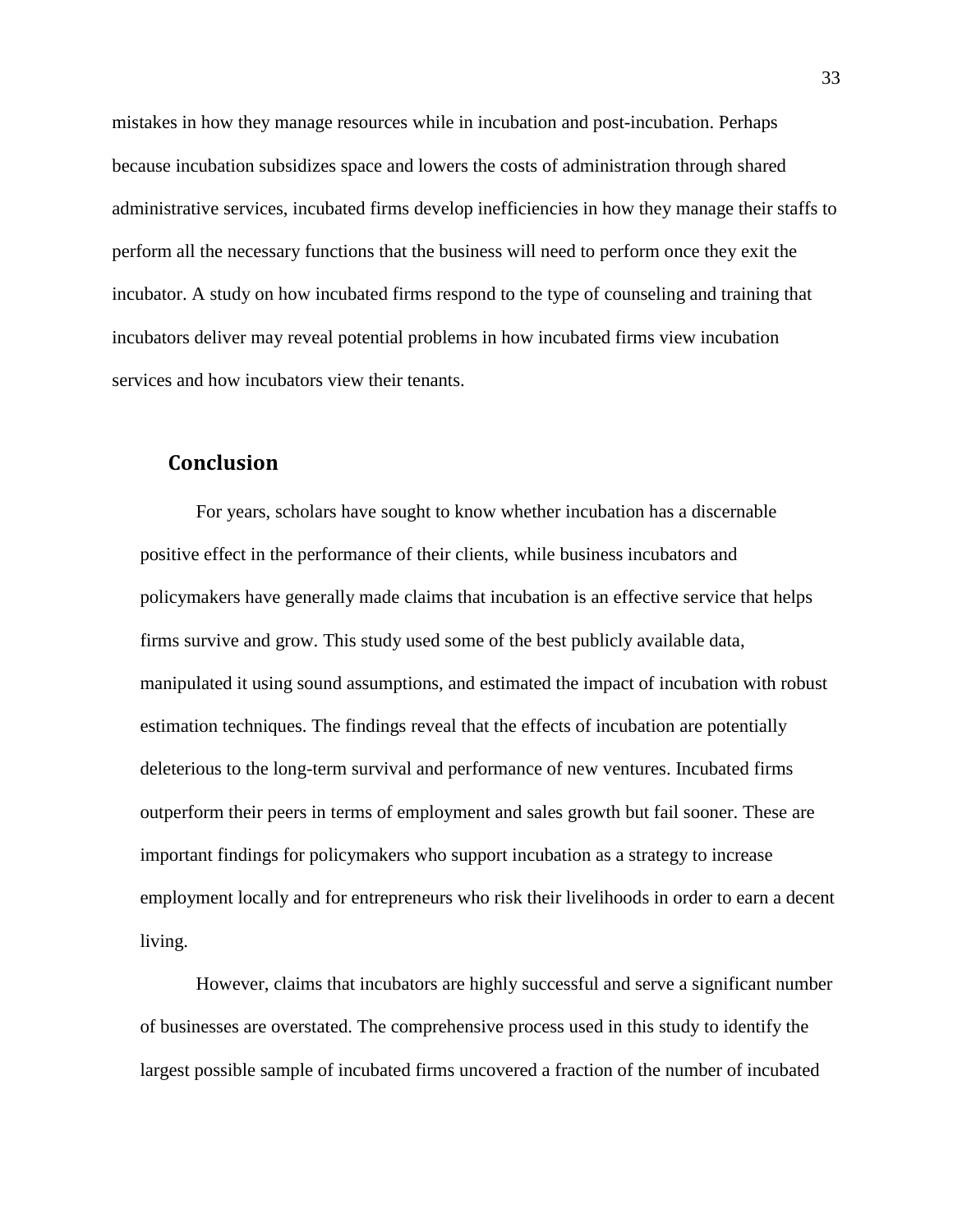ventures that supporters of incubation claim exist. While improvements are likely possible to the methods used in this study, this study roundly refutes the poorly documented and unpublished studies that cite much larger numbers of incubated firms and much higher levels of performance.

The methods and findings of this study showcase that more research is necessary to fully understand the effectiveness of incubation programs. Until then, these findings are instructive in helping and motivating business incubators to improve their past performance.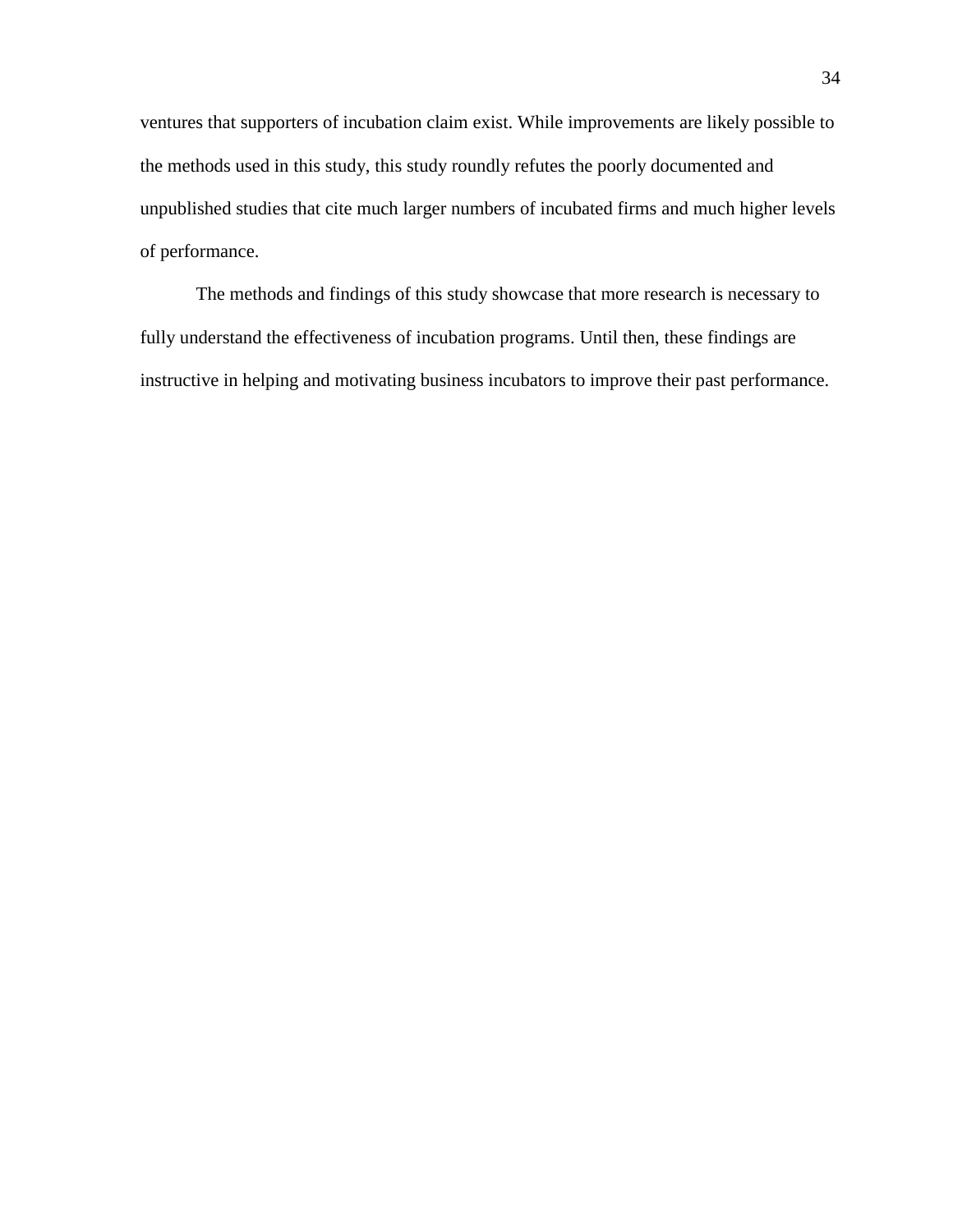## **References**

- Aldrich, H. (1999). *Organizations evolving*. London ; Thousand Oaks: Sage Publications.
- Allen, D. N., & Weinberg, M. L. (1988). State Investments in Business Incubators. *Public Administration Quarterly, 12*(2), 196-215.
- Bartik, T. J., Boehm, T. P., & Schlottmann, A. M. (2003). The Perplexing Literature on Growth and Change. *Review of Regional Studies, 33*(1), 1-16.
- Baumol, W. J. (1993). *Entrepreneurship, management, and the structure of payoffs*. Cambridge, Mass.: MIT Press.
- Caliendo, M., & Kopeinig, S. (2008). Some practical guidance for the implementation of propensity score matching. *Journal of Economic Surveys, 22*(1), 31-72.
- Cleves, M. A., Gould, W., Gutierrez, R., & Marchenko, Y. (2008). *An introduction to survival analysis using Stata* (2nd ed.). College Station, TX: Stata Press.
- Coad, A. (2007a). A Closer Look at Serial Growth Rate Correlation. *Review of Industrial Organization, 31*(1), 69-82.
- Coad, A. (2007b). *Firm growth: A survey*.Unpublished manuscript, Paris, France.
- Cressy, R. (2006). Why do Most Firms Die Young? *Small Business Economics, 26*(2), 103-116.
- De Dreu, C. K. W. (2006). When Too Little or Too Much Hurts: Evidence for a Curvilinear Relationship Between Task Conflict and Innovation in Teams. *Journal of Management, 32*(1), 83.
- Delmar, F., & Shane, S. (2004). Legitimating first: organizing activities and the survival of new ventures. *Journal of Business Venturing, 19*(3), 385-410.
- Erlewine, M., & Gerl, E. (2004). *A comprehensive guide to business incubation* (Completely rev. 2nd ed.). Athens, Ohio: National Business Incubation Association.
- Fairlie, R. W., & Robb, A. M. (2008). *Race and entrepreneurial success: Black-, Asian-, and white-owned businesses in the United States*. Cambridge, Mass.: MIT Press.
- Geroski, P. A. (1995). What do we know about entry? *International Journal of Industrial Organization, 13*(4), 421-440.
- Gutierrez, R. (2002). Parametric Frailty and Shared Frailty Survival Models. *The Stata Journal, 2*(1), 22-44.
- Hackett, S. M., & Dilts, D. M. (2004). A Systematic Review of Business Incubation Research. *Journal of Technology Transfer, 29*(1), 55-82.
- Hannan, M. T., & Freeman, J. (1977). The Population Ecology of Organizations. *American Journal of Sociology, 82*(5), 929-964.
- Jenkins, S. P. (2005). Survival analysis: Unpublished manuscript.
- Khandker, S. R., Koolwal, G. B., & Samad, H. A. (2009). *Handbook on impact evaluation: quantitative methods and practices*: World Bank.
- Levinthal, D. A., & March, J. G. (1993). The Myopia of Learning. *Strategic Management Journal, 14*(8), 95.
- Nelson, R. R., & Winter, S. G. (1982). *An Evolutionary Theory of Economic Change*. Cambridge, MA: Belknap.
- Neumark, D., Zhang, J., & Wall, B. (2005). *Employment Dynamics and Business Relocation: New Evidence from the National Establishment Time Series*.Unpublished manuscript.
- Pages, E. R., Freedman, D., & Von Bargen, P. (2003). Entrepreneurship as a State and Local Economic Development Strategy. In D. M. Hart (Ed.), *The Emergence of*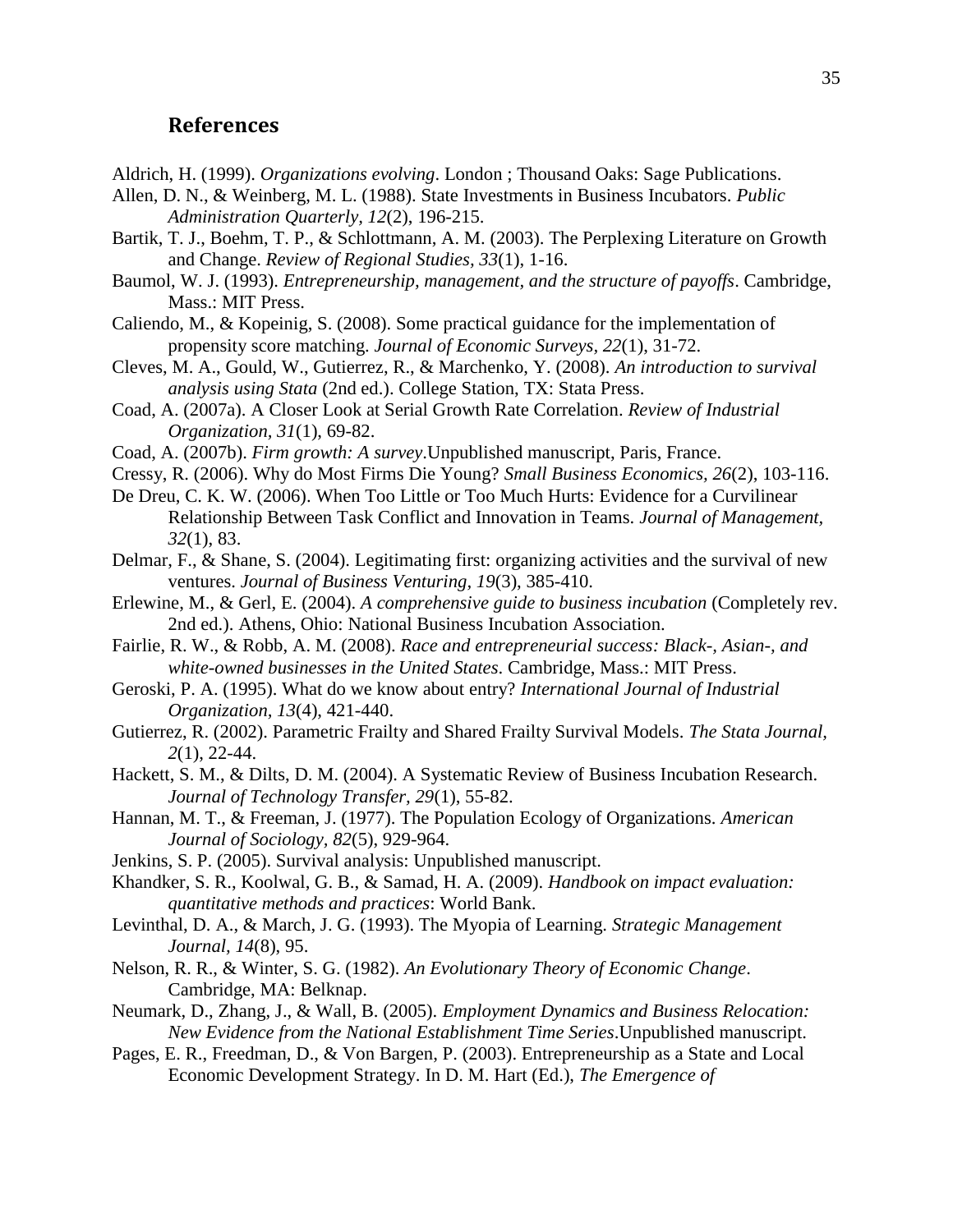*Entrepreneurship Policy: Governance, Start-ups, and Growth in the U.S. Knowledge Economy* (pp. 240-259). Cambridge, UK: Cambridge University Press.

- Porter, M. E. (1980). *Competitive Strategy: Techniques for Analyzing Industries and Competition*. New York: The Free Press.
- Roodman, D. (2006). How to do xtabond2: An introduction to difference and system GMM in Stata. Unpublished Working Paper. Center for Global Development.
- Rosenbaum, P. R. (2002). *Observational studies* (2nd ed.). New York: Springer.
- Shane, S. A. (2008). *The illusions of entrepreneurship: the costly myths that entrepreneurs, investors, and policy makers live by*. New Haven: Yale University Press.
- Shepherd, D., Douglas, E., J. , & Shanley, M. (2000). New venture survival: Ignorance, external shocks, and risk reduction strategies. *Journal of Business Venturing, 15*(5,6), 393.
- Sutton, J. (1997). Gibrat's legacy. *Journal of Economic Literature, 35*(1), 40-59.
- Walls, D. (2009). National Establishment Time-Series (NETS) Database: 2008 Database Description. Oakland, CA: Walls & Associates.
- Wooldridge, J. M. (2002). *Econometric analysis of cross section and panel data*. Cambridge, Mass.: MIT Press.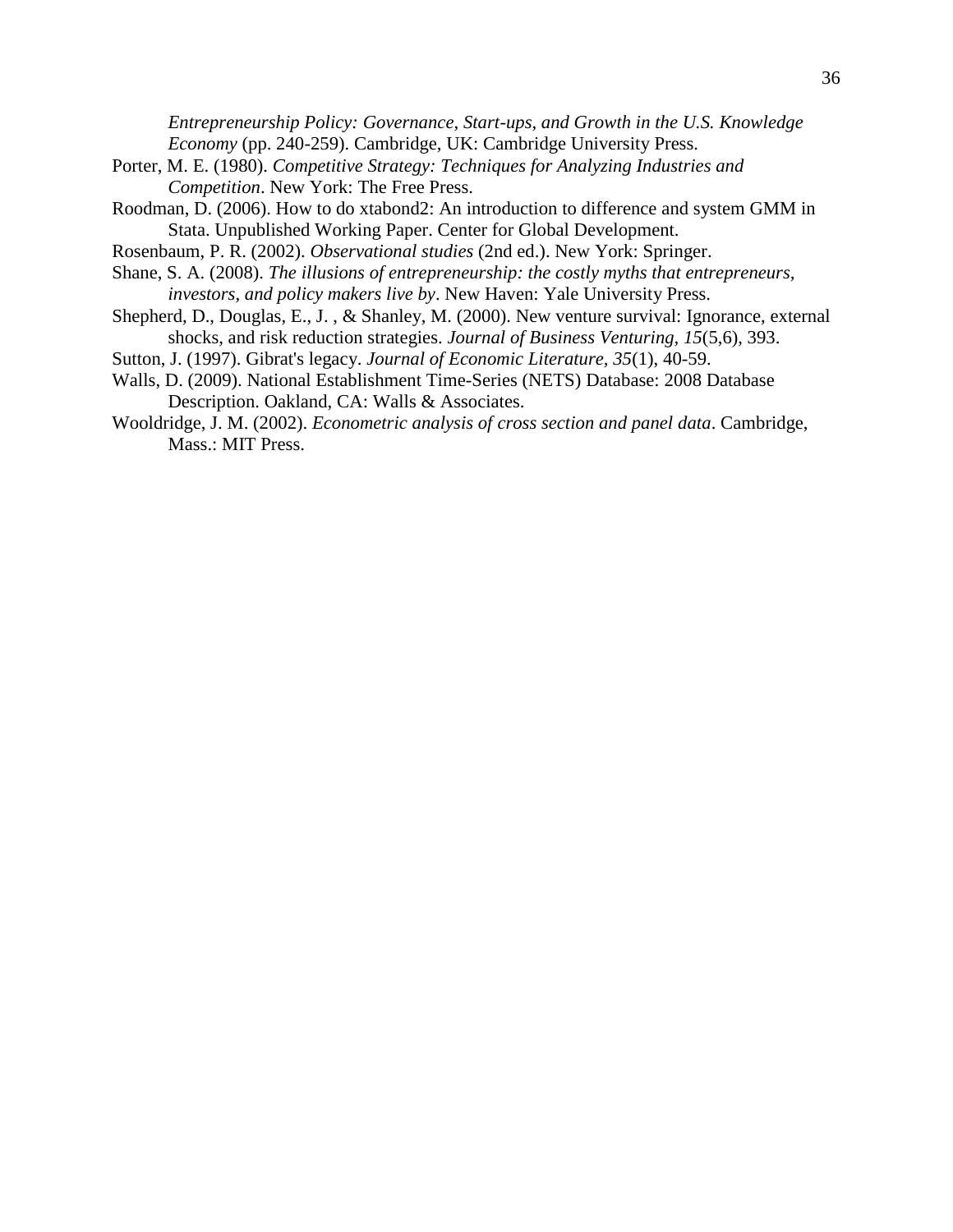|                                         |                                          | Mean                           |                             |                  | % Reduction |             | t-test |                                           |
|-----------------------------------------|------------------------------------------|--------------------------------|-----------------------------|------------------|-------------|-------------|--------|-------------------------------------------|
| <b>Variable</b>                         | <b>Sample</b>                            | <b>Incubated Control %bias</b> |                             |                  |             | <b>Bias</b> | t      | p> t                                      |
| Founding Year                           | Unmatched<br>Matched                     | 1999<br>1999                   | 1998.5<br>1998.8            | 10.7<br>4.1      |             | 61.8        |        | $25.55\text{ }0.000$<br>$8.93\quad 0.000$ |
| Minority Owned                          | Unmatched <sup>[00608</sup><br>Matched   | .00608                         | .00632<br>.00572            | $-0.3$<br>0.5    |             | $-54.8$     |        | $-0.72$ 0.474<br>$1.03 \quad 0.302$       |
| Women Owned                             | Unmatched <sup>[.08638</sup><br>Matched  | .08638                         | .09784<br>.09309            | $-4.0$<br>$-2.3$ |             | 41.5        |        | $-9.44\ 0.000$<br>$-5.10$ $0.000$         |
| Agriculture & Forestry Unmatched .00575 | Matched                                  | .00575                         | .00909<br>.00765            | $-3.9$<br>$-2.2$ |             | 42.9        |        | $-9.12 \ 0.000$<br>$-5.08$ $0.000$        |
| Construction                            | Unmatched <sup>[.0353</sup><br>Matched   | .0353                          | .03853<br>.03531            | $-1.7$<br>$-0.0$ |             | 99.7        |        | $-4.08$ $0.000$<br>$-0.01$ 0.992          |
| Manufacturing                           | Unmatched .08319<br>Matched              | .08319                         | .08439<br>.07983            | $-0.4$<br>1.2    |             | 180.5       |        | $-1.04$ $0.300$<br>$2.67\;\;0.008$        |
| Transportation                          | Unmatched <sup>1</sup> .04682<br>Matched | .04682                         | .05136<br>.05209            | $-2.1$<br>$-2.4$ |             | $-16.2$     |        | $-5.00$ $0.000$<br>$-5.27$ $0.000$        |
| Wholesale Trade                         | Unmatched .06588<br>Matched              | .06588                         | .0596<br>.0628              | 2.6<br>1.3       |             | 50.9        |        | $6.24\quad 0.000$<br>$2.73\quad 0.006$    |
| <b>Retail Trade</b>                     | Unmatched <sup>[09889</sup> ]<br>Matched | .09889                         | $\frac{1}{11181}$<br>.10091 | $-4.2$<br>$-0.7$ |             | 84.4        |        | $-10.03\ 0.000$<br>$-1.46$ 0.143          |
| Finance & Insurance                     | Unmatched .13369<br>Matched              | .13369                         | .13571<br>.12992            | $-0.6$<br>1.1    |             | $-86.5$     |        | $-1.42$ 0.157<br>$2.42 \quad 0.016$       |
| Services                                | Unmatched <sup>1.59038</sup><br>Matched  | .59038                         | .57437<br>.59376            | 3.2<br>$-0.7$    |             | 78.9        |        | $7.77\quad 0.000$<br>$-1.50$ 0.135        |

# **TABLE 1 Bias Correction Results (Unmatched vs. Matched)**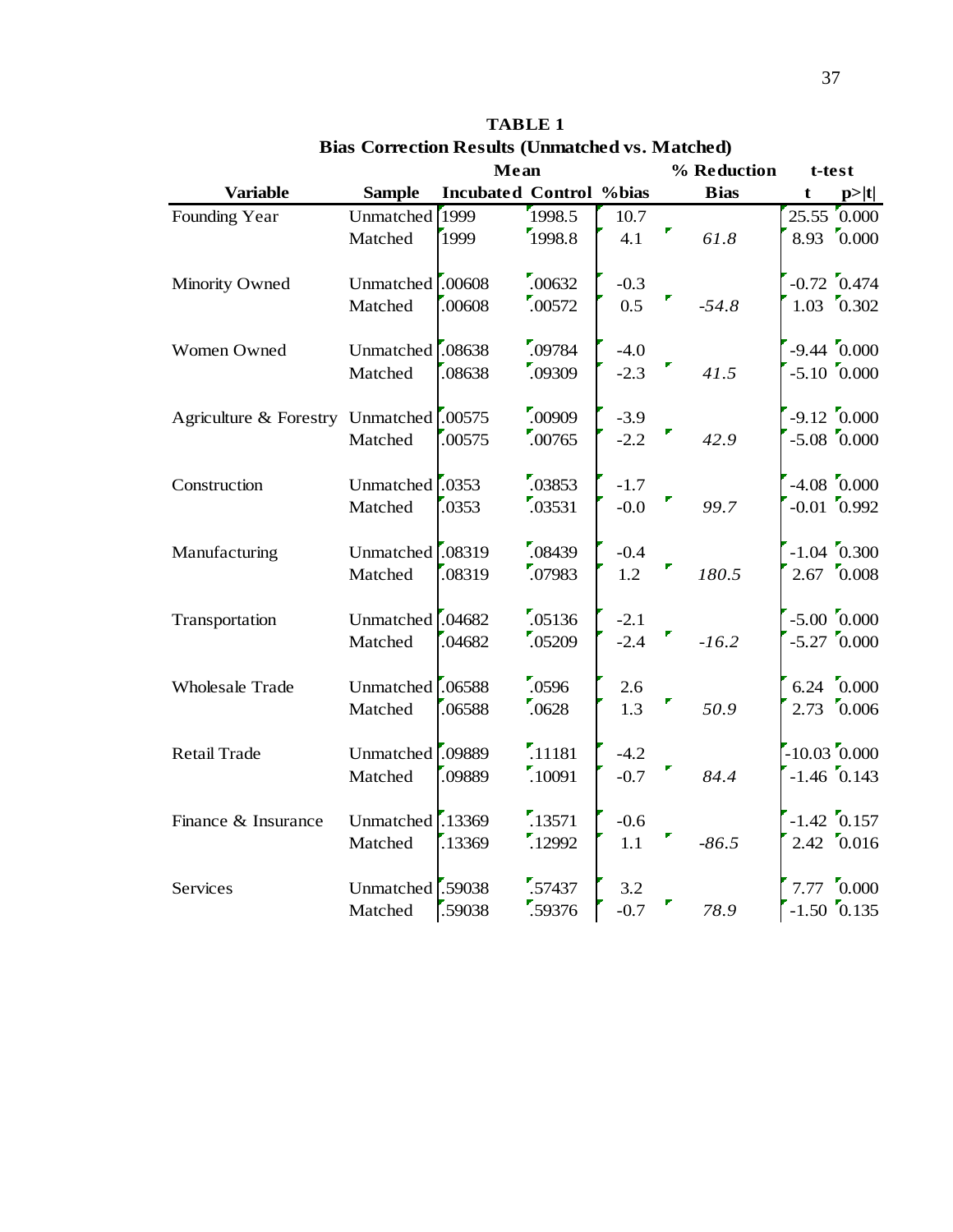|            | <b>TABLE 2</b>                                                                     |        |                          |                 |                       |               |  |  |
|------------|------------------------------------------------------------------------------------|--------|--------------------------|-----------------|-----------------------|---------------|--|--|
|            | <b>Descriptive Statistics For Incubated Firms and Control Group After Matching</b> |        |                          |                 |                       |               |  |  |
|            | <b>Incubated Firms</b>                                                             |        |                          |                 |                       |               |  |  |
|            |                                                                                    | N      | Average or %             | Std. Dev.       | Min                   | Max           |  |  |
| *          | Founding Year (ave)                                                                | 18426  | 2000                     | 4.19            | 1990                  | 2006          |  |  |
|            | Firm Failure (%)                                                                   | 18426  | 42%                      | 0.49            | $\boldsymbol{0}$      | $\mathbf{1}$  |  |  |
|            | Age (ave)                                                                          | 18426  | 5.03                     | 3.50            | $\mathbf{1}$          | 18            |  |  |
|            | Age of Surviving Firms (ave)                                                       | 10761  | 6.03                     | 3.72            | $\overline{2}$        | 18            |  |  |
|            | Age of Failed Firms (ave)                                                          | 7665   | 3.63                     | 2.59            | $\mathbf{1}$          | 17            |  |  |
|            | Years Spent in Incubator (ave)                                                     | 18426  | 4.55                     | 3.16            | $\overline{0}$        | 18            |  |  |
|            | Graduates 655                                                                      |        | 4%                       | 0.19            | $\mathbf{0}$          | $\mathbf{1}$  |  |  |
|            | Failed Graduates 193                                                               |        | 29%                      |                 | $\overline{0}$        | $\mathbf{1}$  |  |  |
|            | Years Spent in Incubator (ave) $ 657$                                              |        | 3.84                     | 2.73            | $\mathbf{0}$          | 17            |  |  |
|            | Years Spent in Incubator of Surviving 464<br>Graduates (ave)                       |        | 4.10                     | 2.89            | $\mathbf{0}$          | 17            |  |  |
|            | Years Spent in Incubator of Failed 193<br>Graduates (ave)                          |        | 3.23                     | 2.19            | $\mathbf{0}$          | 12            |  |  |
|            | Age at Graduation (ave) 657                                                        |        | 4.51                     | 3.12            | $\mathbf{0}$          | 17            |  |  |
|            | Initial Sales (ave)                                                                | 18397  | $\mathbb{S}$<br>692,783  | \$<br>7,093,375 | $\mathbb{S}$<br>307   | \$805,000,000 |  |  |
|            | Latest Sales (ave)                                                                 | 18397  | \$<br>695,305            | \$<br>4,054,165 | \$<br>500             | \$304,000,000 |  |  |
|            | Annual Sales Growth (ave)                                                          | 74166  | $-1.26%$                 | 0.38            | $-14%$                | 14%           |  |  |
|            | Initial Employment (ave)                                                           | 18426  | 4.43                     | 7.95            | $\mathbf{1}$          | 100           |  |  |
|            | Latests Employment (ave)                                                           | 18426  | 5.81                     | 22.93           | $\mathbf{1}$          | 2500          |  |  |
|            | Annual Employment Growth (ave)                                                     | 74271  | 3%                       | 0.30            | $-6%$                 | 5%            |  |  |
|            | * Minority Owned (%)                                                               | 18426  | 0.5%                     | 0.07            | $\overline{0}$        | 1             |  |  |
| ∗          | Women Owned (%)                                                                    | 18426  | 6.1%                     | 0.24            | $\mathbf{0}$          | $\mathbf{1}$  |  |  |
| $\ast$     | Agriculture & Forestry                                                             | 18426  | 1%                       | 0.08            | $\mathbf{0}$          | 1             |  |  |
| $\ast$     | Mining                                                                             | 18426  | 0.08%                    | 0.03            | $\mathbf{0}$          | 1             |  |  |
| $\ast$     | Construction                                                                       | 18426  | 3%                       | 0.18            | $\mathbf{0}$          | 1             |  |  |
| $\ast$     | Manufacturing                                                                      | 18426  | 7%                       | 0.26            | $\mathbf{0}$          | 1             |  |  |
|            | * Transportation                                                                   | 18426  | 4%                       | 0.20            | $\overline{0}$        | 1             |  |  |
| $\ddot{*}$ | <b>Wholesale Trade</b>                                                             | 18426  | 6%                       | 0.24            | $\overline{0}$        | 1             |  |  |
| $\ast$     | <b>Retail Trade</b>                                                                | 18426  | 8%                       | 0.27            | $\overline{0}$        | $\mathbf{1}$  |  |  |
| $\ast$     | Finance & Insurance                                                                | 18426  | 11%                      | 0.31            | $\mathbf{0}$          | $\mathbf{1}$  |  |  |
| $\ast$     | Services                                                                           | 18426  | 59%                      | 0.49            | $\mathbf{0}$          | 1             |  |  |
|            |                                                                                    |        | Matched Control Group ** |                 |                       |               |  |  |
|            |                                                                                    | N      | Average or %             | Std. Dev.       | Min                   | Max           |  |  |
|            | Founding Year (ave)                                                                | 28346  | 2000                     | 4.39            | 1990                  | 2006          |  |  |
|            | Firm Failure (%)                                                                   | 28346  | 42%                      | 0.50            | $\boldsymbol{0}$      | 1             |  |  |
|            | Age (ave)                                                                          | 28346  | 5.00                     | 3.75            | $\mathbf{1}$          | 18            |  |  |
|            | Age of Surviving Firms (ave)                                                       | 16123  | 6.09                     | 3.95            | 2                     | 18            |  |  |
|            | Age of Failed Firms (ave)                                                          | 12223  | 3.52                     | 2.51            | $\mathbf{1}$          | 17            |  |  |
|            | Initial Sales (ave)                                                                | 28290  | \$<br>436,510            | \$<br>2,412,547 | \$<br>1,068           | \$223,000,000 |  |  |
|            | Latest Sales (ave)                                                                 | 28290  | \$<br>436,660            | \$<br>2,746,064 | $\mathbb{S}$<br>1,000 | \$214,000,000 |  |  |
|            | Annual Sales Growth (ave)                                                          | 116121 | $-3%$                    | 0.29            | $-5%$                 | 6%            |  |  |
|            | Initial Employment (ave)                                                           | 28346  | 3.45                     | 6.79            | 1                     | 100           |  |  |
|            | Latests Employment (ave)                                                           | 28346  | 4.02                     | 13.30           | $\mathbf{1}$          | 1049          |  |  |
|            | Annual Employment Growth (ave)                                                     | 116231 | 0.74%                    | 0.25            | $-4%$                 | 6%            |  |  |
| $\ast$     | Minority Owned (%)                                                                 | 28346  | 0.4%                     | 0.07            | 0                     | 1             |  |  |
|            | $*$ Women Owned $(\% )$                                                            | 28346  | 6.5%                     | 0.25            | 0                     | 1             |  |  |
|            | * Agriculture & Forestry                                                           | 28346  | $1\%$                    | 0.09            | $\boldsymbol{0}$      | 1             |  |  |
|            | $*$ Mining                                                                         | 28346  | 0.08%                    | 0.03            | $\mathbf{0}$          | 1             |  |  |
|            | * Construction                                                                     | 28346  | 4%                       | 0.19            | $\boldsymbol{0}$      | 1             |  |  |
| $\ast$     | Manufacturing                                                                      | 28346  | 8%                       | 0.27            | $\overline{0}$        | 1             |  |  |
| $\ast$     | Transportation                                                                     | 28346  | 4%                       | 0.20            | 0                     | 1             |  |  |
|            | * Wholesale Trade                                                                  | 28346  | 6%                       | 0.23            | 0                     | 1             |  |  |
|            | * Retail Trade                                                                     | 28346  | 9%                       | 0.29            | 0                     | 1             |  |  |
| ∗          | Finance & Insurance                                                                | 28346  | 11%                      | 0.31            | $\boldsymbol{0}$      | 1             |  |  |
| ∗          | Services                                                                           | 28346  | 57%                      | 0.49            | $\boldsymbol{0}$      |               |  |  |
|            | * Indicates matching variable                                                      |        |                          |                 |                       |               |  |  |

*\*\* Weighted statistics*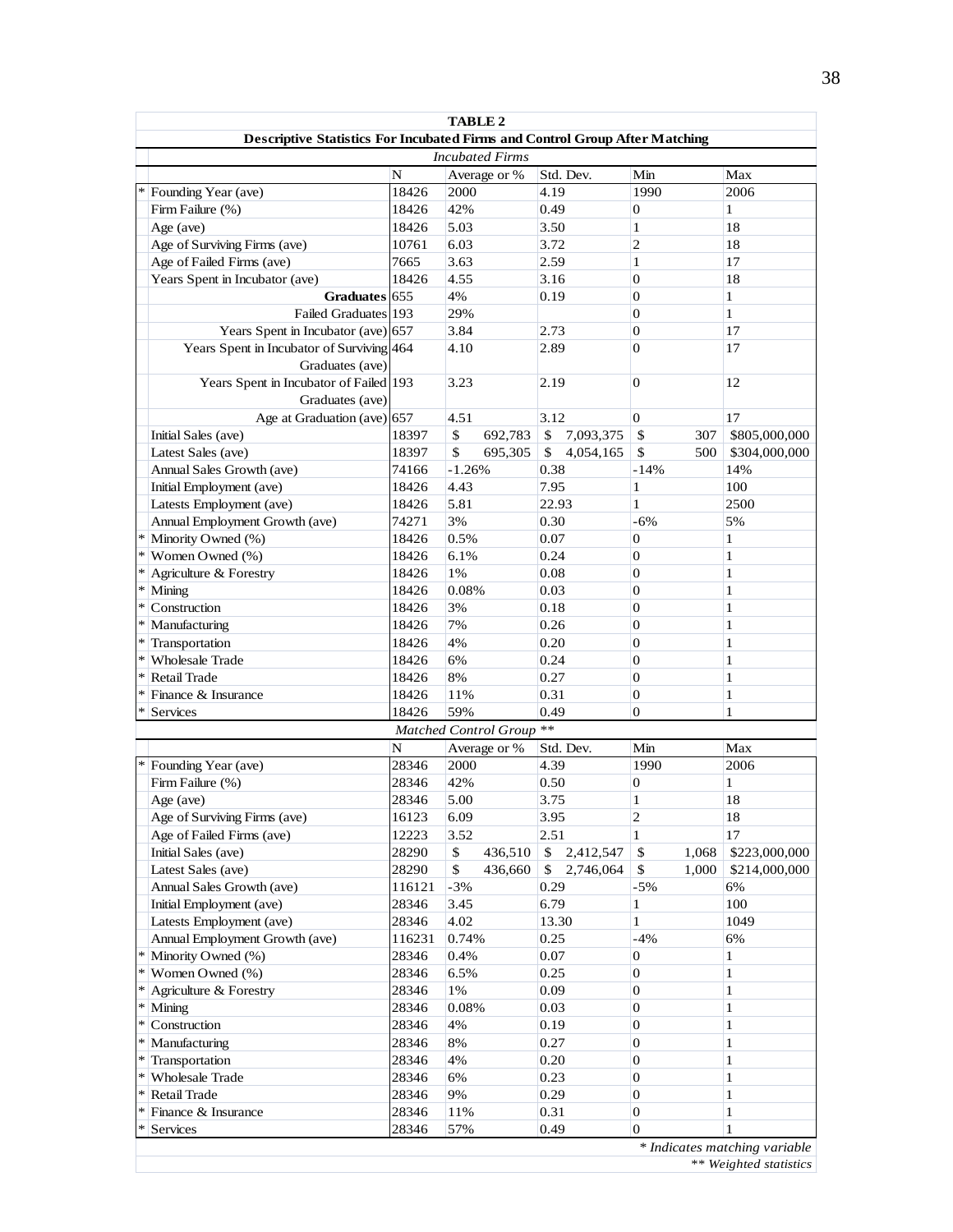|                           |             |             | <b>Exponentiated Coefficients</b> |             |             |
|---------------------------|-------------|-------------|-----------------------------------|-------------|-------------|
|                           | Weibull     | Exponential | Gompertz                          | Lognormal   | Loglogistic |
| Incubation                | $0.9830**$  | $0.9191**$  | 1.1011 ***                        | 0.9758**    | $0.9812**$  |
|                           | (0.0083)    | (0.0319)    | (0.0386)                          | (0.0097)    | (0.0083)    |
| Post-Incubation 0.9165*** |             | $0.8184**$  | 0.9536                            | $0.8766***$ | $0.9070***$ |
|                           | (0.0204)    | (0.0701)    | (0.0845)                          | (0.0353)    | (0.0232)    |
| Employment lag 1.0023***  |             | 0.9998      | 1.0000                            | $1.0024***$ | $1.0025***$ |
|                           | (0.0005)    | (0.0005)    | (0.0005)                          | (0.0009)    | (0.0005)    |
| Firm age log              |             |             | $0.4847***$                       |             |             |
|                           |             |             | (0.0154)                          |             |             |
| Firm age                  | 1.2900***   | 1.0762***   |                                   | 1.2633***   | 1.2854 ***  |
|                           | (0.0104)    | (0.0042)    |                                   | (0.0079)    | (0.0103)    |
| Minority owned 0.9628 *** |             | $0.8255***$ | 1.2330***                         | 0.9744      | $0.9654**$  |
|                           | (0.0121)    | (0.0495)    | (0.0800)                          | (0.0243)    | (0.0138)    |
| Women owned               | $1.1217***$ | 1.6656***   | $0.5717***$                       | 1.1708***   | 1.1282***   |
|                           | (0.0106)    | (0.0599)    | (0.0235)                          | (0.0143)    | (0.0117)    |
| Constant                  | $2.0020***$ | 9.9107***   | $0.0977***$                       | 2.3931***   | 1.9802***   |
|                           | (0.0827)    | (0.4751)    | (0.0056)                          | (0.0746)    | (0.0774)    |
| $ln_p$                    | 4.4564 ***  |             |                                   |             |             |
|                           | (0.2104)    |             |                                   |             |             |
| gamma                     |             |             | $1.1562***$                       |             |             |
|                           |             |             | (0.0102)                          |             |             |
| sigma                     |             |             |                                   | $0.5058***$ |             |
|                           |             |             |                                   | (0.0145)    |             |
| gamma                     |             |             |                                   |             | $0.2207***$ |
|                           |             |             |                                   |             | (0.0099)    |
| Number_obs.               | 237274      | 237274      | 237274                            | 237274      | 237274      |
| Number_firms              | 36859.667   | 36859.667   | 36859.667                         | 36859.667   | 36859.667   |
| Log-likelihood            | $-3.06e+04$ | $-3.70e+04$ | $-3.23e+04$                       | $-2.71e+04$ | $-2.64e+04$ |
| <b>AIC</b>                | 61362.804   | 74028.168   | 64715.036                         | 54218.815   | 52912.384   |

**Fitting Data to the Best Distribution TABLE 3**

NOTES: Robust standard errors in parentheses.

\* p<0.1, \*\* p<0.05, \*\*\* p<0.01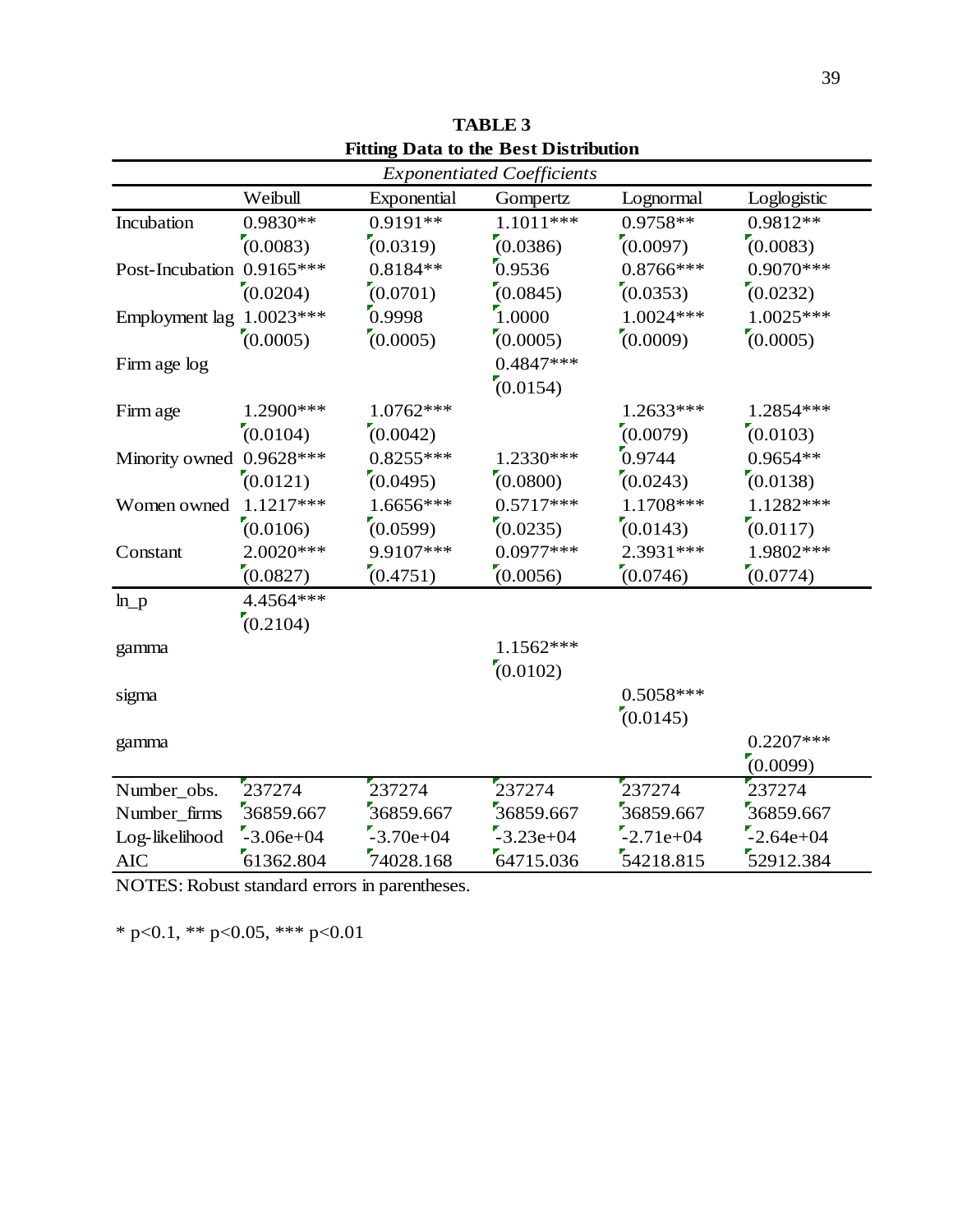|                            | Survival $1_{(a)}$ | Survival $2(a)(b)$ Logit |             |
|----------------------------|--------------------|--------------------------|-------------|
| Incubation                 |                    | $0.9812***$              | $1.0616***$ |
|                            |                    | (0.0045)                 | (0.0164)    |
| Post-Incubation            |                    | $0.9070***$              | 1.2198**    |
|                            |                    | (0.0193)                 | (0.1052)    |
| Employment lag 1.0024***   |                    | $1.0025***$              | 0.9997      |
|                            | (0.0006)           | (0.0006)                 | (0.0006)    |
| Firm age                   | $1.2850***$        | $1.2854***$              | 0.9223***   |
|                            | (0.0032)           | (0.0032)                 | (0.0025)    |
| Women owned                | $1.1288***$        | $1.1282***$              | $0.5734***$ |
|                            | (0.0104)           | (0.0104)                 | (0.0186)    |
| Minority owned 0.9648*     |                    | $0.9654*$                | $1.2251**$  |
|                            | (0.0187)           | (0.0186)                 | (0.1099)    |
| Constant                   | 1.9668***          | $1.9802***$              | $0.1437***$ |
|                            | (0.0997)           | (0.0989)                 | (0.0164)    |
| Gamma                      | $0.2208***$        | $0.2207***$              |             |
|                            | (0.0040)           | (0.0040)                 |             |
| Rho                        |                    |                          | .0000303    |
| Frailty (theta)            |                    | 0.000                    |             |
| Number_obs.                | 237274             | 237274                   | 237274      |
| Number_firms 36859.667     |                    | 36859.667                | 46772.000   |
| $Log-likelihood -3.10e+04$ |                    | $-3.10e + 04$            | $-6.74e+04$ |
| <b>AIC</b>                 | 62133.605          | 62098.600                | $1.35e+05$  |

**TABLE 4 Exponentiated Coefficients of Effect of Incubation on Firm Surival**

\* p<0.1, \*\* p<0.05, \*\*\* p<0.01 NOTES: (a)Weighted results (b)Robust standard errors in parentheses.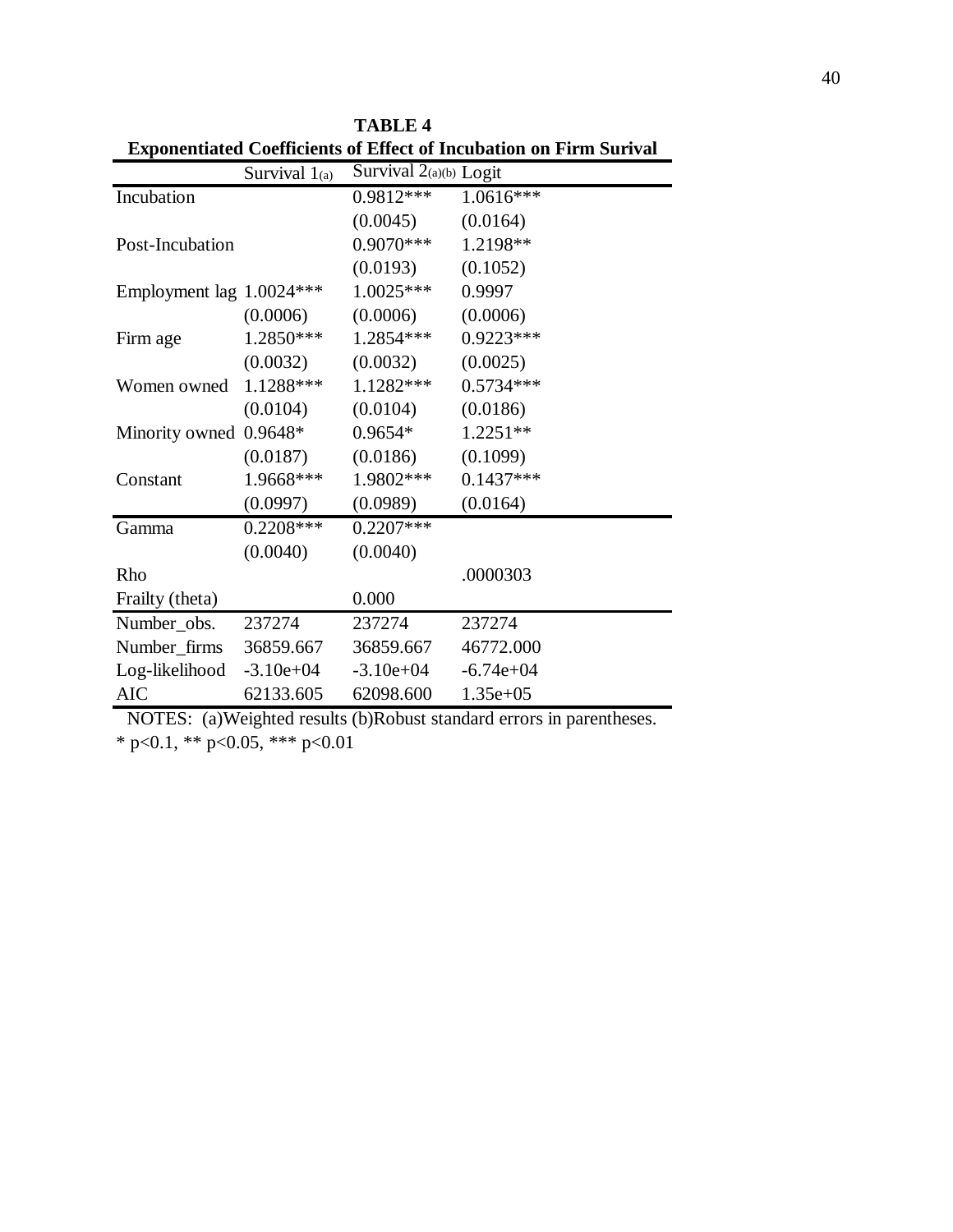| Employment Growth in Incubation & Post-Incubation |              |               |
|---------------------------------------------------|--------------|---------------|
|                                                   | Model 1      | Model 2       |
| Incubation                                        |              | $0.0355***$   |
|                                                   |              | (0.0023)      |
| Post-incubation                                   |              | $0.0665***$   |
|                                                   |              | (0.0122)      |
| Employment growth lag                             | $-0.0077$    | $-0.0073$     |
|                                                   | (0.0071)     | (0.0071)      |
| Sales lag                                         | $-0.0470***$ | $-0.0498$ *** |
|                                                   | (0.0017)     | (0.0018)      |
| Firm age                                          | 0.0002       | 0.0004        |
|                                                   | (0.0003)     | (0.0003)      |
| Constant                                          | $0.6321***$  | $0.6553***$   |
|                                                   | (0.0240)     | (0.0243)      |
| Number_obs.                                       | 147483       | 147483        |
| Number_firms                                      | 35282        | 35282         |
| <b>Instruments</b>                                | 41           | 43            |
| Model degrees of freedom                          | 25           | 27            |
| Wald chi-squared                                  | 995.3589     | 1068.9515     |
| Wald chi-squared p-value                          | < 0.0001     | < 0.0001      |
| $AR(1)$ test statistic                            | $-27.5777$   | $-27.5802$    |
| $AR(1)$ p-value                                   | < 0.0001     | < 0.0001      |
| AR(2) Test Statistic                              | $-0.5786$    | $-0.5104$     |
| $AR(2)$ p-value                                   | 0.5629       | 0.6098        |
| Hansen J statistic                                | 20.6210      | 20.6767       |
| Hansen J p-value                                  | 0.1117       | 0.1102        |

**TABLE 5 Employment Growth in Incubation & Post-Incubation**

NOTES: Robust standard errors in parentheses.

\* p<0.1, \*\* p<0.05, \*\*\* p<0.01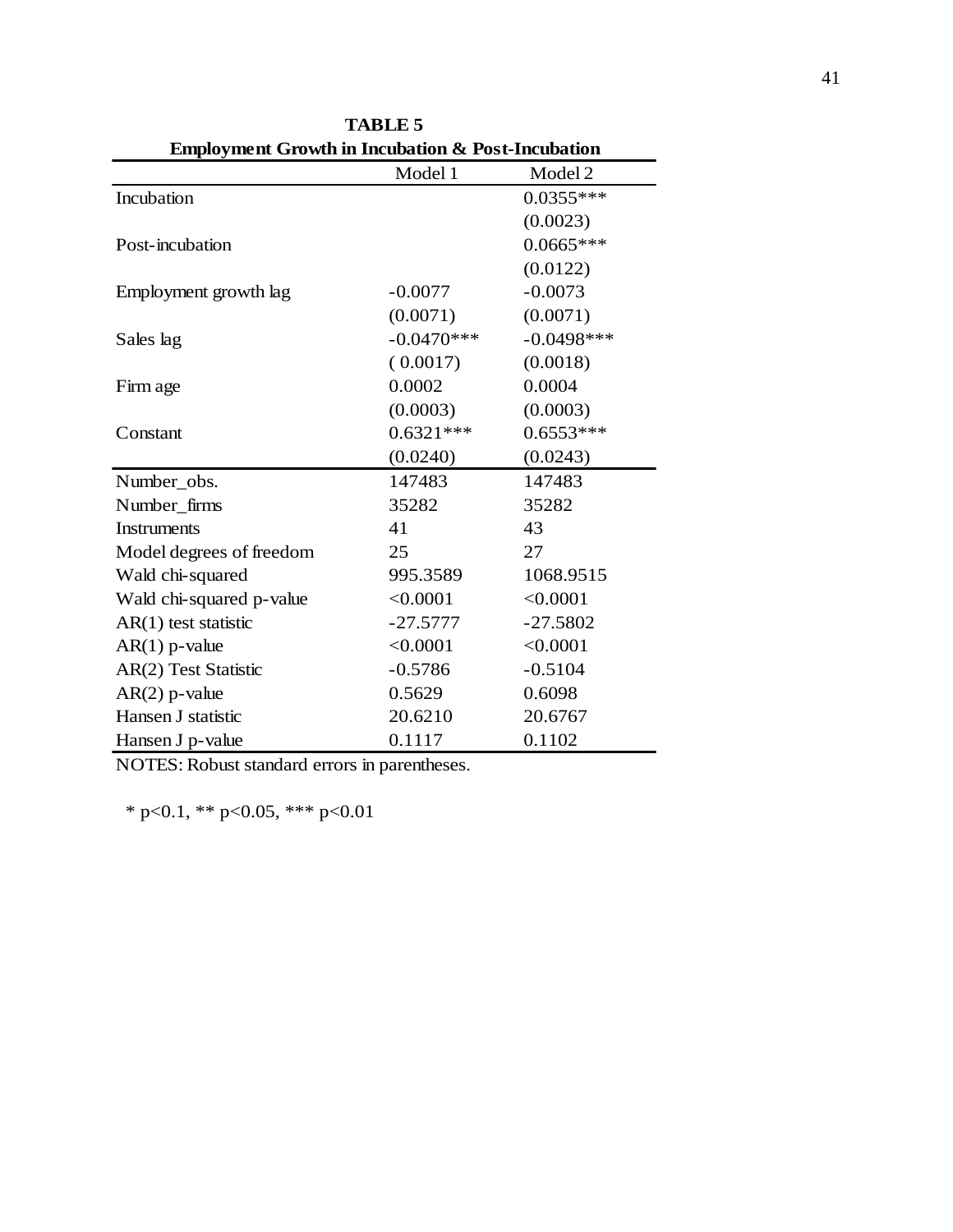| Sales Growth in Incubation & Post-Incubation |              |              |  |  |  |  |  |
|----------------------------------------------|--------------|--------------|--|--|--|--|--|
|                                              | Model 1      | Model 2      |  |  |  |  |  |
| Incubation                                   |              | $0.0215***$  |  |  |  |  |  |
|                                              |              | (0.0025)     |  |  |  |  |  |
| Post-incubation                              |              | $0.0513***$  |  |  |  |  |  |
|                                              |              | (0.0147)     |  |  |  |  |  |
| Sales growth lag                             | $-0.0527***$ | $-0.0526***$ |  |  |  |  |  |
|                                              | (0.0181)     | (0.0181)     |  |  |  |  |  |
| Employment lag                               | $-0.0017***$ | $-0.0017***$ |  |  |  |  |  |
|                                              | (0.0004)     | (0.0004)     |  |  |  |  |  |
| Firm age                                     | $-0.0002$    | $-0.0002$    |  |  |  |  |  |
|                                              | (0.0004)     | (0.0004)     |  |  |  |  |  |
| Constant                                     | $-0.0131*$   | $-0.0239***$ |  |  |  |  |  |
|                                              | (0.0074)     | (0.0075)     |  |  |  |  |  |
| Number_obs.                                  | 147478       | 147478       |  |  |  |  |  |
| Number_firms                                 | 35280        | 35280        |  |  |  |  |  |
| <b>Instruments</b>                           | 41           | 43           |  |  |  |  |  |
| Model degrees of freedom                     | 24           | 26           |  |  |  |  |  |
| Wald chi-squared                             | 1443.9119    | 1523.4264    |  |  |  |  |  |
| Wald chi-squared p-value                     | < 0.0000     | < 0.0000     |  |  |  |  |  |
| $AR(1)$ test statistic                       | $-15.5638$   | $-15.5634$   |  |  |  |  |  |
| $AR(1)$ p-value                              | < 0.0000     | < 0.0000     |  |  |  |  |  |
| AR(2) Test Statistic                         | $-0.9801$    | $-0.9634$    |  |  |  |  |  |
| $AR(2)$ p-value                              | 0.3271       | 0.3353       |  |  |  |  |  |
| Hansen J statistic                           | 17.5076      | 17.4320      |  |  |  |  |  |
| Hansen J p-value                             | 0.2894       | 0.2937       |  |  |  |  |  |

**TABLE 6 Sales Growth in Incubation & Post-Incubation**

NOTES: Robust standard errors in parentheses.

\* p<0.1, \*\* p<0.05, \*\*\* p<0.01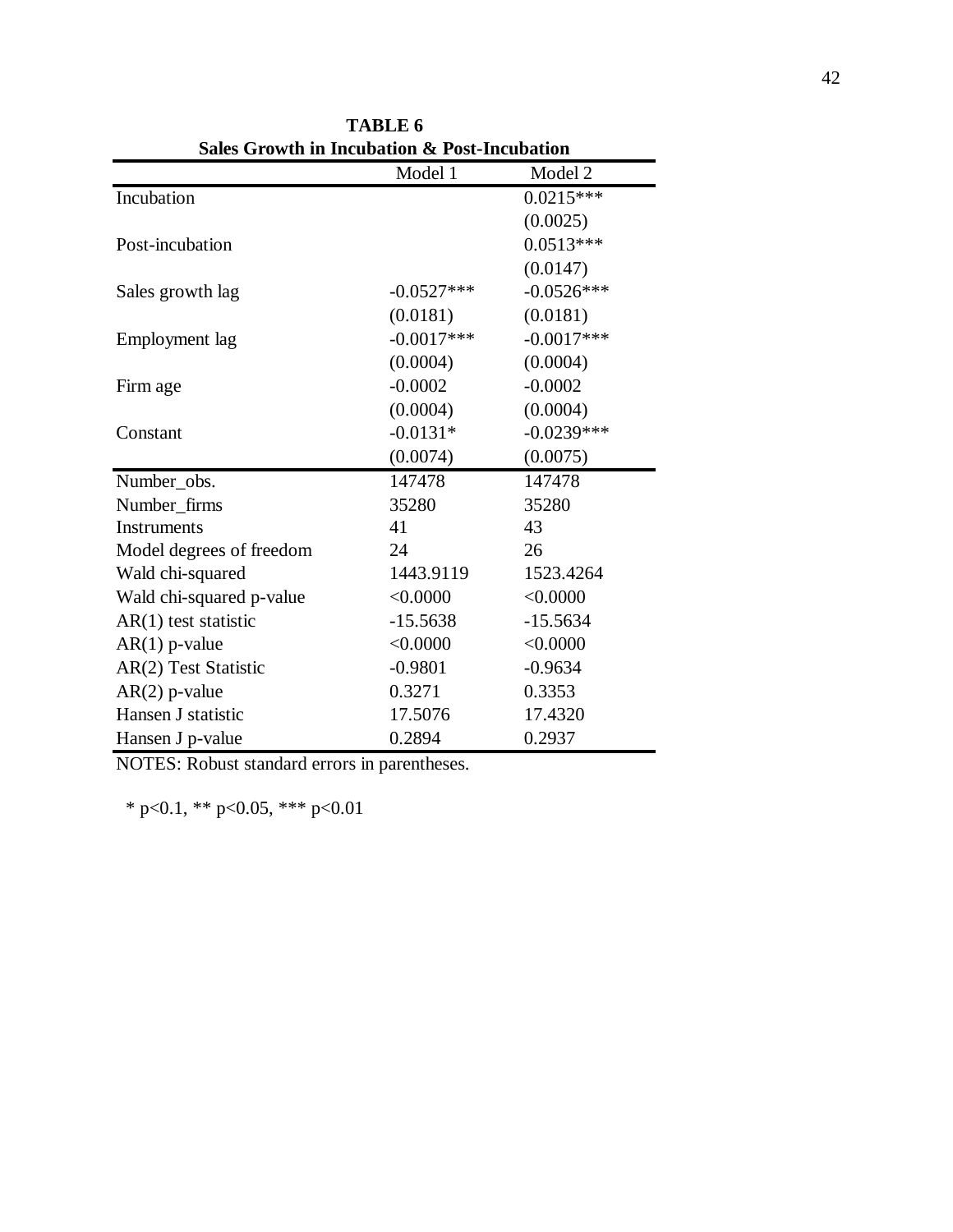| Table 7                                                                                                                   |                   |                                                    |            |                    |                                  |                                                                    |            |                    |
|---------------------------------------------------------------------------------------------------------------------------|-------------------|----------------------------------------------------|------------|--------------------|----------------------------------|--------------------------------------------------------------------|------------|--------------------|
| <b>Predicted Effect of Incubation over 10 years</b>                                                                       |                   |                                                    |            |                    |                                  |                                                                    |            |                    |
|                                                                                                                           |                   | <b>Control Group</b>                               |            |                    | <b>Average Incubation Effect</b> |                                                                    |            |                    |
| Year                                                                                                                      | Survival          | <b>Total Surviving</b>                             | Total      | <b>Total Sales</b> | Survival                         | <b>Total Surviving</b>                                             | Total      | <b>Total Sales</b> |
|                                                                                                                           | Probability       | Firms                                              | Employment |                    | Probability                      | Firms                                                              | Employment |                    |
| $\mathbf{1}$                                                                                                              |                   | 100                                                | 400        | \$25,000,000       |                                  | 100                                                                | 400        | \$25,000,000       |
| $\overline{c}$                                                                                                            | 0.98              | 98                                                 | 398        | \$23,880,324       | 0.98                             | 98                                                                 | 403        | \$24,257,128       |
| 3                                                                                                                         | 0.91              | 89                                                 | 365        | \$21,031,013       | 0.90                             | 89                                                                 | 373        | \$21,634,028       |
| $\overline{\mathcal{L}}$                                                                                                  | 0.85              | 76                                                 | 315        | \$17,401,774       | 0.85                             | 75                                                                 | 324        | \$18,090,348       |
| 5                                                                                                                         | 0.86              | 65                                                 | 272        | \$14,436,921       | 0.85                             | 64                                                                 | 282        | \$15,176,632       |
| 6                                                                                                                         | 0.89              | 58                                                 | 244        | \$12,398,263       | 0.88                             | 57                                                                 | 254        | \$13,195,749       |
| 7                                                                                                                         | 0.92              | 53                                                 | 227        | \$11,079,020       | 0.92                             | 52                                                                 | 239        | \$11,948,506       |
| 8                                                                                                                         | 0.95              | 51                                                 | 218        | \$10,225,757       | 0.95                             | 49                                                                 | 232        | \$11,188,030       |
| 9                                                                                                                         | 0.97              | 49                                                 | 214        | \$<br>9,649,515    | 0.97                             | 48                                                                 | 231        | \$10,718,493       |
| 10                                                                                                                        | 0.99              | 49                                                 | 214        | \$<br>9,227,084    | 0.99                             | 47                                                                 | 233        | \$10,412,221       |
|                                                                                                                           | <b>Net Change</b> | $-51$                                              | $-186$     | \$(15,772,916)     | <b>Net Change</b>                | $-53$                                                              | $-167$     | \$(14,587,779)     |
| Ave. Annual Employment Growth = 1.1% & Ave. Annual Sales Growth Ave. Annual Employment Growth = 2.34% & Ave. Annual Sales |                   |                                                    |            |                    |                                  |                                                                    |            |                    |
|                                                                                                                           | $=-3%$            |                                                    |            |                    | Growth $= -1.39\%$               |                                                                    |            |                    |
|                                                                                                                           |                   |                                                    |            |                    |                                  |                                                                    |            |                    |
|                                                                                                                           |                   | <b>Average Incubation Effect for Non-Graduates</b> |            |                    |                                  | <b>Average Incubation Effect for Graduates</b>                     |            |                    |
| Year                                                                                                                      | Survival          | <b>Total Surviving</b>                             | Total      | <b>Total Sales</b> | Survival                         | <b>Total Surviving</b>                                             | Total      | <b>Total Sales</b> |
|                                                                                                                           | Probability       | Firms                                              | Employment |                    | Probability                      | Firms                                                              | Employment |                    |
| $\mathbf{1}$                                                                                                              |                   | 100                                                | 400        | \$25,000,000       |                                  | 100                                                                | 400        | \$25,000,000       |
| $\overline{2}$                                                                                                            | 0.98              | 98                                                 | 403        | \$24,243,985       | 0.98                             | 98                                                                 | 404        | \$24,405,995       |
| 3                                                                                                                         | 0.90              | 89                                                 | 373        | \$21,614,464       | 0.87                             | 85                                                                 | 364        | \$21,274,109       |
| $\overline{\mathcal{L}}$                                                                                                  | 0.85              | 76                                                 | 323        | \$18,073,283       | 0.80                             | 68                                                                 | 302        | \$17,080,457       |
| 5                                                                                                                         | 0.85              | 64                                                 | 282        | \$15,165,960       | 0.81                             | 55                                                                 | 253        | \$13,857,060       |
| 6                                                                                                                         | 0.88              | 57                                                 | 254        | \$13,189,072       | 0.85                             | 47                                                                 | 223        | \$11,820,622       |
| 7                                                                                                                         | 0.92              | 52                                                 | 239        | \$11,944,145       | 0.90                             | 42                                                                 | 207        | \$10,628,001       |
| 8                                                                                                                         | 0.95              | 50                                                 | 232        | \$11,185,046       | 0.94                             | 39                                                                 | 201        | 9,951,487<br>\$    |
| 9                                                                                                                         | 0.97              | 48                                                 | 231        | \$10,715,050       | 0.96                             | 38                                                                 | 200        | 9,591,361          |
| 10                                                                                                                        | 0.99              | 47                                                 | 233        | \$10,406,639       | 0.98                             | 37                                                                 | 203        | \$<br>9,412,711    |
|                                                                                                                           | <b>Net Change</b> | $-53$                                              | $-167$     | \$(14,593,361)     | <b>Net Change</b>                | $-63$                                                              | $-197$     | \$(15,587,289)     |
| Ave. Annual Employment Growth = $2.30\%$ & Ave. Annual Sales<br>Growth $= -1.44\%$                                        |                   |                                                    |            |                    | $=.12%$                          | Ave. Annual Employment Growth = $3.5\%$ & Ave. Annual Sales Growth |            |                    |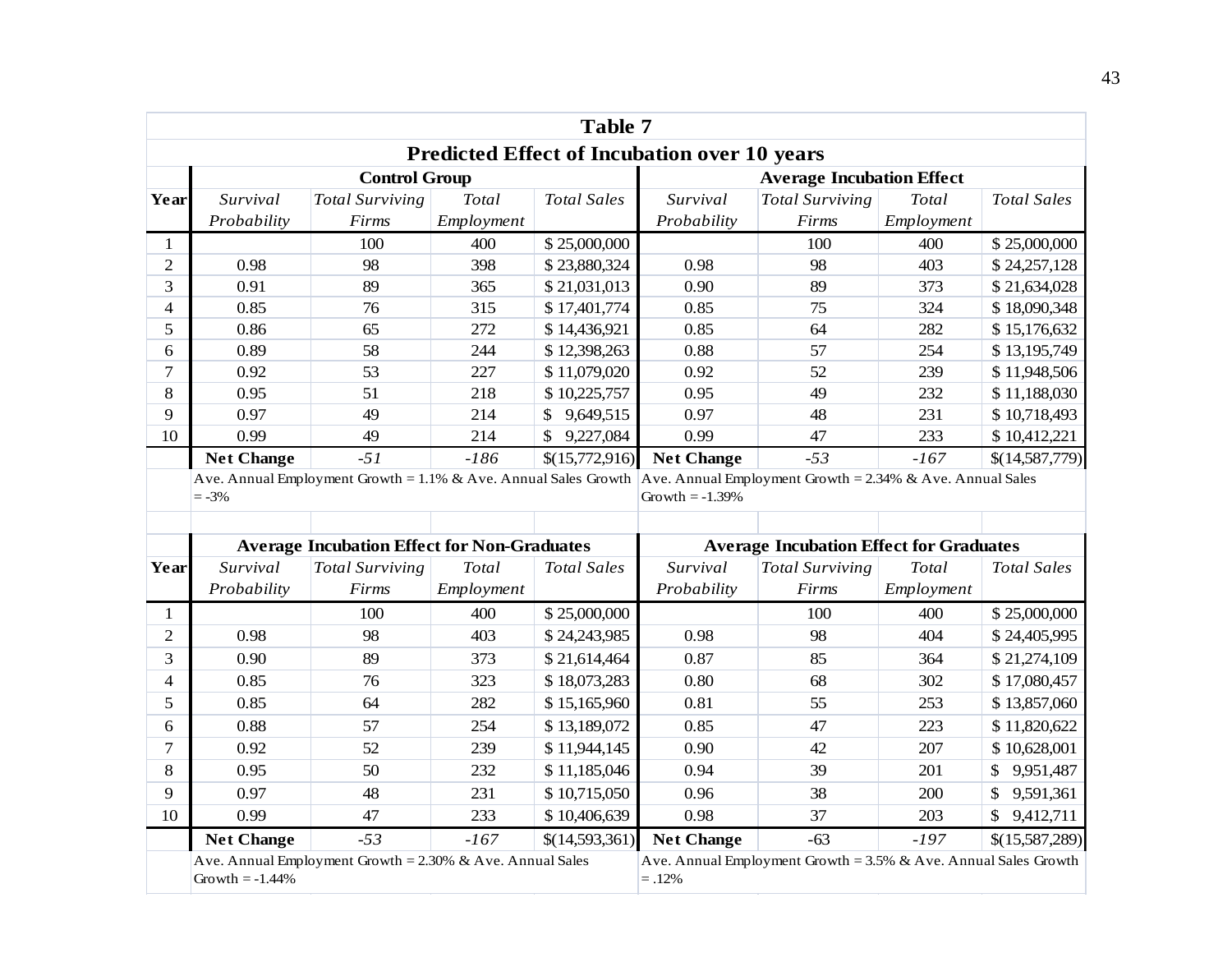| DUILLIMERY OF THE POLITESTS                                                                                                                                                                                                                                                     |               |                          |              |  |  |  |  |
|---------------------------------------------------------------------------------------------------------------------------------------------------------------------------------------------------------------------------------------------------------------------------------|---------------|--------------------------|--------------|--|--|--|--|
|                                                                                                                                                                                                                                                                                 | Survival      | <b>Employment Growth</b> | Sales Growth |  |  |  |  |
| Hypothesis 1: Incubated new businesses will perform at<br>higher levels than equivalent unincubated new businesses.                                                                                                                                                             | Not supported | Supported                | Supported    |  |  |  |  |
| Hypothesis 2: If incubated firms outperform their<br>counterparts post-incubation, then evidence exists that<br>incubation enables new ventures to develop a stronger set<br>of routines, competencies, and organizational structure to<br>compete in the external environment. | Not supported | Supported                | Supported    |  |  |  |  |

**TABLE 8 Summary of Hypotheses**